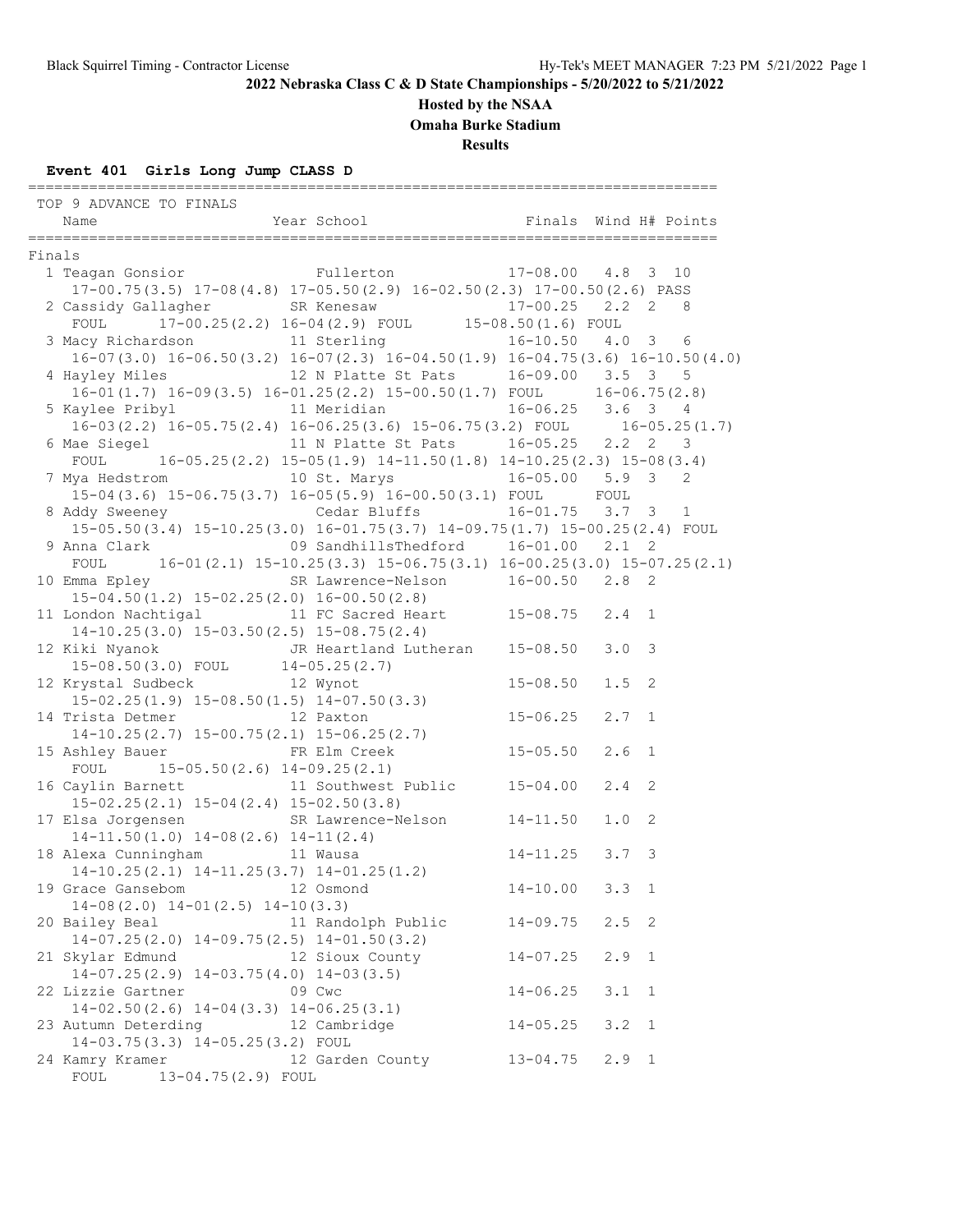**Hosted by the NSAA**

**Omaha Burke Stadium**

**Results**

# **Event 402 Boys Long Jump CLASS D**

| TOP 9 ADVANCE TO FINALS                                                                                                            |                  |              |                  |              |
|------------------------------------------------------------------------------------------------------------------------------------|------------------|--------------|------------------|--------------|
| 1 Tony Berger SR Riverside 21-06.50 2.2 3 10                                                                                       |                  |              |                  |              |
| $21-06.50(2.2)$ $20-04.50(2.3)$ $21-05(2.2)$ $19-03(1.6)$ $20-08(2.9)$ FOUL                                                        |                  |              |                  |              |
| 2 Gavend Cole 5R Axtell 21-01.50 2.2 2 8                                                                                           |                  |              |                  |              |
| $20-02.25(2.9)$ $21-01.50(2.2)$ $20-08.50(1.1)$ $18-11.75(2.8)$ $20-09.50(2.4)$ $19-10(3.4)$                                       |                  |              |                  |              |
| 3 Tyson Denkert SR Kenesaw 21-00.25 2.0 3 6                                                                                        |                  |              |                  |              |
| $19-10.75(2.8) 20-02.50(1.7) 20-09.25(1.9) 20-04(2.2) 19-11.25(3.2) 21-00.25(2.0)$<br>4 Will Kulhanek 10 Overton 20-06.00 3.4 3 5  |                  |              |                  |              |
| $20-04.25(1.9)$ $19-07.25(1.9)$ $19-08.50(2.0)$ $19-00(2.7)$ $20-02.75(3.1)$ $20-06(3.4)$                                          |                  |              |                  |              |
| 5 Zach Myers SR Shelton High School 20-03.25 1.7 3 4                                                                               |                  |              |                  |              |
| 19-08 (2.7) 20-02 (1.5) 20-03.25 (1.7) 19-09 (2.9) 19-10 (3.0) 18-08.50 (3.9)                                                      |                  |              |                  |              |
| 6 Jackson Roberts 10 N Platte St Pats 20-01.00 3.9 2 3                                                                             |                  |              |                  |              |
| $19-06.25(2.2)$ $18-10.75(2.2)$ $19-08(3.6)$ $18-10.75(3.2)$ $19-06(2.1)$ $20-01(3.9)$                                             |                  |              |                  |              |
| 7 Drew Scott 11 Hitchcock County 20-00.75 1.1 3                                                                                    |                  |              |                  | 2            |
| $20-00.75(1.1)$ $19-01.25(1.1)$ $18-11.50(3.0)$ $19-09(2.3)$ $18-07.25(3.1)$ $18-04.25(2.4)$                                       |                  |              |                  |              |
| 8 Trevor Carlstrom Migh Plains 19-11.00 3.3 3 1                                                                                    |                  |              |                  |              |
| $19-08.50(2.2)$ $19-06.25(1.7)$ $19-09.25(2.3)$ $19-08(2.6)$ $19-11(3.3)$ FOUL                                                     |                  |              |                  |              |
| 9 Cade Hammer 12 Creighton 19-08.50 1.5 2                                                                                          |                  |              |                  |              |
| $18-10(3.6)$ $19-08.25(1.6)$ $19-08.50(1.5)$ $19-03(2.2)$ $19-00.25(2.2)$ $11-05(3.1)$                                             |                  |              |                  |              |
| 10 Sam Dunn 11 FC Sacred Heart 19-04.75 1.3 1                                                                                      |                  |              |                  |              |
| $19-04(2.2)$ $19-04.75(1.3)$ $18-00.75(3.3)$                                                                                       |                  |              |                  |              |
| 11 Noah Eggleston 11 Sumner-Eddy-Mill 19-04.25 2.5 3                                                                               |                  |              |                  |              |
| $19-04.25(2.5)$ $18-11.75(2.8)$ $19-01.25(2.2)$                                                                                    |                  |              |                  |              |
| $19-04.25(2.5)$ $18-11.75(2.8)$ $19-01.25(2.2)$<br>12 Isaac Stark McCool Junction 19-02.75                                         |                  |              | $1.7 \quad 3$    |              |
| $19-02.75(1.7)$ $18-03(2.4)$ $19-00.50(2.8)$                                                                                       |                  |              |                  |              |
| 13 Hunter Cunningham 11 Southwest Public 19-02.50                                                                                  |                  |              | 1.6 <sub>2</sub> |              |
| FOUL 19-02.50(1.6) FOUL                                                                                                            |                  |              |                  |              |
|                                                                                                                                    |                  |              | $2.1$ 2          |              |
|                                                                                                                                    |                  |              |                  |              |
| 14 Bradee Gubbels<br>18-11.75(1.8) 19-02.25(2.1) 18-06.75(1.6)<br>15 Mason Reimers<br>18-01(1.8) FOUL<br>19-00.25(2.0)<br>19-00.25 |                  |              | $2.0$ 1          |              |
| 16 Jake Froeschl 12 FC Sacred Heart 19-00.00                                                                                       |                  |              |                  |              |
|                                                                                                                                    |                  |              | 1.6 <sub>1</sub> |              |
| $18-04.75(2.3)$ $19-00(1.6)$ $18-06.50(1.4)$<br>17 Quintin Shaner 12 Cambridge                                                     |                  | $18 - 09.75$ | $2.3$ 2          |              |
|                                                                                                                                    |                  |              |                  |              |
| %)<br>18-09.75(2.3) 18-04.25(2.2) 18-07.75(2.2)<br>11 Bertrand 18-07.75<br>18 Landon Way 11 Bertrand                               |                  |              |                  |              |
| 11 DELLININ<br>18-06(2.1) 18-07.75(1.3) 17-11.25(1.4)<br>Mead 18-04.50 2.2 1                                                       |                  |              |                  |              |
| 19 Branden Koranda Mead                                                                                                            |                  |              |                  |              |
|                                                                                                                                    |                  |              |                  |              |
| 18-04.50(2.2) 18-02.50(1.8) 18-02.75(3.0)<br>20 Spencer Hille 10 Plainview                                                         |                  | $18 - 04.00$ | $0.9$ 2          |              |
| $17-10(3.0)$ $17-00.25(1.7)$ $18-04(0.9)$                                                                                          |                  |              |                  |              |
| 21 Wyat Lambertson 12 Anselmo-Merna                                                                                                |                  | $17 - 09.50$ | 1.8              | $\mathbf{1}$ |
| 17-09.50(1.8) 17-06.75(1.6) FOUL                                                                                                   |                  |              |                  |              |
| 22 Kable Wykert                                                                                                                    | 12 Arthur County | $17 - 09.25$ | 3.0              | $\mathbf{1}$ |
| $16-09.50(0.9)$ $17-09.25(3.0)$ $17-07.50(1.4)$                                                                                    |                  |              |                  |              |
| 23 Wylie Ziegler                                                                                                                   | 10 Bloomfield    | $17 - 08.50$ | $2.8$ 1          |              |
| 17-08.50(2.8) FOUL<br>FOUL                                                                                                         |                  |              |                  |              |
| 24 Tyler Gochenour<br>$16-05(2.0)$ $14-09.75(1.4)$ $16-04.50(3.1)$                                                                 | Fullerton        | $16 - 05.00$ | $2.0 \t1$        |              |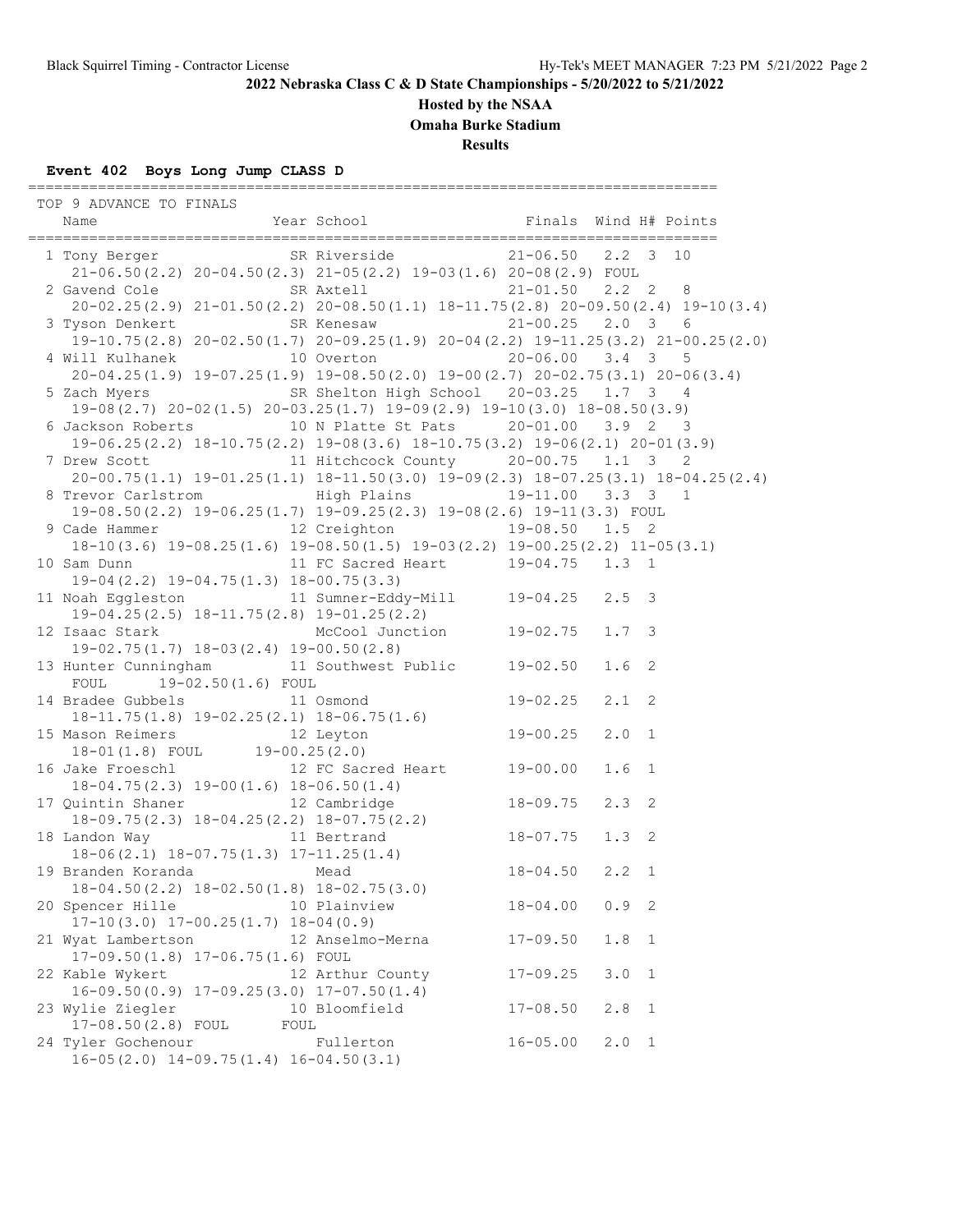## **Hosted by the NSAA**

**Omaha Burke Stadium**

**Results**

## **Event 403 Girls Triple Jump CLASS D**

| TOP 9 ADVANCE TO FINALS                                                                                                                    |                  |              |                                |
|--------------------------------------------------------------------------------------------------------------------------------------------|------------------|--------------|--------------------------------|
| Name                                                                                                                                       |                  |              |                                |
|                                                                                                                                            |                  |              |                                |
| 1 Macy Richardson 11 Sterling 36-07.00 1.8 3 10                                                                                            |                  |              |                                |
| 35-07.75 (2.1) 36-07 (1.8) 35-01.25 (2.2) 35-02.25 (3.0) 35-07 (2.3) 36-02 (2.9)                                                           |                  |              |                                |
| 2 Teagan Gonsior Fullerton 35-09.75 3.6 3 8                                                                                                |                  |              |                                |
| $34-10.25(2.3)$ $35-00.50(2.7)$ $33-04.50(1.5)$ $34-03(2.1)$ $35-02(2.1)$ $35-09.75(3.6)$                                                  |                  |              |                                |
| 3 Mae Siegel 11 N Platte St Pats 35-04.75 4.3 3 6                                                                                          |                  |              |                                |
| 34-05.75(2.0) 35-04.75(4.3) 35-03.50(0.8) 34-08(2.4) 33-03.50(3.6) 34-05.25(3.0)                                                           |                  |              |                                |
| 4 Adysen McCarter 10 Overton 35-01.00 3.3 3 5                                                                                              |                  |              |                                |
| $34-08(0.8)$ $35-01(3.3)$ $34-08(2.0)$ $33-11.50(2.7)$ $33-07.50(2.9)$ $34-06(2.3)$                                                        |                  |              |                                |
| 5 Cassidy Gallagher SR Kenesaw 34-06.25 2.6 3 4                                                                                            |                  |              |                                |
| $33-04.50(2.1)$ $33-04.75(2.5)$ $33-08(1.7)$ $34-05.50(1.7)$ $34-06.25(2.6)$ $34-00.75(1.1)$                                               |                  |              |                                |
| 6 Abbie Kromarek 10 Plainview 34-05.00 3.2 3 3                                                                                             |                  |              |                                |
| 34-05 (3.2) 33-10 (2.6) 34-04.75 (1.2) 33-06.25 (2.8) 34-04.50 (2.9) 34-04.75 (2.3)                                                        |                  |              |                                |
| 7 Savana Krupicka (10 Exeter-Milligan (33-10.50 2.1 2)                                                                                     |                  |              | 2                              |
| FOUL $33-10.50(2.1)$ $32-07(2.2)$ $32-03.50(3.1)$ $32-00.50(3.4)$ $32-03.75(1.8)$                                                          |                  |              |                                |
|                                                                                                                                            |                  |              |                                |
| 8 Autumn Deterding 12 Cambridge 33-01.50 2.4 2 1<br>33-01.50 (2.4) 31-08 (1.8) 32-11.50 (1.3) 32-05.50 (1.4) 31-09.25 (3.1) 32-05.25 (2.1) |                  |              |                                |
| 9 Emma Epley SR Lawrence-Nelson 33-01.25 2.4 2                                                                                             |                  |              |                                |
| $33-01.25(2.4)$ $32-08(2.6)$ $32-01.75(2.4)$ $32-03.50(1.4)$ $32-00.50(2.5)$ $32-00.50(3.2)$                                               |                  |              |                                |
|                                                                                                                                            |                  |              |                                |
| $31-05.50(1.8)$ $32-08.75(4.1)$ $32-03.25(2.0)$                                                                                            |                  |              |                                |
| 11 Hayley Miles 6. 12 N Platte St Pats 32-06.25 1.4 2                                                                                      |                  |              |                                |
| FOUL 32-06.25(1.4) FOUL                                                                                                                    |                  |              |                                |
| FOUL $32-06.25(1.4)$ FOUL $12$ Reese Kneifl $12$ Pender $32-03.25$                                                                         |                  |              | $2.0$ 2                        |
|                                                                                                                                            |                  |              |                                |
| $32-00.25(1.1)$ $32-03.25(2.0)$ $32-01(2.1)$<br>13 Carlee Bartak 10 Anselmo-Merna 32-00.75                                                 |                  |              | $1.7-2$                        |
|                                                                                                                                            |                  |              |                                |
| 32-00.75(1.7) FOUL FOUL                                                                                                                    |                  |              |                                |
| 13 Elsie Ottun 11 Twin Loup 32-00.75                                                                                                       |                  |              | $2.3$ 1                        |
| $32-00.75(2.3)$ $31-04(3.3)$ $31-08.25(1.8)$                                                                                               |                  |              |                                |
| 13 McKenzie Hofstetter 9 Meridian<br>30-05.25(1.4) 32-00.75(1.5) 30-08.25(2.9)                                                             |                  | $32 - 00.75$ | $1.5$ 2                        |
|                                                                                                                                            | $32 - 00.25$     |              |                                |
| 16 Halle Knapp National FR Elm Creek                                                                                                       |                  |              | $1.7 \quad 1$                  |
| $31-04.75(3.9)$ $32-00.25(1.7)$ $31-10.25(2.8)$                                                                                            |                  | $31 - 11.50$ |                                |
| 17 Kailyn Paul 11 Meridian                                                                                                                 |                  |              | $4.3 \quad 1$                  |
| 31-06.50(0.3) 31-11.50(4.3) 31-11.25(2.8)<br>18 Kenzie Wruble High Plains 31-09.50                                                         |                  |              |                                |
|                                                                                                                                            |                  |              |                                |
|                                                                                                                                            |                  |              |                                |
| (enzie Wruble<br>31-09.50(2.6) 31-00.50(2.3) 31-07.50(1.6)<br>SR Riverside 31-08.75 2.6 2<br>19 Haley Munn SR Riverside                    |                  |              |                                |
| FOUL FOUL 31-08.75(2.6)                                                                                                                    |                  |              |                                |
| 20 Kirsten Frey                                                                                                                            | 11 Pender        | $31 - 05.75$ | 1.6 <sub>1</sub>               |
| $31-05.75(1.6)$ $31-01.25(2.2)$ $31-01.75(4.4)$                                                                                            |                  |              |                                |
| 21 Bryanah Hindal                                                                                                                          | SR Franklin      | $31 - 05.50$ | 1.9<br>$\mathbf{1}$            |
| $30-02.50(2.0)$ $31-05.50(1.9)$ $29-07.75(2.6)$                                                                                            |                  |              |                                |
| 22 Sabrina Jacobsen                                                                                                                        | 10 Arapahoe      | $31 - 05.00$ | 3.8<br>$\overline{\mathbf{3}}$ |
| $31 - 02(2.5)$ FOUL<br>$31 - 05(3.8)$                                                                                                      |                  |              |                                |
| 23 Brooke Bryant                                                                                                                           | 10 Wallace       | $30 - 03.25$ | 3.5<br>- 1                     |
| $30-00.75(1.3)$ $30-03.25(3.5)$ $29-04.50(1.2)$                                                                                            |                  |              |                                |
| 24 Natalie Barry                                                                                                                           | 12 Crawford      | $29 - 07.25$ | 1.9<br>$\mathbf{1}$            |
| $28 - 01.75(0.8)$ $29 - 07.25(1.9)$ $28 - 07.50(1.1)$                                                                                      |                  |              |                                |
| 25 Aubrey Evans                                                                                                                            | 11 Garden County | $28 - 10.50$ | $1.0 \t1$                      |
| 28-10.50(1.0) 28-09.75(2.4) FOUL(2.9)                                                                                                      |                  |              |                                |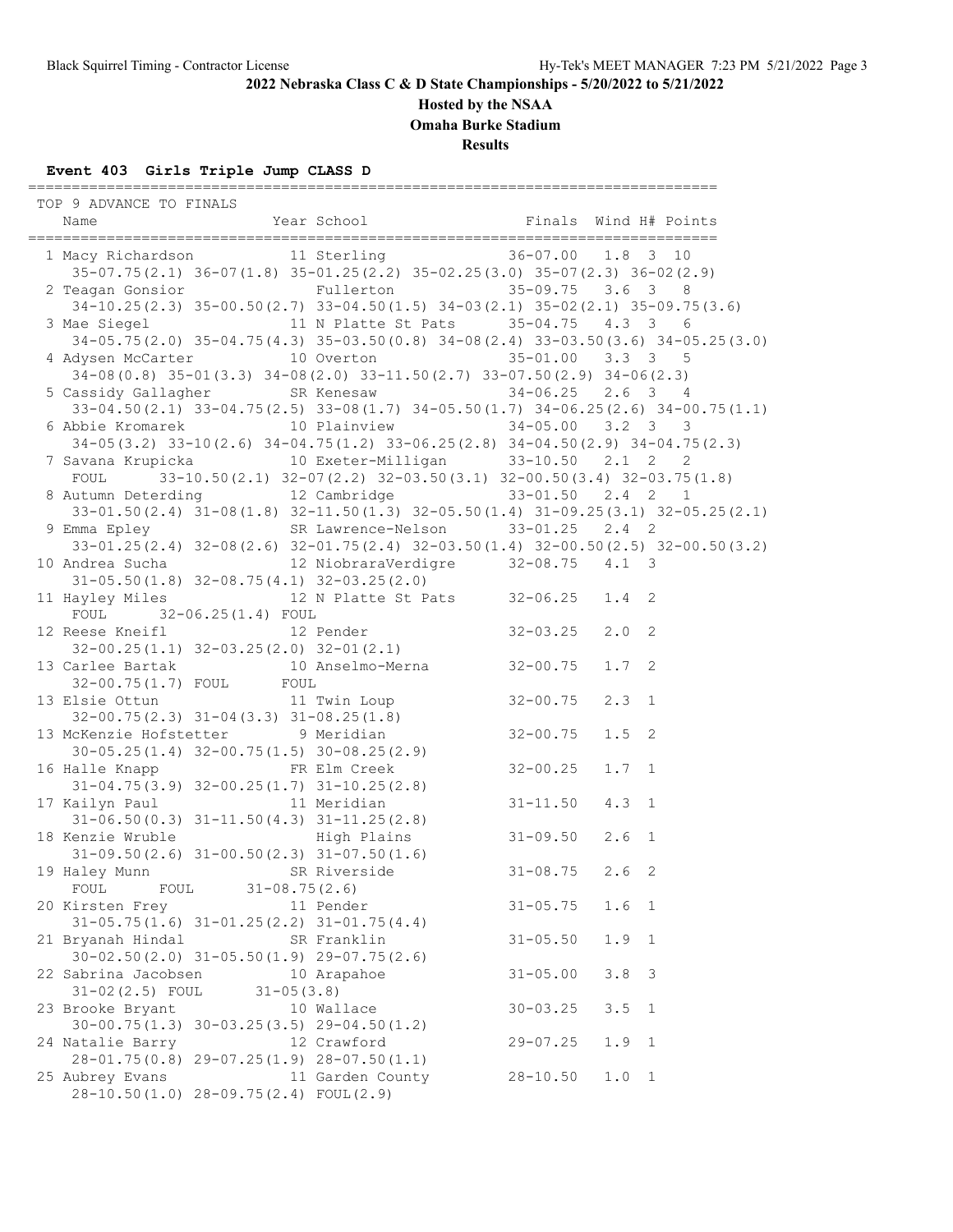## **Hosted by the NSAA**

**Omaha Burke Stadium**

**Results**

## **Event 404 Boys Triple Jump CLASS D**

| TOP 9 ADVANCE TO FINALS                                                                                                                                       |                     |              |                  |                            |
|---------------------------------------------------------------------------------------------------------------------------------------------------------------|---------------------|--------------|------------------|----------------------------|
| 1 Tony Berger SR Riverside 44-03.25 1.4 3 10<br>$44-01(2.0)$ $44-02.75(1.9)$ $44-03.25(1.4)$ $42-09(1.8)$ $43-03(1.4)$ $43-05.75(1.7)$                        |                     |              |                  |                            |
| 2 Quintin Shaner 12 Cambridge 42-01.00 1.1 3 8<br>42-01(1.1) 42-00.50(1.5) 39-07(2.8) FOUL 41-02.75(0.9) 40-05.50(2.0)                                        |                     |              |                  |                            |
| 3 Seth Scranton 12 SandhillsThedford 42-00.50 2.6 3 6                                                                                                         |                     |              |                  |                            |
| 39-04.25 (2.2) 40-08 (2.2) 38-04.50 (2.5) 40-07 (2.0) 39-11.25 (1.5) 42-00.50 (2.6)                                                                           |                     |              |                  |                            |
| 4 Xavier Marburger FR Harvard 41-09.25 2.7 3 5                                                                                                                |                     |              |                  |                            |
| $41-09.25(2.7)$ $40-02.50(1.2)$ $40-11(3.2)$ $39-05.25(2.4)$ $39-05(2.5)$ $40-08.50(2.8)$                                                                     |                     |              |                  |                            |
| 5 Tyson Denkert SR Kenesaw 41-06.75 3.2 3 4                                                                                                                   |                     |              |                  |                            |
| FOUL $40-05.25(2.4)$ FOUL $41-06.75(3.2)$ $41-05.50(2.7)$ $41-01.25(1.9)$<br>6 Cade Hammer 12 Creighton 41-06.50 1.6 2 3                                      |                     |              |                  |                            |
| $40-05.75(1.4)$ $40-05.75(2.6)$ $40-01.25(1.7)$ $40-01.25(1.8)$ $41-06.50(1.6)$ $39-10(2.5)$                                                                  |                     |              |                  |                            |
| 7 Wylie Ziegler 10 Bloomfield 40-10.50 0.6 3                                                                                                                  |                     |              |                  | 2                          |
| 39-02.75(2.5) 39-05.25(1.3) 40-01(1.9) 39-11.25(1.6) 40-10.50(0.6) FOUL(2.3)                                                                                  |                     |              |                  |                            |
| 8 Johnny Vargas 11 Garden County 40-06.50 1.3 1 1<br>39-02.75(1.6) $40-02(1.3)$ 39-03.25(2.1) $40-01(1.5)$ $40-06(1.4)$ $40-06.50(1.3)$                       |                     |              |                  |                            |
|                                                                                                                                                               |                     |              |                  |                            |
| 9 Jack Kuchta                 12 Wynot             40-04.50   2.3   3                                                                                         |                     |              |                  |                            |
| $39-00.50(2.6)$ $38-09(2.9)$ $40-04.50(2.3)$ $38-08(1.6)$ $38-06.25(2.6)$ $38-09(1.9)$                                                                        |                     |              |                  |                            |
| 10 Tyler Pickworth Mead<br>yler Pickworth Mead 39-11.50 1.6 2<br>39-11.50 (1.6) 38-10.25 (2.0) 39-10.25 (1.9)<br>watt Buss                                    |                     |              |                  |                            |
|                                                                                                                                                               |                     |              |                  |                            |
|                                                                                                                                                               |                     |              |                  |                            |
| 39-11.50(1.6) 38-10.25(2.0) 39-10.25(1.9)<br>11 Wyatt Ryan 12 Overton 38-06(1.8) 39-10.50(1.9) 37-10.25(1.5)<br>12 Jason Sjuts 12 Humphrey-Lin 39-07.50 1.6 2 |                     |              |                  |                            |
| $38-10.50(1.7)$ $38-07.25(2.1)$ $39-07.50(1.6)$                                                                                                               |                     |              |                  |                            |
| 13 Isaac Stark McCool Junction 39-04.00                                                                                                                       |                     |              | $2.4 - 3$        |                            |
| $39-03.50(2.7)$ $38-10.50(1.9)$ $39-04(2.4)$                                                                                                                  |                     |              |                  |                            |
| 14 Kale Gustafson Martin Osceola                                                                                                                              |                     | $39 - 00.25$ | $2.0$ 2          |                            |
| $39-00.25(2.0)$ $38-04(2.2)$ $37-03.25(2.1)$                                                                                                                  |                     | $38 - 09.75$ | 0.8              | $\overline{\phantom{0}}^2$ |
| 15 Pierce Branting 0sceola<br>FOUI 38-09 75/0 81 38-06 25/1 01<br>FOUL $38-09.75(0.8) 38-06.25(1.0)$                                                          |                     |              |                  |                            |
| 16 Caleb Svarvari 12 Overton 38-08.50<br>38-01(2.7) 37-01.25(2.2) 38-08.50(2.8)<br>17 Connor Carrabor 2018                                                    |                     |              | $2.8$ 2          |                            |
|                                                                                                                                                               |                     |              |                  |                            |
| 17 Connor Carraher SR Riverside 38-08.00                                                                                                                      |                     |              | $1.2 \quad 1$    |                            |
| FOUL $36-04.50(2.3) 38-08(1.2)$                                                                                                                               |                     |              |                  |                            |
| 18 Luke Bailey 69 AnsleyLitchfield 38-03.25                                                                                                                   |                     |              | 1.6 <sub>2</sub> |                            |
| $36-04.75(2.7)$ $37-02.50(1.0)$ $38-03.25(1.6)$<br>19 Drew Scott 11 Hitchcock County 37-11.75 3.0 2                                                           |                     |              |                  |                            |
| $37-11.75(3.0)$ $37-10.50(1.2)$ $37-09(1.5)$                                                                                                                  |                     |              |                  |                            |
| 20 Brody Eggers                                                                                                                                               | 12 Creighton        | $37 - 07.00$ | 2.5 1            |                            |
| $37-07(2.5)$ $36-10.75(2.2)$ $36-11.50(0.7)$                                                                                                                  |                     |              |                  |                            |
| 21 Trent Kisker                                                                                                                                               | 11 Hitchcock County | $37 - 05.50$ | 1.1              | $\overline{1}$             |
| $37-02(2.1)$ $36-09.50(2.1)$ $37-05.50(1.1)$                                                                                                                  |                     |              |                  |                            |
| 22 Caleb Fossenbarger                                                                                                                                         | 12 Johnson-Brock    | $37 - 04.25$ | $1.0$            | $\mathbf{1}$               |
| $36-04.75(2.1)$ $37-02.75(2.6)$ $37-04.25(1.0)$<br>23 Ridge Bredthauer                                                                                        |                     |              |                  |                            |
| $36-10.75(2.1)$ $35-07.75(1.4)$ $35-07(2.6)$                                                                                                                  | 9 Sterling          | $36 - 10.75$ | 2.1              | $\mathbf{1}$               |
| 24 Monte Bailey                                                                                                                                               | 12 Hyannis          | $36 - 00.00$ | $2.6 \quad 1$    |                            |
| $34-11.25(2.0)$ $35-04.25(2.1)$ $36-00(2.6)$                                                                                                                  |                     |              |                  |                            |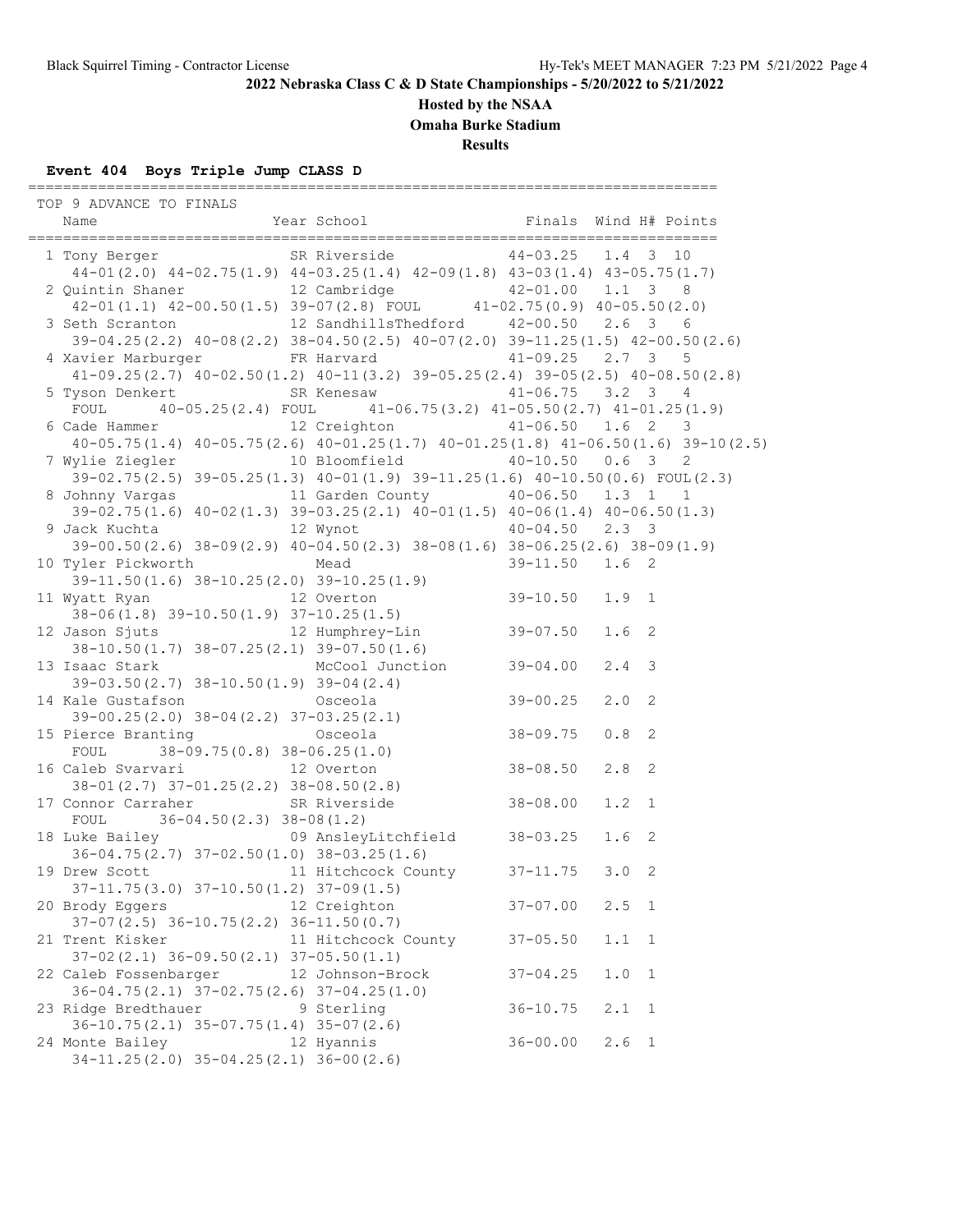## **Hosted by the NSAA**

**Omaha Burke Stadium**

**Results**

## **Event 405 Girls Discus Throw CLASS D**

| TOP 9 ADVANCE TO FINALS                                               |                                                     |            |                       |              |
|-----------------------------------------------------------------------|-----------------------------------------------------|------------|-----------------------|--------------|
| Name<br>----------------                                              | Year School                                         | Finals     |                       | H# Points    |
| 1 Cailey Stout<br>111-10 112-04 123-02 FOUL FOUL FOUL                 | 12 Scribner-Snyder                                  | $123 - 02$ | 3                     | 10           |
| 2 JessaLynn Hudson<br>$113 - 05$ $115 - 00$<br>122-09                 | <b>Bds</b><br>112-03 119-04 111-01                  | 122-09     | 3                     | 8            |
| 3 Emmilly Berglund<br>119-08 116-03                                   | JR Shelton High School<br>115-09 110-00 103-10 FOUL | 119-08     | 3                     | 6            |
| 4 Hanna Stewart<br>111-01 118-00 110-07 117-03 FOUL FOUL              | 12 Loomis                                           | $118 - 00$ | 3                     | 5            |
| 5 Taylor Alexander<br>FOUL 110-02 114-07 117-04 110-11 111-03         | 11 Wausa                                            | $117 - 04$ | 2                     | 4            |
| 6 Cadence Kramer<br>81-09 113-05 80-02 FOUL 100-00 110-07             | 12 Stuart                                           | $113 - 05$ | $\mathbf{2}^{\prime}$ | $\mathsf 3$  |
| 7 Jayda Schroeder SO Elm Creek<br>98-03 112-11 107-09 FOUL FOUL 92-04 |                                                     | 112-11     | 3                     | 2            |
| 8 McKenzie Snyder<br>111-03  105-11  103-03  FOUL  FOUL  91-09        | 10 Boyd County                                      | $111 - 03$ | 2                     | $\mathbf{1}$ |
| 9 Schyler Hoberty<br>98-04 109-02 103-07 96-09 98-07 101-05           | 12 Cambridge                                        | $109 - 02$ | 2                     |              |
| 10 Jenna Kimberling<br>109-00 97-02 FOUL                              | 12 N Platte St Pats                                 | $109 - 00$ | 2                     |              |
| 11 Lauren Harms<br>106-09 98-09 107-06                                | 10 Sterling                                         | $107 - 06$ | 3                     |              |
| 12 Kenadie Schmutz<br>79-00 96-03 104-07                              | 11 Pawnee City                                      | $104 - 07$ | 3                     |              |
| 13 Jacelyn Jorgensen<br>103-07 102-09 100-05                          | 10 Paxton                                           | $103 - 07$ | $\mathbf 1$           |              |
| 14 Danielle Janssen<br>100-09 82-00 103-05                            | 12 Sterling                                         | $103 - 05$ | 2                     |              |
| 15 Audrey Holm<br>FOUL 73-11 102-08                                   | 10 Paxton                                           | $102 - 08$ | $\mathbf{2}$          |              |
| 16 Lauren Haberman<br>95-01 101-01 72-07                              | 11 Wynot                                            | $101 - 01$ | 1                     |              |
| 17 Madison Young<br>93-11 100-06 FOUL                                 | SR Central Valley                                   | $100 - 06$ | 3                     |              |
| 18 Morgan Thieman<br>$99 - 02$ $98 - 09$<br>$95 - 10$                 | McCool Junction                                     | $99 - 02$  | $\mathbf{1}$          |              |
| 19 Lillie Timm<br>$95 - 07$ $98 - 07$<br>FOUL                         | 11 Pender                                           | $98 - 07$  | 1                     |              |
| 20 Emily Ackerson<br>$93 - 10$<br>$90 - 02$<br>$96 - 08$              | High Plains                                         | $96 - 08$  | 1                     |              |
| 21 Kassidy Rambat<br>$86 - 04$ 94-01<br>$94 - 02$                     | 11 Hyannis                                          | $94 - 02$  | 1                     |              |
| 22 Addison Schneider<br>FOUL FOUL 92-11                               | 12 Humphrey-Lin                                     | $92 - 11$  | 2                     |              |
| 23 Lexie Eckhoff<br>FOUL 86-02<br>$88 - 00$                           | JR Axtell                                           | $88 - 00$  | 1                     |              |
| 24 Haily Koenen<br>$68 - 03$<br>$70 - 01$<br>$77 - 03$                | 11 South Platte                                     | $77 - 03$  | 1                     |              |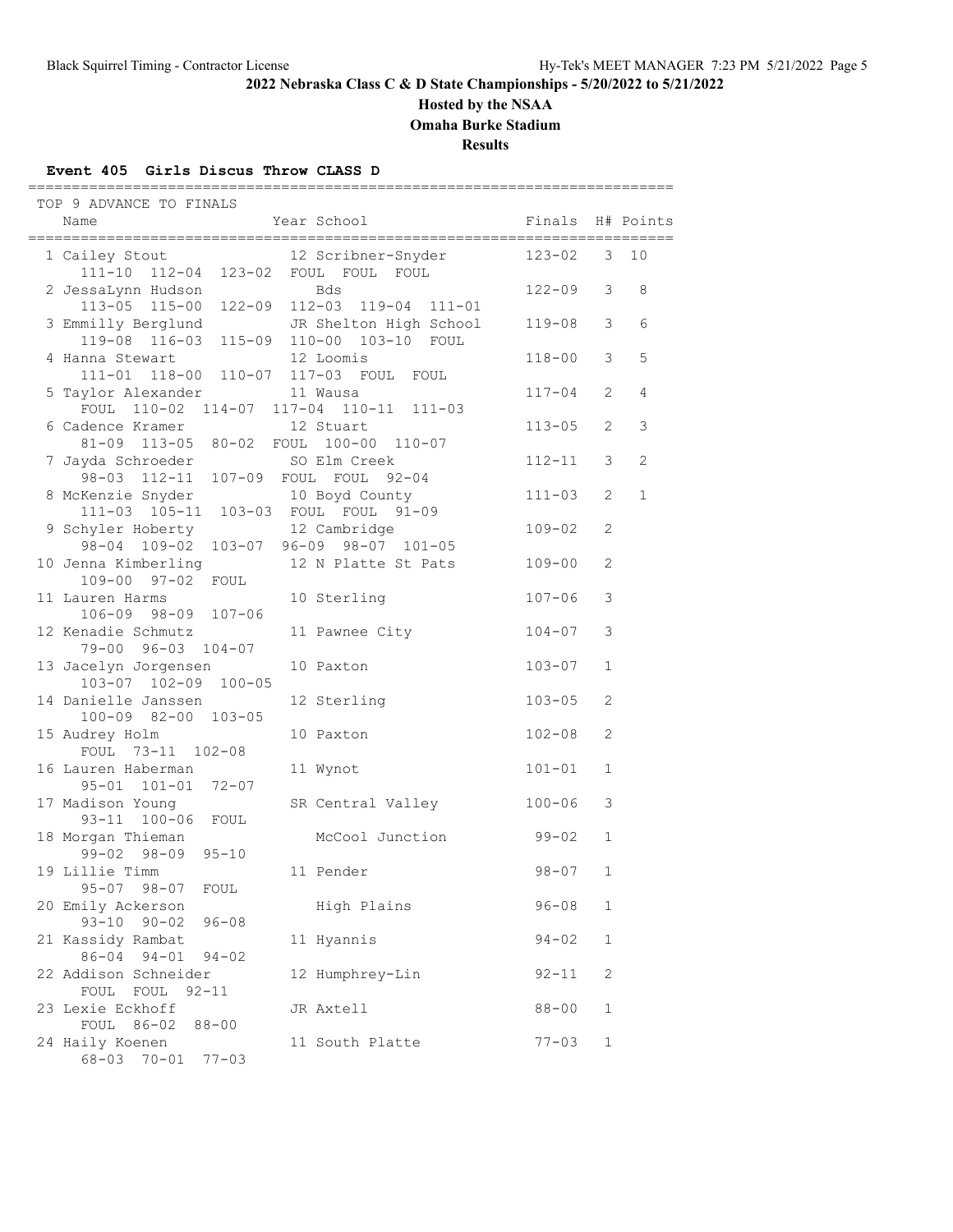# **Hosted by the NSAA**

**Omaha Burke Stadium**

**Results**

### **Event 406 Boys Discus Throw CLASS D**

| TOP 9 ADVANCE TO FINALS                                                     |                                         |                 |              |   |
|-----------------------------------------------------------------------------|-----------------------------------------|-----------------|--------------|---|
| Name                                                                        | Year School <a> Finals H# Points</a>    |                 |              |   |
| 1 Eli Jensen SR Kenesaw<br>160-05 FOUL 153-06 FOUL 152-08 153-05            |                                         | $160 - 05$ 3 10 |              |   |
| 2 Carter Mann SR Burwell<br>148-01 150-00 158-00 154-06 FOUL 148-06         |                                         | $158 - 00$ 3    |              | 8 |
| 3 Andrew Richardson 12 Sterling<br>153-10 FOUL 157-07 148-07 149-07 FOUL    |                                         | $157 - 07$ 3    |              | 6 |
| 4 Brogan Nachtigal 12 FC Sacred Heart                                       | 139-02 133-08 148-08 139-08 FOUL 131-05 | $148 - 08$ 3    |              | 5 |
| 5 Simon Osborne<br>126-09 122-09 138-11 133-05 132-02 145-04                |                                         | $145 - 04$ 2    |              | 4 |
| 6 Dalton Gieselman<br>136-09 145-00 FOUL FOUL 128-09 137-01                 | 12 Bloomfield                           | $145 - 00$      | 2            | 3 |
| 7 Tad Dimmitt 11 Sandhills Valley<br>FOUL 144-09 128-01 FOUL 140-10 139-09  |                                         | $144 - 09$      | 3            | 2 |
| 8 Colton Wright 12 ElginPopeJohn<br>119-11 135-06 133-00 140-00 FOUL 131-01 |                                         | $140 - 00$      | 2            | 1 |
| 9 Brennan Runge SR Axtell<br>137-10 135-08 132-09 FOUL 134-04 FOUL          |                                         | $137 - 10$      | 2            |   |
| 10 Lane Urkoski<br>FOUL 119-04 135-05                                       | High Plains                             | $135 - 05$      | 1            |   |
| 11 Dylan Nasland<br>103-08 135-04 132-04                                    | 11 Cody-Kilgore                         | $135 - 04$      | $\mathbf{1}$ |   |
| 12 Cristian Blincow<br>FOUL FOUL 131-08                                     | 12 Loomis                               | $131 - 08$      | 3            |   |
| 13 Dahlton Wood<br>128-09 129-04 FOUL                                       | 12 Cambridge                            | $129 - 04$      | 3            |   |
| 14 AJ Carritt<br>$97 - 04$ $127 - 06$ $119 - 08$                            | Mead                                    | 127-06          | $\mathbf{1}$ |   |
| 15 Xander Brown 10 Osmond<br>110-03 126-01 122-03                           |                                         | $126 - 01$      | 2            |   |
| 16 Tyler Dawe<br>100-11 125-03 120-05                                       | SR Burwell                              | $125 - 03$      | 1            |   |
| 17 Paxton Bertrand<br>FOUL 122-05 120-00                                    | 12 Humphrey-Lin                         | $122 - 05$      | 2            |   |
| 18 Caden Holm<br>118-10 FOUL FOUL                                           | 12 Paxton                               | $118 - 10$      | $\mathbf{1}$ |   |
| 19 Logan Bartling<br>FOUL 114-05 FOUL                                       | 11 Leyton                               | $114 - 05$ 1    |              |   |
| 20 Jacob Smith<br>105-01 114-03 113-04                                      | SR Giltner                              | $114 - 03$      | 1            |   |
| 21 Mason Benham<br>113-07 FOUL 112-07                                       | 12 Johnson-Brock                        | $113 - 07$      | 2            |   |
| 22 Niko Koon<br>107-06 112-05<br>$110 - 05$                                 | 12 Potter-Dix Public                    | $112 - 05$      | $\mathbf 1$  |   |
| 23 Keegan Shuler<br>FOUL FOUL 107-06                                        | 11 Hitchcock County                     | $107 - 06$      | 2            |   |
| -- Sebastian Kramer                                                         | 12 Medicine Valley                      | DNS             | 3            |   |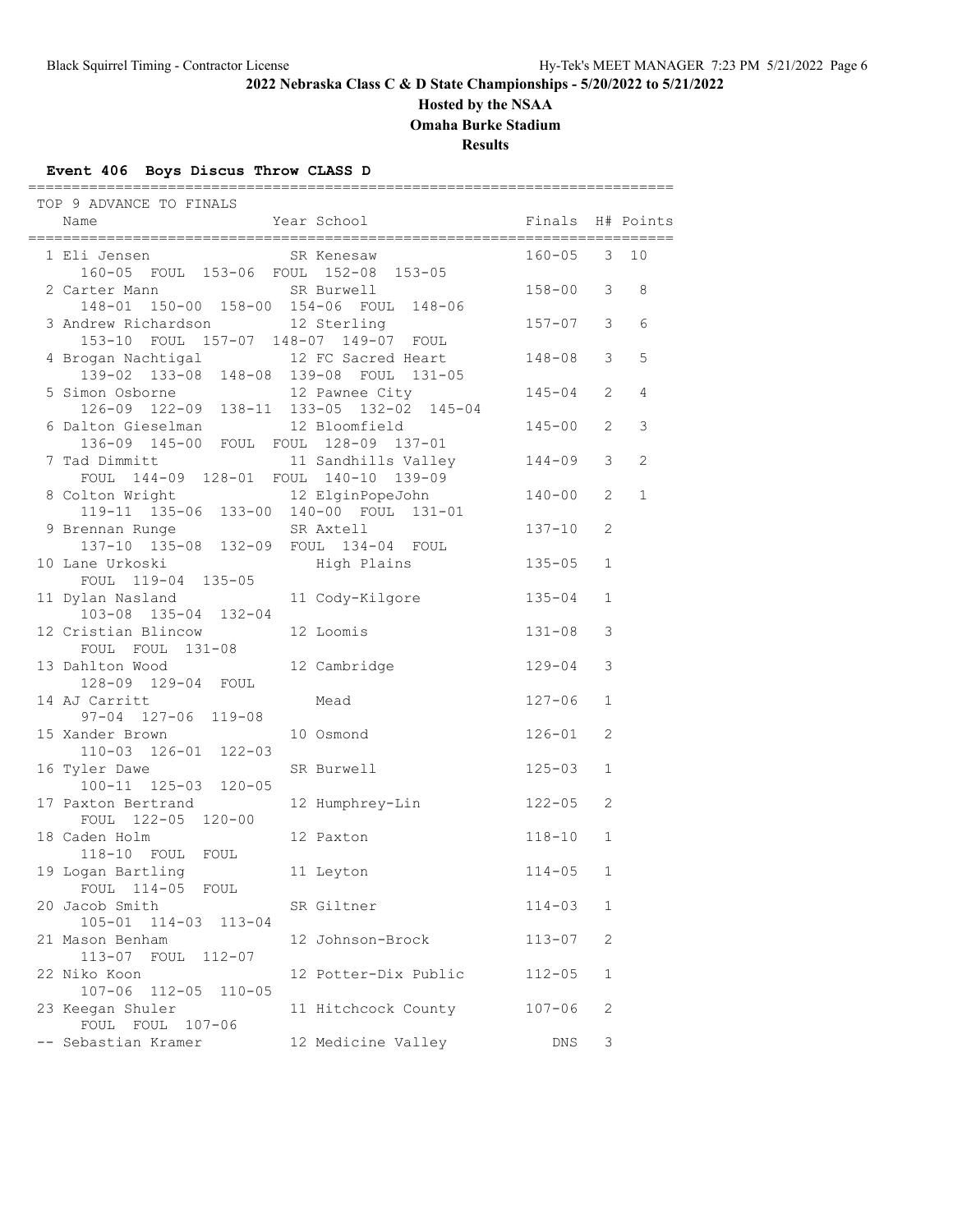### **Hosted by the NSAA**

**Omaha Burke Stadium**

**Results**

### **Event 407 Girls Shot Put CLASS D**

 TOP 9 ADVANCE TO FINALS Name Year School Finals H# Points ==========================================================================  $40-04.00$  3 10 39-11.75 40-03.25 FOUL FOUL 40-04 38-01.50 2 Emmilly Berglund JR Shelton High School 39-09.25 3 8 38-06.75 FOUL FOUL 37-11.50 39-09.25 36-07.50 3 Addison Schneider 12 Humphrey-Lin 39-05.75 3 6 38-07.50 39-05.75 FOUL 39-01.75 38-03 FOUL 4 Abigail Yelken SR Franklin 38-10.75 3 5 37-02 38-10.75 38-05.25 38-02.50 37-07.50 37-02.75 5 Cailey Stout 12 Scribner-Snyder 38-08.25 3 4 35-01.50 37-07 37-09 36-11.50 38-08.25 FOUL 6 Kaylyn Roblee 12 Medicine Valley 37-02.25 2 3 36-02 37-02.25 FOUL FOUL 36-08.25 FOUL 7 Peyton Cox 10 Wauneta-Palisade 36-01.25 2 2 7 Peyton Cox 10 Wauneta-Palisade 36-01.25 2 2<br>33-02.50 35-08.25 36-01.25 34-08.50 FOUL 34-09<br>8 MaKenna Willis JR Shelton High School 35-11.25 2 1 8 MaKenna Willis JR Shelton High School 35-11.25 2 1 35-11.25 FOUL FOUL 34-02.75 34-00 FOUL 9 Chloe Anderson 10 Loomis 35-10.75 3 34-10.75 35-03.50 35-06.50 FOUL 35-10.75 30-01.50 10 Schyler Hoberty 12 Cambridge 35-06.00 3 35-06 34-06.50 FOUL 11 Abigail Meyer SR Blue Hill 35-01.75 3 33-09.75 33-03 35-01.75 12 Lexi Schroder 12 Stuart 34-11.25 2 33-08.50 34-11.25 34-10.25 13 Sophia Brennan Mead 34-05.50 1 33-01 34-05.50 32-07.25 14 Macy Keller 11 FC Sacred Heart 34-01.50 1<br>33-04.50 33-00 34-01.50 33-04.50 33-00 34-01.50 15 Audrey Holm 10 Paxton 33-07.50 1 33-07.50 32-01 30-02.25 16 Haily Koenen 11 South Platte 33-03.75 2 32-04.50 33-03.75 33-03.75 17 Addison Overholser SO Wilcox-Hildreth 33-02.75 2 31-11.25 32-09.75 33-02.75 18 Lauren Harms 10 Sterling 32-10.75 1 31-01.25 32-10.75 31-09 19 Hope Koller 12 Arapahoe 32-08.75 1 FOUL 32-08.75 32-02.75 20 Jaylen Fowler 10 Sandhills Valley 32-00.00 2 31-00 32-00 FOUL 21 McKenzie Snyder 10 Boyd County 31-11.25 1 29-01.25 FOUL 31-11.25 22 Jayda Schroeder SO Elm Creek 31-10.25 2 31-10.25 FOUL FOUL 23 Lily Tabor 11 Potter-Dix Public 31-00.75 1  $31-00.75$  29-10.25 29-10 24 Melinn Roberts Osceola 28-04.00 1 27-03.25 27-00.50 28-04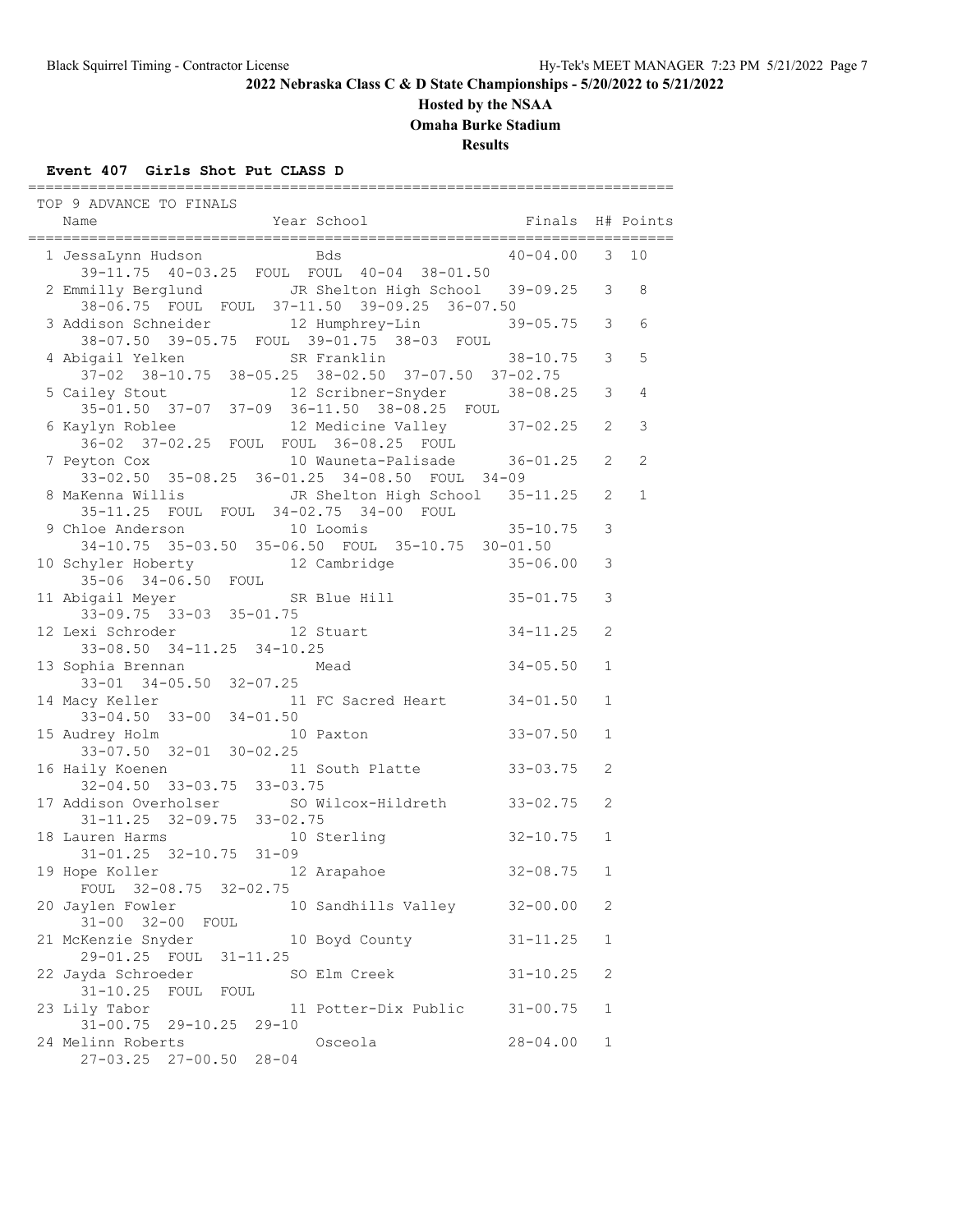### **Hosted by the NSAA**

**Omaha Burke Stadium**

**Results**

### **Event 408 Boys Shot Put CLASS D**

 TOP 9 ADVANCE TO FINALS Name The Year School The Finals H# Points ========================================================================== 1 Tad Dimmitt 11 Sandhills Valley 54-03.75 3 10 49-11.50 52-09 52-04.50 FOUL 53-11 54-03.75 2 Carter Mann SR Burwell 53-03.00 2 8 51-09.50 52-10 52-05 53-03 51-07.50 51-08.75 3 Dalton Gieselman 12 Bloomfield 52-03.25 3 6 48-00.50 52-03.25 FOUL FOUL 51-03.50 49-00 4 Brogan Nachtigal 12 FC Sacred Heart 51-00.75 3 5 49-10 50-06.75 48-01.50 49-04 48-06.50 51-00.75 5 Eli Jensen SR Kenesaw 49-07.50 49-02 FOUL FOUL FOUL 48-02.50 6 Dylan Nasland 11 Cody-Kilgore 49-00.00 2 3 46-10 49-00 FOUL 45-04.50 FOUL 46-08.50 7 Clayton Meyer 11 Loomis 48-05.25 3 2 48-05.25 FOUL 47-06.25 47-09 FOUL FOUL 8 Cristian Blincow 12 Loomis 47-11.75 3 1 45-03 47-11.75 FOUL FOUL 46-01.50 46-08.75 9 Keegan Shuler 11 Hitchcock County 47-02.00 3 47-02 44-04.25 FOUL 44-05 46-03 FOUL 10 Brennan Runge SR Axtell 45-11.25 1 FOUL 45-11.25 FOUL 11 Andrew Richardson 12 Sterling 45-07.00 2 FOUL 45-07 FOUL 12 Adrian Gomez SO Silver Lake 44-07.50 2 44-07.50 42-00.50 44-03  $44 - 07.30$   $42 - 00.30$   $43$  Bds  $44 - 03.00$  2 44-03 FOUL FOUL 14 Trey Kennedy SR Kenesaw 44-02.75 3 37-01.25 40-09 44-02.75<br>15 Blake Henn 10 10 ElginPopeJohn 43-09.75 1 43-09.75 42-05 40-01.50 16 Sammy Fasso 11 Dundy County 43-06.50 1 43-06.50 43-04 FOUL<br>17 Jonathan Borges 17 Jonathan Borges 12 Leyton 42-04.50 1 42-04.50 FOUL FOUL 18 Kolby Larson SR Burwell 42-01.25 2 41-01 42-01.25 41-03.50 19 Paxton Bertrand 12 Humphrey-Lin 41-10.50 2 41-06.75 41-10.50 FOUL 20 Caden Holm 12 Paxton 41-06.50 1 41-02 41-06.50 40-09 21 Noah Pasek East Butler 41-02.00 1 FOUL 41-02 FOUL 22 Levi Van Beek 12 Crawford 40-08.00 1 FOUL 40-08 FOUL 23 Isaac Roberts Saint Edward 38-05.50 1 34-07.50 35-09 38-05.50 -- Sebastian Kramer 12 Medicine Valley DNF 3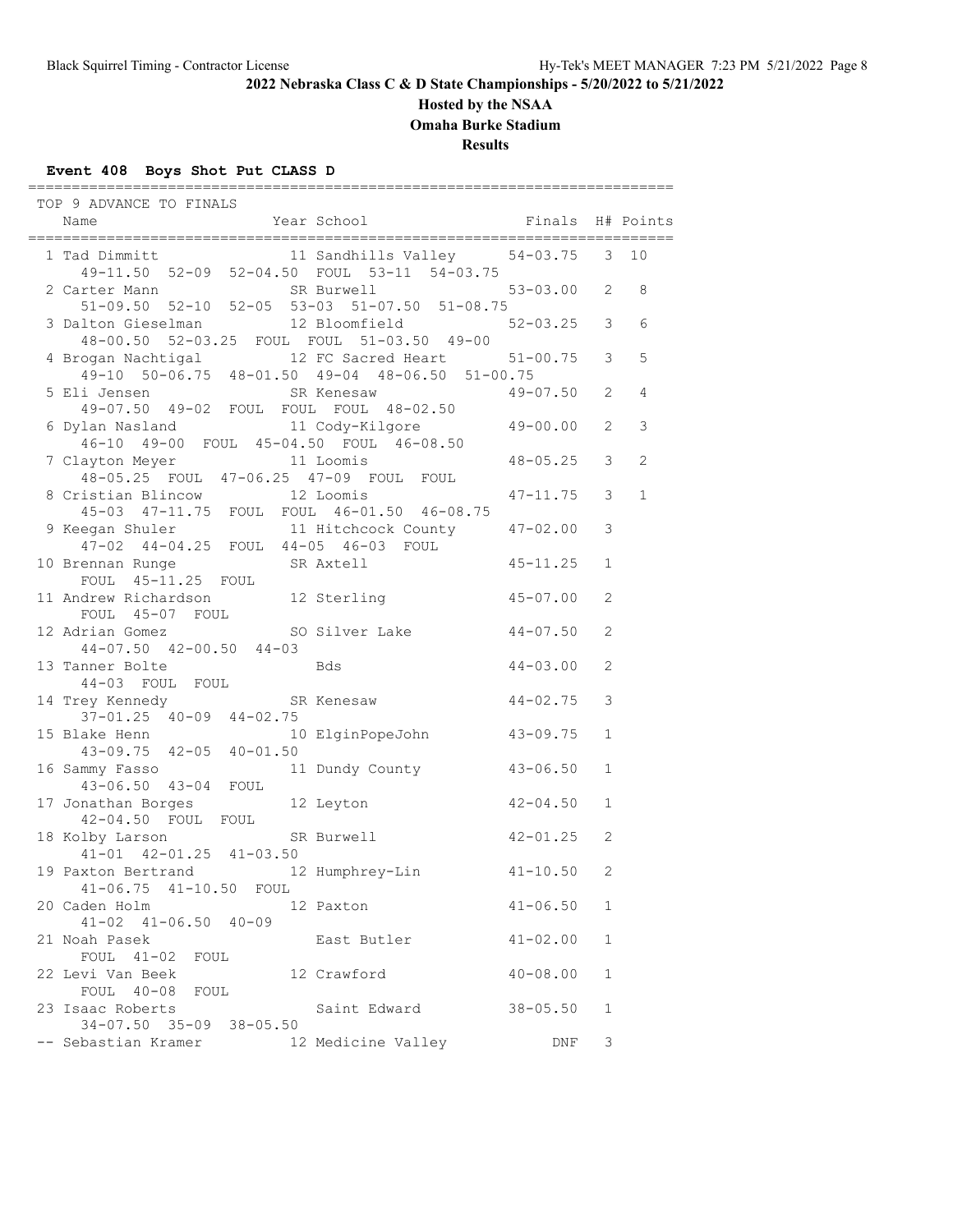## **Hosted by the NSAA**

**Omaha Burke Stadium**

**Results**

## **Event 409 Girls High Jump CLASS D**

| Name                                                                           |  | Year School                 | Finals       | Points       |
|--------------------------------------------------------------------------------|--|-----------------------------|--------------|--------------|
| 1 Andrea Sucha<br>4-07 4-09 4-11 5-01 5-03 5-04 5-05                           |  | 12 NiobraraVerdigre 5-04.00 |              | 10           |
| 0 0 0 0 XO 0 XXX<br>2 Paige Klumpe<br>$4-07$ $4-09$ $4-11$ $5-01$ $5-03$       |  | 12 Cambridge                | $5 - 01.00$  | 8            |
| PPP O XO XO XXX<br>3 McKenna Yates<br>$4-07$ $4-09$ $4-11$ $5-01$<br>O O O XXX |  | McCool Junction             | $4 - 11.00$  | 6            |
| 4 Zeigh Booe<br>$4-07$ $4-09$ $4-11$ $5-01$<br>O XO O XXX                      |  | 9 Loomis                    | $J4 - 11.00$ | 5            |
| 5 Brea Branic<br>$4-07$ $4-09$ $4-11$ $5-01$<br>O O XO XXX                     |  | 12 SandhillsThedford        | $J4 - 11.00$ | 3            |
| 5 Joslynn Donahey<br>$4-07$ $4-09$ $4-11$ $5-01$<br>$O$ $O$ $XO$ $XXX$         |  | JR Palmer HS                | $J4 - 11.00$ | 3            |
| 5 Kierra Ostrom<br>$4-07$ $4-09$ $4-11$ $5-01$<br>O O XO XXX                   |  | SR Burwell                  | $J4 - 11.00$ | 3            |
| 8 Reagan Nordhausen<br>$4-07$ $4-09$ $4-11$ $5-01$<br>O XXO XXO XXX            |  | SR Axtell                   | $J4 - 11.00$ | $\mathbf{1}$ |
| 9 Kailey Klein<br>$4-07$ $4-09$ $4-11$<br>O O XXX                              |  | 12 Sioux County             | $4 - 09.00$  |              |
| 9 Kimberly Schropfer<br>$4-07$ $4-09$ $4-11$<br>O O XXX                        |  | 12 Meridian                 | $4 - 09.00$  |              |
| 9 Kylee Wessel<br>$4-07$ $4-09$ $4-11$<br>O O XXX                              |  | 11 St Francis               | $4 - 09.00$  |              |
| 12 Erin Johnson<br>$4 - 07$ $4 - 09$ $4 - 11$<br>O XO XXX                      |  | 9 Cambridge                 | $J4 - 09.00$ |              |
| 12 Stella Heapy<br>$4 - 07$ $4 - 09$ $4 - 11$<br>XO XXX<br>$\circ$             |  | 10 Medicine Valley J4-09.00 |              |              |
| 12 Sydney Estill<br>$4 - 07$ $4 - 09$ $4 - 11$<br>XO XXX<br>$\circ$            |  | 11 Stuart                   | $J4 - 09.00$ |              |
| 15 Paige Beller<br>$4 - 07$ $4 - 09$ $4 - 11$<br>XO XXX<br>XO                  |  | 12 Humphrey-Lin             | $J4 - 09.00$ |              |
| 16 Jayden Shoemaker<br>$4 - 07$ $4 - 09$ $4 - 11$<br>O XXO XXX                 |  | 11 Potter-Dix Public        | $J4 - 09.00$ |              |
| 17 Haley Klement<br>$4 - 07$ $4 - 09$ $4 - 11$<br>XO XXO XXX                   |  | East Butler                 | $J4 - 09.00$ |              |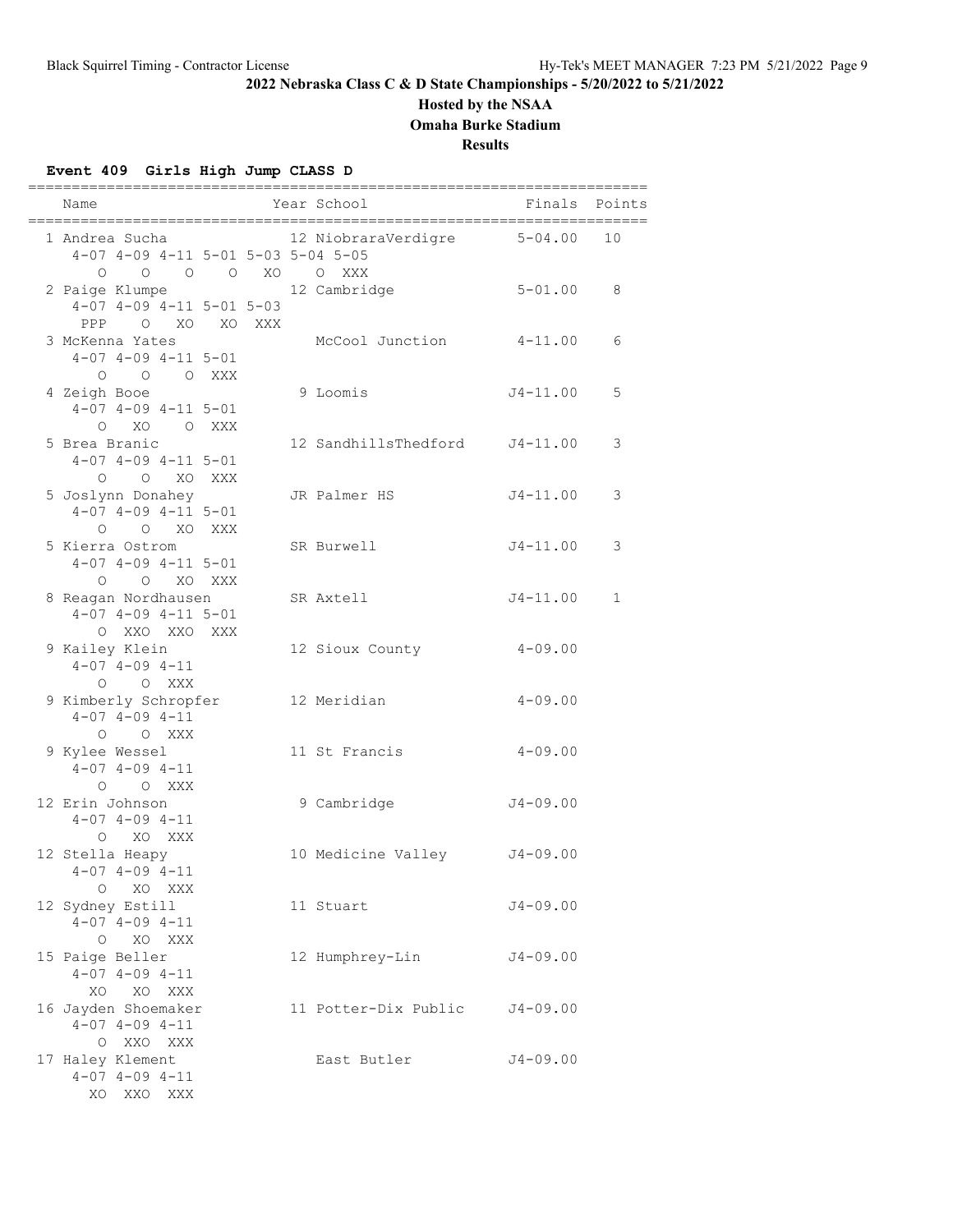# **Hosted by the NSAA**

**Omaha Burke Stadium**

**Results**

# **....Event 409 Girls High Jump CLASS D**

| 18 Bailey Beal             | 11 Randolph Public  | $J4 - 09.00$ |
|----------------------------|---------------------|--------------|
| $4 - 07$ $4 - 09$ $4 - 11$ |                     |              |
| XXO XXO XXX                |                     |              |
| 19 Jaime Wysocki           | JR Elba             | $4 - 07.00$  |
| $4 - 07$ $4 - 09$          |                     |              |
| O XXX                      |                     |              |
| 19 Nikia Williams          | SR Burwell          | $4 - 07.00$  |
| $4 - 07$ $4 - 09$          |                     |              |
| O XXX                      |                     |              |
| 19 Madison Fender          | 10 Pawnee City      | $4 - 07.00$  |
| $4 - 07$ $4 - 09$          |                     |              |
| O XXX                      |                     |              |
| 19 Sierra de Koning        | 12 Pawnee City      | $4 - 07.00$  |
| $4 - 07$ $4 - 09$          |                     |              |
| O XXX                      |                     |              |
| 19 Kirsten Brandt          | 11 N Platte St Pats | $4 - 07.00$  |
| $4 - 07$ $4 - 09$          |                     |              |
| O XXX                      |                     |              |
| 19 Mariah Sliva            | Bds                 | $4 - 07.00$  |
| $4 - 07$ $4 - 09$          |                     |              |
| O XXX                      |                     |              |

## **Event 410 Boys High Jump CLASS D**

| Name                                                                            | :======= | Year School                                 | Finals            | Points |
|---------------------------------------------------------------------------------|----------|---------------------------------------------|-------------------|--------|
| 5-08 5-10 6-00 6-02 6-04 6-06                                                   |          | 1 Zach Myers SR Shelton High School 6-04.00 |                   | 10     |
| 0 0 0 XO 0 XXX<br>2 Spencer Hille 10 Plainview<br>5-08 5-10 6-00 6-02 6-04 6-06 |          |                                             | $J6 - 04.00$      | 8      |
| O O O XXO XO XXX                                                                |          |                                             |                   |        |
| 3 Cooper Girmus 12 Friend<br>5-08 5-10 6-00 6-02 6-04 6-06                      |          |                                             | J6-04.00          | 6      |
| O O O O XXO XXX<br>4 Shay Swanson 12 Loomis                                     |          |                                             | $6 - 00.00$ 4.50  |        |
| $5 - 08$ $5 - 10$ $6 - 00$ $6 - 02$<br>$O$ $O$ $O$ $XXX$                        |          |                                             |                   |        |
| 4 Gunnar Hadley<br>$5 - 08$ $5 - 10$ $6 - 00$ $6 - 02$                          |          | 11 Loomis                                   | $6 - 00.00$ 4.50  |        |
| O O O XXX<br>6 Tanner Pfeifer                                                   |          | 12 St Francis                               | $J6 - 00.00$ 2.50 |        |
| $5 - 08$ $5 - 10$ $6 - 00$ $6 - 02$<br>$O$ $O$ $XO$ $XXX$                       |          |                                             |                   |        |
| 6 Caleb Munson<br>$5 - 08$ $5 - 10$ $6 - 00$ $6 - 02$                           |          | 12 N Platte St Pats                         | $J6 - 00.00$ 2.50 |        |
| O O XO XXX<br>8 Thomas Muldoon                                                  |          | 12 Potter-Dix Public J6-00.00               |                   | 1      |
| $5 - 08$ $5 - 10$ $6 - 00$ $6 - 02$                                             |          |                                             |                   |        |
| XO.<br>XO<br>XO<br>9 Kyle Oakley                                                | XXX      | SR Central Valley J6-00.00                  |                   |        |
| $5 - 08$ $5 - 10$ $6 - 00$ $6 - 02$<br>$\Omega$<br>O XXO                        | XXX      |                                             |                   |        |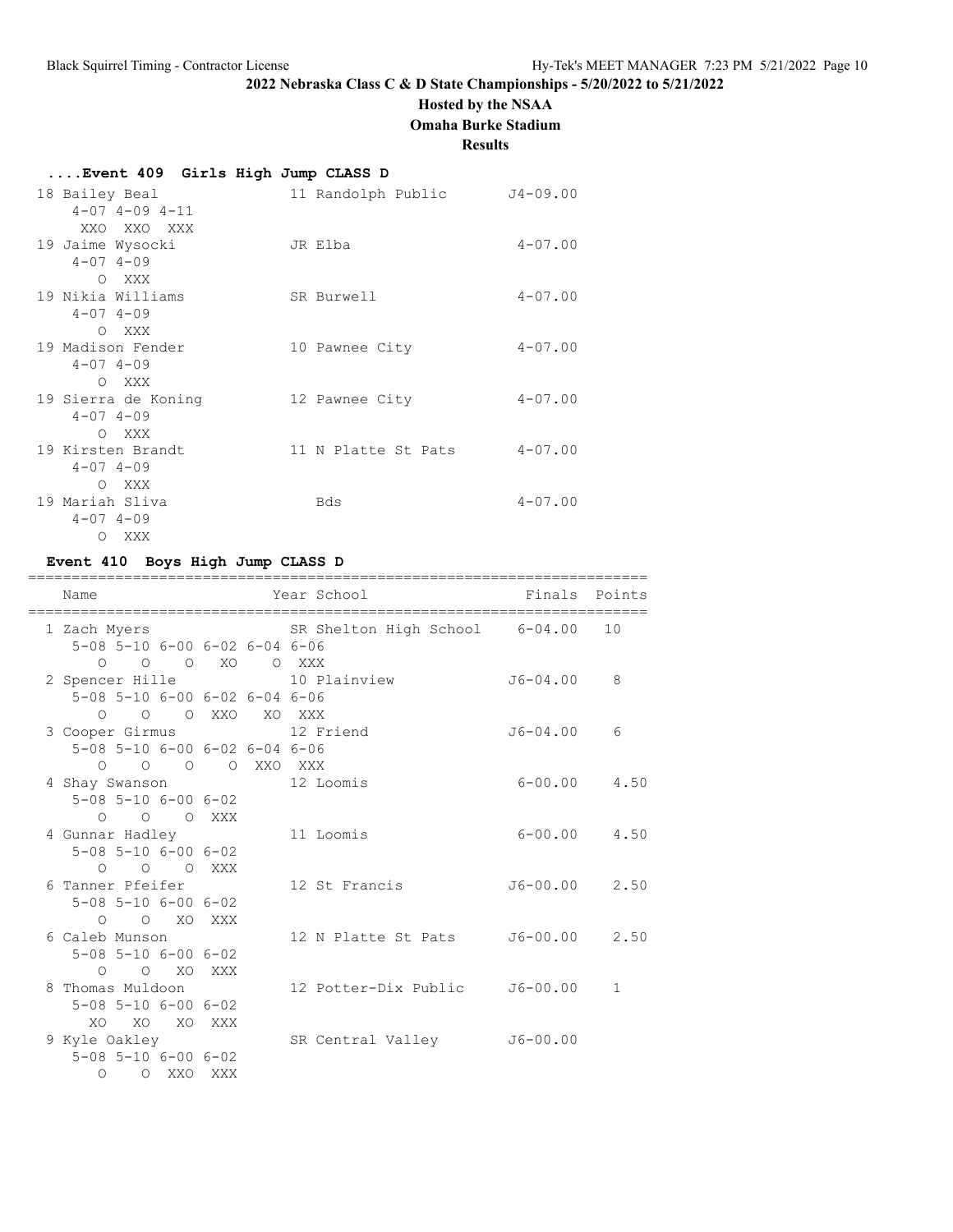# **Hosted by the NSAA**

**Omaha Burke Stadium**

### **Results**

| Event 410 Boys High Jump CLASS D                 |                                 |              |
|--------------------------------------------------|---------------------------------|--------------|
| 10 Nic Knudson                                   | 12 HTRS                         | $J6 - 00.00$ |
| $5 - 08$ $5 - 10$ $6 - 00$ $6 - 02$              |                                 |              |
| O XO XXO XXX                                     |                                 |              |
| 11 Shane Most                                    | 12 Brady                        | $J6 - 00.00$ |
| $5 - 08$ $5 - 10$ $6 - 00$ $6 - 02$              |                                 |              |
| O XXO XXO XXX                                    |                                 | $5 - 10.00$  |
| 12 Jackson Kerchal<br>$5 - 08$ $5 - 10$ $6 - 00$ | 10 Dundy County                 |              |
| O O XXX                                          |                                 |              |
| 13 Cale Nelson                                   | 10 Loomis                       | $J5 - 10.00$ |
| $5 - 08$ $5 - 10$ $6 - 00$                       |                                 |              |
| O XO XXX                                         |                                 |              |
| 14 Xavier Blackburn                              | Osceola                         | $J5 - 10.00$ |
| $5 - 08$ $5 - 10$ $6 - 00$                       |                                 |              |
| O XXO XXX                                        |                                 |              |
| 15 Trey Kennedy                                  | SR Kenesaw                      | $5 - 08.00$  |
| $5 - 08$ $5 - 10$                                |                                 |              |
| O XXX<br>15 Brody Eggers                         | 12 Creighton                    | $5 - 08.00$  |
| $5 - 08$ $5 - 10$                                |                                 |              |
| O XXX                                            |                                 |              |
| 15 Kaden Hunt                                    | 10 Winside                      | $5 - 08.00$  |
| $5 - 08$ $5 - 10$                                |                                 |              |
| O XXX                                            |                                 |              |
| 15 Owen Oglesby                                  | Bds                             | $5 - 08.00$  |
| $5 - 08$ $5 - 10$                                |                                 |              |
| O XXX<br>19 Isaac Stark                          | McCool Junction                 |              |
| $5 - 08$ $5 - 10$                                |                                 | $J5 - 08.00$ |
| XO XXX                                           |                                 |              |
| 19 Riley Bombeck                                 | SO Shelton High School J5-08.00 |              |
| $5 - 08$ $5 - 10$                                |                                 |              |
| XO XXX                                           |                                 |              |
| -- Justin Wenzel                                 | 10 Arthur County                | NH           |
| $5 - 08$                                         |                                 |              |
| XXX                                              |                                 |              |
| -- Hayden Kramer<br>$5 - 08$                     | 11 Medicine Valley              | <b>DNS</b>   |
| DNS                                              |                                 |              |

### **Event 411 Girls Pole Vault CLASS D**

| Name             |         |            |            |                                                             | Year School |    |                    | Finals Points |      |
|------------------|---------|------------|------------|-------------------------------------------------------------|-------------|----|--------------------|---------------|------|
| 1 Kaylee Pribyl  |         |            |            |                                                             | 11 Meridian |    |                    | $11 - 00.00$  | - 10 |
|                  |         |            |            | $8-00$ $8-06$ $9-00$ $9-06$ $10-00$ $10-06$ $11-00$ $11-02$ |             |    |                    |               |      |
| PPP.             | PPP     | PPP        | $\bigcirc$ | $\bigcirc$                                                  | ∩           | XO | XXX                |               |      |
| 2 Jesse Bertrand |         |            |            |                                                             | SR Axtell   |    |                    | $10 - 00.00$  | 8    |
|                  |         |            |            | 8-00 8-06 9-00 9-06 10-00 10-06                             |             |    |                    |               |      |
| ∩                | $\circ$ | $\bigcirc$ | $\circ$    | ∩                                                           | XXX         |    |                    |               |      |
| 3 Ambie Custard  |         |            |            |                                                             |             |    | 9 Southwest Public | $J10-00.00$   | 5.50 |
|                  |         |            |            | 8-00 8-06 9-00 9-06 10-00 10-06                             |             |    |                    |               |      |
| ∩                | ∩       | XO         | ∩          | XXO                                                         | XXX         |    |                    |               |      |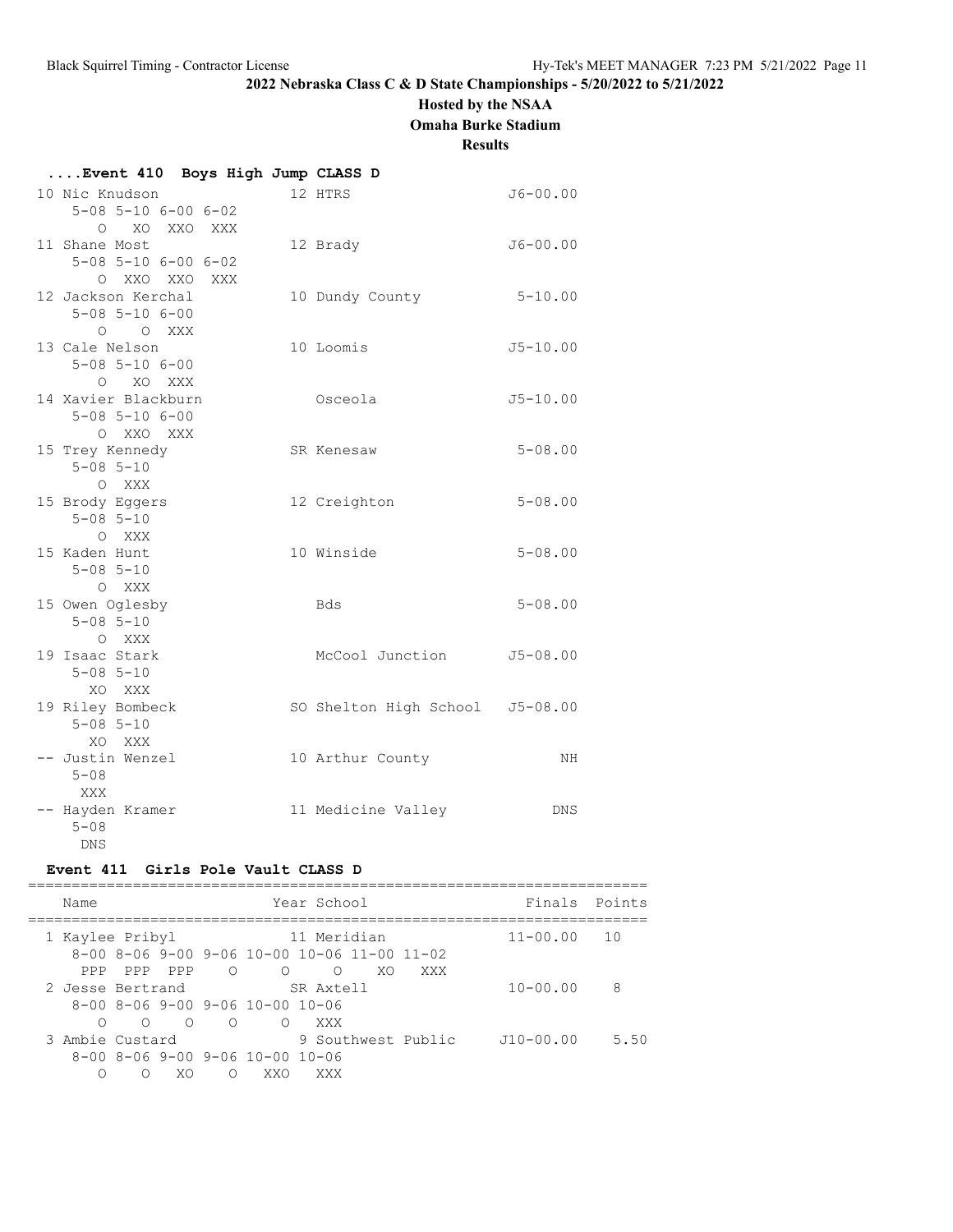# **Hosted by the NSAA**

**Omaha Burke Stadium**

**Results**

| Event 411 Girls Pole Vault CLASS D                 |                                                             |                  |              |
|----------------------------------------------------|-------------------------------------------------------------|------------------|--------------|
| 3 Janna Roberts<br>8-00 8-06 9-00 9-06 10-00 10-06 | Osceola                                                     | $J10-00.00$ 5.50 |              |
| PPP XO O O XXO XXX                                 |                                                             |                  |              |
| 5 Autumn Deterding 12 Cambridge                    |                                                             | $J10-00.00$      | 4            |
| $8-00$ $8-06$ $9-00$ $9-06$ $10-00$ $10-06$        |                                                             |                  |              |
| XO O O XO XXO XXX                                  |                                                             |                  |              |
| 6 Blair Brennan                                    | 10 Overton                                                  | $9 - 06.00$      | 3            |
| $8 - 00$ $8 - 06$ $9 - 00$ $9 - 06$ $10 - 00$      |                                                             |                  |              |
| PPP O XO O XXX                                     |                                                             |                  |              |
|                                                    | 7 Jozie Kanode                           11 Exeter-Milligan | $J9 - 06.00$     | 2            |
| $8 - 00$ $8 - 06$ $9 - 00$ $9 - 06$ $10 - 00$      |                                                             |                  |              |
| O O O XO XXX                                       |                                                             |                  |              |
| 8 Anna Vodicka                                     | McCool Junction J9-06.00                                    |                  | $\mathbf{1}$ |
| $8 - 00$ $8 - 06$ $9 - 00$ $9 - 06$ $10 - 00$      |                                                             |                  |              |
| XO XO XO XO XXX                                    |                                                             |                  |              |
| 9 Taya Engel                                       | JR Central Valley 9-00.00                                   |                  |              |
| $8 - 00$ $8 - 06$ $9 - 00$ $9 - 06$                |                                                             |                  |              |
| O O O XXX                                          |                                                             |                  |              |
| 9 Trinity Houchin                                  | JR Axtell                                                   | $9 - 00.00$      |              |
| $8 - 00$ $8 - 06$ $9 - 00$ $9 - 06$                |                                                             |                  |              |
| O O O XXX                                          |                                                             |                  |              |
| 11 Shelby Gilsdorf                                 | 12 St Francis                                               | $J9 - 00.00$     |              |
| $8 - 00$ $8 - 06$ $9 - 00$ $9 - 06$                |                                                             |                  |              |
| O O XO XXX                                         |                                                             |                  |              |
| 12 Tracy Wiles                                     | SO Giltner                                                  | $8 - 06.00$      |              |
| $8 - 00$ $8 - 06$ $9 - 00$                         |                                                             |                  |              |
| O O XXX                                            |                                                             |                  |              |
| 12 Mariah Sliva                                    | Bds                                                         | $8 - 06.00$      |              |
| $8 - 00$ $8 - 06$ $9 - 00$                         |                                                             |                  |              |
| O O XXX                                            |                                                             |                  |              |
| 14 Emma Winkelbauer                                | 11 St. Marys                                                | $J8 - 06.00$     |              |
| $8 - 00$ $8 - 06$ $9 - 00$                         |                                                             |                  |              |
| O XO XXX                                           |                                                             |                  |              |
| 15 Lily Tabor                                      | 11 Potter-Dix Public J8-06.00                               |                  |              |
| $8 - 00$ $8 - 06$ $9 - 00$<br>XXO XXO XXX          |                                                             |                  |              |
| 16 Ella Luther                                     | 11 Overton                                                  | $8 - 00.00$      |              |
| $8 - 008 - 06$                                     |                                                             |                  |              |
| O XXX                                              |                                                             |                  |              |
| 17 Maycee Zimmerer                                 | 12 Creighton                                                | $J8 - 00.00$     |              |
| $8 - 00$ $8 - 06$                                  |                                                             |                  |              |
| XO XXX                                             |                                                             |                  |              |
| -- Kallie Crossman                                 | 11 Potter-Dix Public                                        | ΝH               |              |
| $8 - 00$                                           |                                                             |                  |              |
| XXX                                                |                                                             |                  |              |
| -- Marry rita Wegener                              | 12 St Francis                                               | ΝH               |              |
| $8 - 00$                                           |                                                             |                  |              |
| XXX                                                |                                                             |                  |              |
| -- Baylee Horner                                   | 12 Loomis                                                   | ΝH               |              |
| $8 - 00$                                           |                                                             |                  |              |
| XXX                                                |                                                             |                  |              |
| -- Alexis Mauler                                   | 11 Twin Loup                                                | DNF              |              |
| $8 - 00$                                           |                                                             |                  |              |
| <b>DNS</b>                                         |                                                             |                  |              |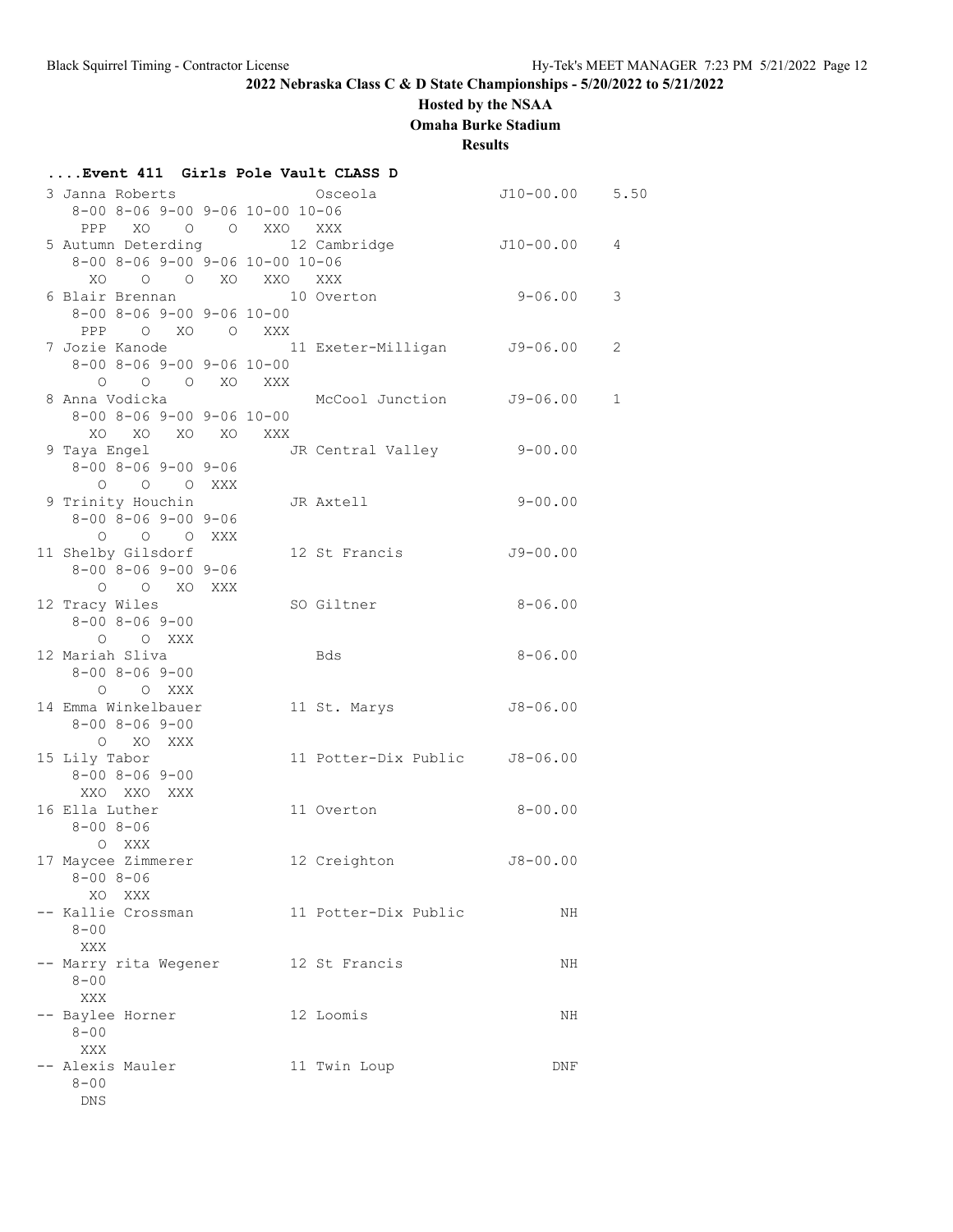# **Hosted by the NSAA**

**Omaha Burke Stadium**

**Results**

# **Event 412 Boys Pole Vault CLASS D**

| Name                   |                               |                                                                                              |             | Year School                                           |            |          | Finals                                                                         | Points |
|------------------------|-------------------------------|----------------------------------------------------------------------------------------------|-------------|-------------------------------------------------------|------------|----------|--------------------------------------------------------------------------------|--------|
|                        |                               |                                                                                              |             |                                                       |            |          |                                                                                |        |
| 1 Owen Kaps            |                               |                                                                                              |             | 11 Bertrand                                           |            |          | 14-00.00                                                                       | 10     |
|                        |                               |                                                                                              |             |                                                       |            |          | 10-00 10-06 11-00 11-06 12-00 12-06 13-00 13-06 14-00 14-06                    |        |
|                        |                               |                                                                                              |             |                                                       |            |          | PPP PPP PPP PPP O PPP XXO O O<br>XXX                                           |        |
| 2 Marcus Hernandez     |                               |                                                                                              |             | 9 Bertrand                                            |            |          | $13 - 06.00$                                                                   | 8      |
|                        |                               |                                                                                              |             | 10-00 10-06 11-00 11-06 12-00 12-06 13-00 13-06 14-00 |            |          |                                                                                |        |
| PPP                    |                               |                                                                                              |             | PPP PPP 0 0 XXO                                       |            | XO O XXX |                                                                                |        |
| 3 Talon Krebs          |                               |                                                                                              |             |                                                       |            |          | 12 Neligh-Oakdale J13-06.00                                                    | 6      |
|                        |                               |                                                                                              |             | 10-00 10-06 11-00 11-06 12-00 12-06 13-00 13-06 14-00 |            |          |                                                                                |        |
|                        |                               |                                                                                              |             | PPP PPP PPP PPP 0 0 0 XO XXX                          |            |          |                                                                                |        |
| 4 Roe Patton           |                               |                                                                                              |             | Fullerton                                             |            |          | $13 - 00.00$                                                                   | 5      |
|                        |                               |                                                                                              |             | 10-00 10-06 11-00 11-06 12-00 12-06 13-00 13-06       |            |          |                                                                                |        |
| PPP                    | $\overline{a}$                |                                                                                              |             | O O XO O O XXX                                        |            |          |                                                                                |        |
|                        |                               |                                                                                              |             |                                                       |            |          | 5 Matthew Johnson 11 Creighton 513-00.00                                       | 4      |
|                        |                               |                                                                                              |             | 10-00 10-06 11-00 11-06 12-00 12-06 13-00 13-06       |            |          |                                                                                |        |
|                        |                               |                                                                                              |             | PPP PPP PPP PPP 0 0 XO XXX                            |            |          |                                                                                |        |
| 6 Carson Bloom         |                               |                                                                                              |             | JR Riverside                                          |            |          | 12-06.00                                                                       | 3      |
|                        |                               |                                                                                              |             | 10-00 10-06 11-00 11-06 12-00 12-06 13-00             |            |          |                                                                                |        |
| PPP                    | PPP                           |                                                                                              |             | $\begin{matrix} 0&0&0&0 \end{matrix}$                 | XXX        |          |                                                                                |        |
| 7 Lucas Beversdorf     |                               |                                                                                              |             |                                                       |            |          | McCool Junction J12-06.00                                                      | 2      |
|                        |                               |                                                                                              |             | 10-00 10-06 11-00 11-06 12-00 12-06 13-00             |            |          |                                                                                |        |
|                        |                               |                                                                                              |             | PPP XO O O O O                                        | <b>XXX</b> |          |                                                                                |        |
| 8 Kale Bish            |                               |                                                                                              |             | SO Giltner                                            |            |          | $12 - 00.00$                                                                   | 1      |
|                        |                               |                                                                                              |             | 10-00 10-06 11-00 11-06 12-00 12-06                   |            |          |                                                                                |        |
| PPP                    |                               | $\begin{array}{ccccccccccccccccc} \circ & \circ & \circ & \circ & \circ & \circ \end{array}$ |             | XXX                                                   |            |          |                                                                                |        |
|                        |                               |                                                                                              |             |                                                       |            |          | 9 Tyler Due                                 10 Exeter-Milligan       J12-00.00 |        |
|                        |                               |                                                                                              |             | 10-00 10-06 11-00 11-06 12-00 12-06                   |            |          |                                                                                |        |
|                        |                               |                                                                                              |             | O O XO O XXO XXX                                      |            |          |                                                                                |        |
| 10 Quincy Ryker        |                               |                                                                                              |             | 10 Twin Loup                                          |            |          | $11 - 06.00$                                                                   |        |
|                        | 10-00 10-06 11-00 11-06 12-00 |                                                                                              |             |                                                       |            |          |                                                                                |        |
| XXO                    | $\circ$                       |                                                                                              | XXO XXO XXX |                                                       |            |          |                                                                                |        |
| 11 Gunnar Foster Searl |                               |                                                                                              |             | 10 Paxton                                             |            |          | $10 - 06.00$                                                                   |        |
|                        | $10 - 00$ $10 - 06$ $11 - 00$ |                                                                                              |             |                                                       |            |          |                                                                                |        |
| $\circ$                |                               | O XXX                                                                                        |             |                                                       |            |          |                                                                                |        |
| 11 James Froeschl      |                               |                                                                                              |             |                                                       |            |          | 10 FC Sacred Heart 10-06.00                                                    |        |
|                        | $10 - 00$ $10 - 06$ $11 - 00$ |                                                                                              |             |                                                       |            |          |                                                                                |        |
| O                      |                               | O XXX                                                                                        |             |                                                       |            |          |                                                                                |        |
| 13 Zayden Wilsey       |                               |                                                                                              |             | FR Franklin                                           |            |          | $J10-06.00$                                                                    |        |
|                        | 10-00 10-06 11-00             |                                                                                              |             |                                                       |            |          |                                                                                |        |
| XO                     | $\circ$                       | XXX                                                                                          |             |                                                       |            |          |                                                                                |        |
| 14 Dawson Juelfs       |                               |                                                                                              |             | 11 Leyton                                             |            |          | J10-06.00                                                                      |        |
|                        | 10-00 10-06 11-00             |                                                                                              |             |                                                       |            |          |                                                                                |        |
| O                      | XO                            | XXX                                                                                          |             |                                                       |            |          |                                                                                |        |
| 15 Emerson Krings      |                               |                                                                                              |             | 10 St Francis                                         |            |          | $10 - 00.00$                                                                   |        |
|                        | $10 - 00$ $10 - 06$           |                                                                                              |             |                                                       |            |          |                                                                                |        |
|                        | O XXX                         |                                                                                              |             |                                                       |            |          |                                                                                |        |
| -- Cort Rummel         |                               |                                                                                              |             | 11 Leyton                                             |            |          | ΝH                                                                             |        |
| $10 - 00$              |                               |                                                                                              |             |                                                       |            |          |                                                                                |        |
| XXX                    |                               |                                                                                              |             |                                                       |            |          |                                                                                |        |
| -- Archer Grint        |                               |                                                                                              |             | 12 Twin Loup                                          |            |          | ΝH                                                                             |        |
|                        | $10 - 00$ $10 - 06$ $11 - 00$ |                                                                                              |             |                                                       |            |          |                                                                                |        |
| PPP                    | PPP                           | XXX                                                                                          |             |                                                       |            |          |                                                                                |        |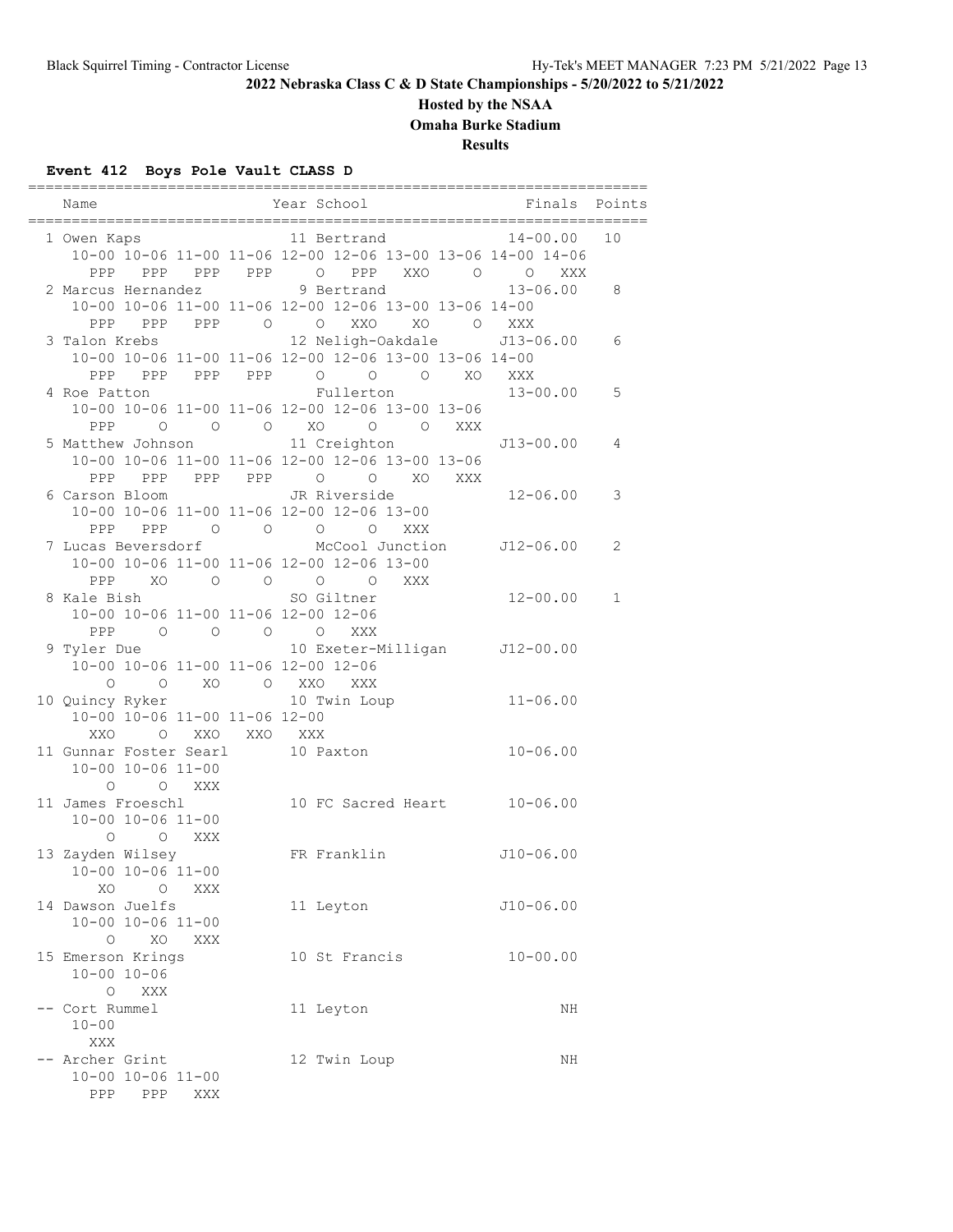### **Hosted by the NSAA**

**Omaha Burke Stadium**

**Results**

### **....Event 412 Boys Pole Vault CLASS D**

| -- Levi Schroeder | SO Kenesaw    | NΗ |
|-------------------|---------------|----|
| $10 - 00$         |               |    |
| XXX               |               |    |
| -- Hudson Barger  | 12 Bloomfield | NΗ |
| $10 - 00$         |               |    |
| xxx               |               |    |

#### **Event 413 Girls 4x800 Meter Relay CLASS D**

======================================================================= ALLEY 1 Bottom Lanes 1-8, Seeds 6-16 ALLEY 2 Top Lanes 5-8, Seeds 1-5 School **Finals** Points ======================================================================= 1 St Francis 10:02.93 10 1) Anna Stricklin 9 2) Emma Baumgart 11 3) Jalyssa Hastreiter 12 4) Hannah Baumgart 11 2:34.332 (2:34.332) 5:06.897 (2:32.565) 7:36.498 (2:29.601) 10:02.926 (2:26.428) 2 St. Marys 10:09.40 8 1) Alissa Brabec 10 2) Kaylin Gaughenbaugh 10 3) Lorissa Reiman 10  $\hskip1cm$  4) Mya Hedstrom 10 2:36.104 (2:36.104) 5:07.081 (2:30.977) 7:38.563 (2:31.482) 10:09.393 (2:30.830) 3 Maywood-Hayes Center<br>1) Ashlin Broz 11 1) Ashlin Broz 11 2) Ellie Broz 10 3) Kassidy Hatfield 9 1944 (4) Reagan Stengel 9 2:28.322 (2:28.322) 5:01.750 (2:33.428) 7:42.317 (2:40.567) 10:09.758 (2:27.441) 4 Cambridge 10:18.40 5 1) Rachel Harris 9 2) Brenna Deterding 10 3) Breelle Miller 11 (4) Jalen Kent 10 2:30.759 (2:30.759) 5:04.403 (2:33.644) 7:45.016 (2:40.613) 10:18.399 (2:33.383) 5 Axtell 10:22.30 4 1) Jesse Bertrand SR 2) Ellie Johnson SO 3) Aubrie Erickson SR 4) Trinity Houchin JR 2:24.626 (2:24.626) 5:02.938 (2:38.312) 7:43.494 (2:40.556) 10:22.294 (2:38.800) 6 Pawnee City 10:29.96 3<br>1) Madison Lytle 11 2) Logan Maloley 9 1) Madison Lytle 11 2) Logan Maloley 9 3) Larissa Tegtmeier 12  $\hskip1cm$  4) Emily Lytle 11 2:35.514 (2:35.514) 5:16.890 (2:41.376) 8:00.045 (2:43.155) 10:29.955 (2:29.910) 7 Mullen 10:30.13 2 1) Peyton Paxton 09 2) Medora DeNaeyer 09 3) Alli Loughran 12 4) Taylor Svoboda 12 2:34.040 (2:34.040) 5:16.997 (2:42.957) 7:53.954 (2:36.957) 10:30.127 (2:36.173) 8 McCool Junction 10:36.54 1 1) Payton Gerken 2) McKenna Yates 3) Sara Weisheit (4) Jadon Hess 2:36.624 (2:36.624) 5:13.185 (2:36.561) 8:02.159 (2:48.974) 10:36.537 (2:34.378) 9 Wynot 10:44.25 1) Karley Heimes 12 2) Allison Wieseler 10 3) Annika Heimes 10  $\hskip1cm$  4) Eliza Lange 9 2:35.618 (2:35.618) 5:20.071 (2:44.453) 8:10.066 (2:49.995) 10:44.245 (2:34.179) 10 Crawford 10:46.38 1) Madison Swanson 12 2) Kylah Vogel 11 3) Paityn Homan 12 4) Kiera Brennan 10 2:53.269 (2:53.269) 5:28.249 (2:34.980) 8:13.925 (2:45.676) 10:46.371 (2:32.446)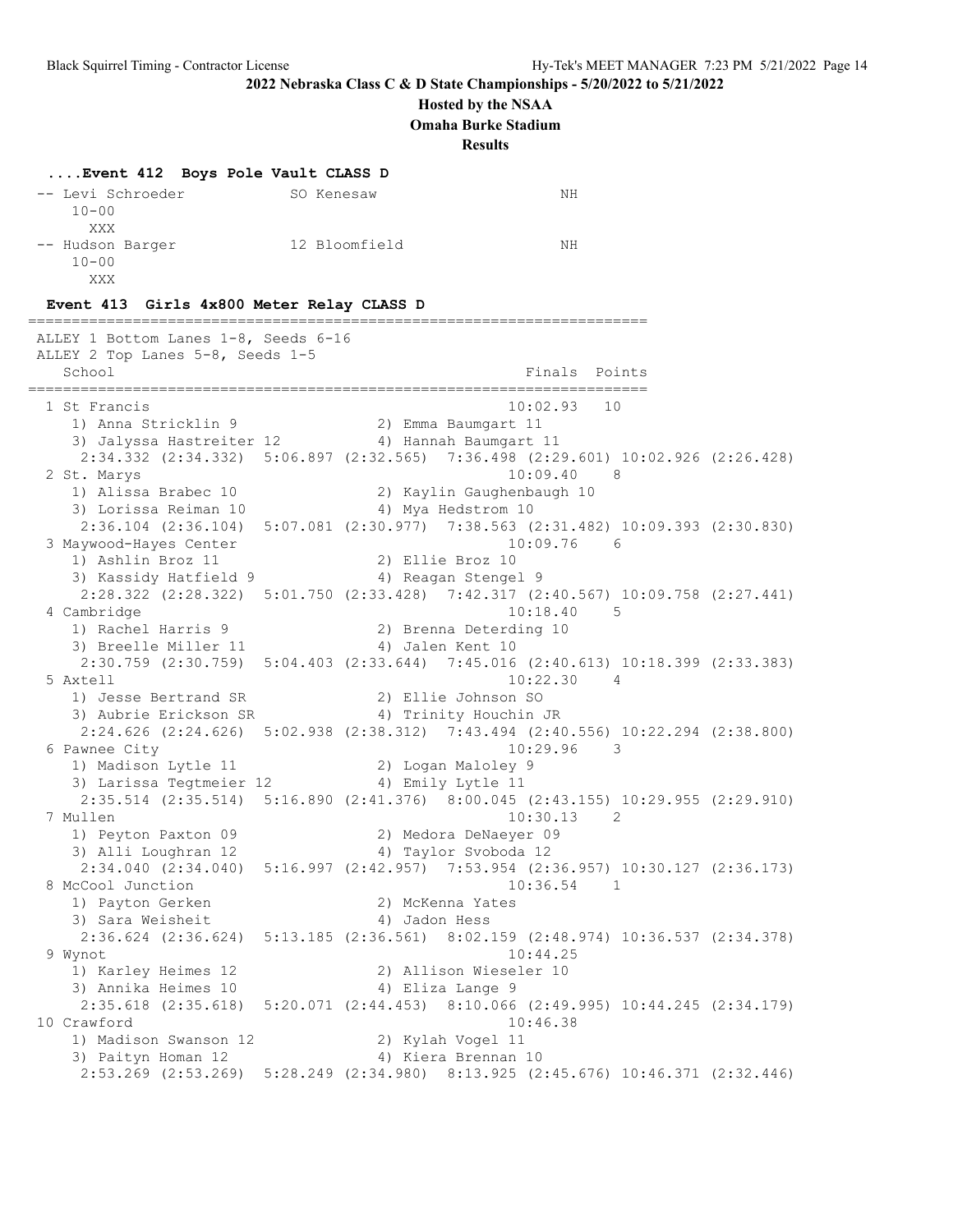### **Hosted by the NSAA**

**Omaha Burke Stadium**

**Results**

**....Event 413 Girls 4x800 Meter Relay CLASS D** 11 Fullerton 10:48.19 1) Alyssa Reardon 2) Macy Shotkoski 1) Alyssa Reardon (2) Macy Shotkoski<br>3) Kylee Dubas (4) Julianna Maxfield 2:46.320 (2:46.320) 5:40.276 (2:53.956) 8:19.668 (2:39.392) 10:48.188 (2:28.520) 12 Falls City Sacred Heart 10:52.65 1) London Nachtigal 11 2) Jentry Lechtenberg 9 3) Jessica Wertenberger 11 <a>> 4) Ella Simon 12 2:42.640 (2:42.640) 5:22.026 (2:39.386) 8:13.661 (2:51.635) 10:52.641 (2:38.980) 13 Meridian 10:54.40 1) Kimberly Schropfer 12 2) Emma Slopsema 10 3) Alice Giussani 12 4) Evelyn Woitalewicz 10 2:43.884 (2:43.884) 5:29.893 (2:46.009) 8:11.204 (2:41.311) 10:54.392 (2:43.188) 14 Wallace 10:55.20 1) Ashley Robertson 9 2) Ryleigh Hanson 9 3) Reagan Pelster 10  $\hskip1cm$  4) Mariah Gardner 12 2:42.891 (2:42.891) 5:26.891 (2:44.000) 8:12.899 (2:46.008) 10:55.198 (2:42.299) 15 Burwell 10:58.73 1) Kaitlyn Simpson FR 2) Jessi Jeffres SO 3) Jessica Dawe FR 4) Jymmie Jensen SR 2:45.167 (2:45.167) 5:36.553 (2:51.386) 8:18.461 (2:41.908) 10:58.721 (2:40.260) 16 SandhillsThedford 11:07.06 1) Martina Falcomer 10 2) Charlsie Teahon 10 3) LaTajanae Robinson 10  $\hskip1cm 4)$  Taylor Weber 11 2:39.307 (2:39.307) 5:23.776 (2:44.469) 8:21.240 (2:57.464) 11:07.058 (2:45.818) **Event 414 Boys 4x800 Meter Relay CLASS D** ======================================================================= ALLEY 1 Bottom Lanes 1-8, Seeds 6-16 ALLEY 2 Top Lanes 5-8, Seeds 1-5 School **Finals** Points ======================================================================= 1 Axtell 8:30.27 10 1) Luc Lopez FR 2) Keyton Cole SO 3) Cooper Miller JR 1997 (Alvin Johnson SR 2:08.031 (2:08.031) 4:16.703 (2:08.672) 6:28.525 (2:11.822) 8:30.267 (2:01.742) 2 Falls City Sacred Heart 8:31.89 8 1) Jake Froeschl 12 2) Evan Keithley 11 3) James Froeschl 10 (4) Jakob Jordan 12 2:07.724 (2:07.724) 4:17.127 (2:09.403) 6:27.852 (2:10.725) 8:31.881 (2:04.029) 3 McCool Junction 8:34.68 6 1) Luke Brugger 2) Trenton Orlando 3) Jake Brugger (4) Trent Neville 2:11.041 (2:11.041) 4:21.339 (2:10.298) 6:30.956 (2:09.617) 8:34.675 (2:03.719) 4 N Platte St Pats 6:38.756 8:38.756 1) Sam Troshynski 10 2) Dax Connick 11 3) James Heirigs 10 (4) Jarrett Miles 10 2:11.177 (2:11.177) 4:22.576 (2:11.399) 6:32.830 (2:10.254) 8:38.756 (2:05.926) 5 Wynot 8:38.76 4 8:38.758 1) Chase Schroeder 10 2) Dylan Heine 10 3) Korbin Guenther 10 <a>
4) Tyler Nicke 12 2:08.244 (2:08.244) 4:17.309 (2:09.065) 6:34.338 (2:17.029) 8:38.758 (2:04.420) 6 Garden County 8:42.71 3 1) Zeke Christiansen 10 2) Johnny Vargas 11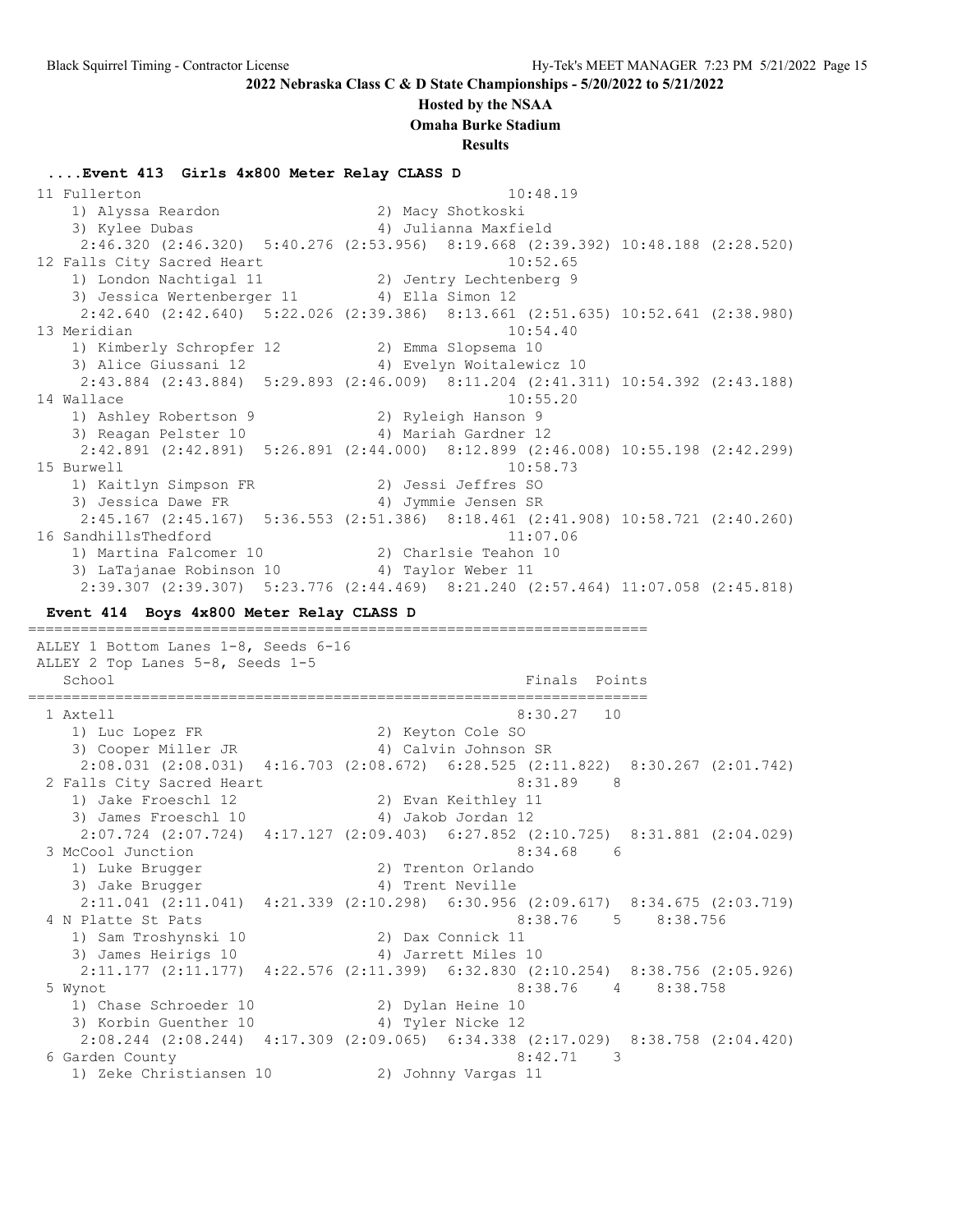### **Hosted by the NSAA**

**Omaha Burke Stadium**

**Results**

### **....Event 414 Boys 4x800 Meter Relay CLASS D**

3) Gunner Roberson 10 4) Nate Billey 11 2:13.915 (2:13.915) 4:21.819 (2:07.904) 6:35.785 (2:13.966) 8:42.710 (2:06.925) 7 St Francis 8:45.05 2 1) Colton Weitfeld 12 2) Brock Pfeifer 10 3) Garret Zach 11 4) Tanner Pfeifer 12 2:17.218 (2:17.218) 4:28.228 (2:11.010) 6:40.470 (2:12.242) 8:45.049 (2:04.579) 8 Pawnee City 8:47.14 1 1) Jett Farwell 9 2) Drew Menninga 9 3) Andy Maloley 11 4) Bryce Gyhra 12 2:12.493 (2:12.493) 4:27.704 (2:15.211) 6:42.442 (2:14.738) 8:47.135 (2:04.693) 9 Leyton 8:47.46 1) Cort Rummel 11 2) Justin Ernest 11 3) Chance Carter 11 4) Gabriel Tretter 11 2:13.961 (2:13.961) 4:20.851 (2:06.890) 6:40.107 (2:19.256) 8:47.455 (2:07.348) 10 Twin Loup 8:48.89 1) Nolan Osborn 12 2) Archer Grint 12 3) Hector Estrada 10 <a>> 4) Keegan Strohl 12 2:14.608 (2:14.608) 4:26.197 (2:11.589) 6:39.332 (2:13.135) 8:48.881 (2:09.549) 11 Cambridge 8:49.02 1) Zach McArthur 12 2) Carson Trompke 10 3) Tayten Koeppen 9 4) Derek Trompke 12 2:11.764 (2:11.764) 4:24.731 (2:12.967) 6:41.612 (2:16.881) 8:49.017 (2:07.405) 12 Plainview 8:49.56 1) Jordan Mosel 10 2) Brett Norris 10 3) Tanner Frahm 11  $\hskip1cm$  4) Kyler Mosel 10 2:09.848 (2:09.848) 4:25.702 (2:15.854) 6:40.267 (2:14.565) 8:49.556 (2:09.289) 13 Shelton High School 8:53.13 1) Steven Snyder SR 2) Christian Bly SR 3) Coby Reutzel SR 4) Xavier Hellerich JR 2:11.647 (2:11.647) 4:22.312 (2:10.665) 6:37.442 (2:15.130) 8:53.129 (2:15.687) 14 Lawrence-Nelson 8:58.39 1) Devyn Zikmund JR 2) Tyson Kotinek JR 3) Nolan Ostdiek SO 4) Logan Menke FR 2:17.030 (2:17.030) 4:32.938 (2:15.908) 6:48.240 (2:15.302) 8:58.381 (2:10.141) 15 Osmond 9:00.18 1) Gavin Geneski 11 2) Hudson Schultze 11 3) Karter Johnson 11 4) Ryan Schmit 12 2:15.240 (2:15.240) 4:31.213 (2:15.973) 6:48.703 (2:17.490) 9:00.180 (2:11.477) 16 Hyannis 9:16.04 1) BJ Jamison 12 2) Ezekiel Heaton 11 3) Liam Kostman 12 4) Justin Schwanebeck 12 2:14.679 (2:14.679) 4:34.665 (2:19.986) 6:52.364 (2:17.699) 9:16.040 (2:23.676)

#### **Event 415 Girls 100 Meter Hurdles CLASS D**

| Name                | Year School         | Prelims          | Wind H# |     |
|---------------------|---------------------|------------------|---------|-----|
|                     |                     |                  |         |     |
| Preliminaries       |                     |                  |         |     |
| 1 Macy Richardson   | 11 Sterling         | 15.190 2.2 2     |         |     |
| 2 Reagan Nordhausen | SR Axtell           | 15.420 2.4 1     |         |     |
| 3 Carli Bailey      | 12 AnsleyLitchfield | 16.080 2.7 3     |         |     |
| 4 Andrea Sucha      | 12 NiobraraVerdigre | $16.10q$ $2.4$ 1 |         |     |
| 5 Emma Epley        | SR Lawrence-Nelson  | $16.21q$ $2.7$ 3 |         |     |
| 6 Kendyl Flaming    | 10 Wallace          | $16.24q$ 2.4 1   |         |     |
| 7 Madison Abbenhaus | 10 Bloomfield       | 16.28a           | 2.2     | - 2 |
|                     |                     |                  |         |     |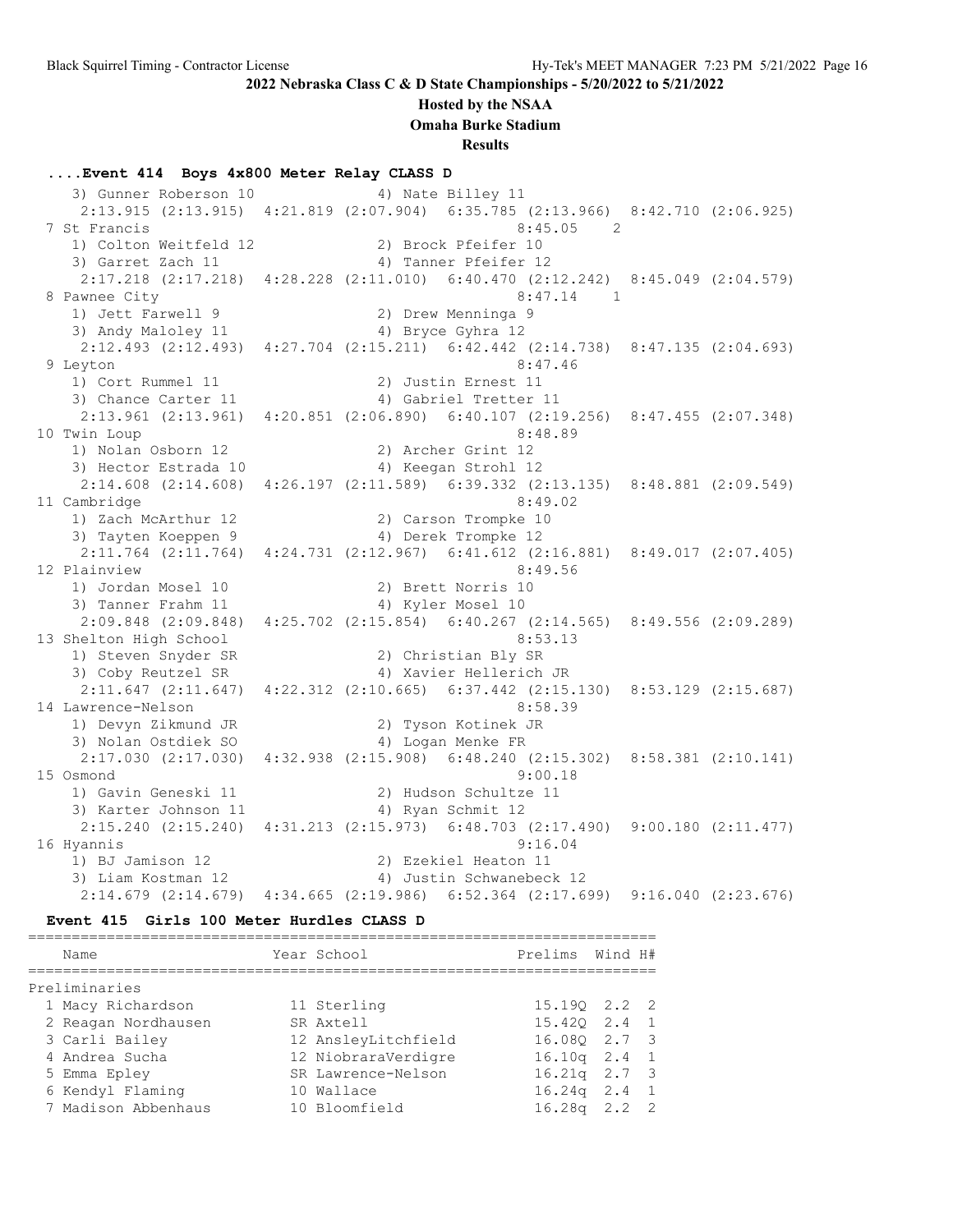# **Hosted by the NSAA**

## **Omaha Burke Stadium**

**Results**

### **....Event 415 Girls 100 Meter Hurdles CLASS D**

| 8 Dayle Haake         | 10 SandhillsThedford   | 16.31q | 2.7           | $\overline{\mathbf{3}}$ |
|-----------------------|------------------------|--------|---------------|-------------------------|
| 9 Sydney Biltoft      | SO Lawrence-Nelson     | 16.58  | 2.2           | -2                      |
| 10 Addy Sweeney       | Cedar Bluffs           | 16.59  | 2.2           | $\mathcal{L}$           |
| 11 Anastasia Gallegos | 9 Southwest Public     | 16.69  | 2.2           | $\mathcal{L}$           |
| 12 Abbie Kromarek     | 10 Plainview           | 16.92  | 2.7           | -3                      |
| 13 Allie Rigatuso     | East Butler            | 16.93  | 2.4           | $\mathbf{1}$            |
| 14 Kayla Pinkleman    | 10 Wynot               | 17.19  | $2.7 \quad 3$ |                         |
| 15 Taylyn Bauer       | 12 South Platte        | 17.29  | $2.7 \quad 3$ |                         |
| 16 Abrielle Nelson    | 12 Wausa               | 17.40  | $2.7 \quad 3$ |                         |
| 17 Autumn Deterding   | 12 Cambridge           | 17.44  | 2.4           | $\mathbf{1}$            |
| 18 Ellie Mangers      | FR Blue Hill           | 17.47  | 2.4           | $\overline{1}$          |
| 19 Georgia Crandall   | 12 Loomis              | 17.54  | 2.4           | $\overline{1}$          |
| 20 Vinna Garcia       | JR Shelton High School | 17.59  | 2.4           | $\overline{1}$          |
| 21 Morgan Earl        | SR Palmer HS           | 17.87  | 2.2           | - 2                     |
| 22 Tyleiah Gooding    | 10 Meridian            | 17.94  | 2.2           | $\mathcal{L}$           |
| 23 Zaili Benish       | 9 Leyton               | 18.24  | 2.7           | $\mathcal{B}$           |
| 24 Jasmine Malchow    | Nebraska Lutheran      | 19.91  | 2.2           | $\mathcal{L}$           |
|                       |                        |        |               |                         |

### **Event 415 Girls 100 Meter Hurdles CLASS D**

============================================================================ Name **The Year School** Principle Finals Wind Points ============================================================================ Finals 1 Macy Richardson 11 Sterling 15.17 1.4 10 2 Carli Bailey 12 AnsleyLitchfield 15.93 1.4 8 3 Dayle Haake 10 SandhillsThedford 16.05 1.4 6 4 Reagan Nordhausen SR Axtell 16.10 1.4 5 5 Andrea Sucha 12 NiobraraVerdigre 16.55 1.4 4 6 Kendyl Flaming 10 Wallace 16.58 1.4 3 7 Madison Abbenhaus 10 Bloomfield 16.60 1.4 2 8 Emma Epley SR Lawrence-Nelson 17.33 1.4 1

### **Event 416 Boys 110 Meter Hurdles CLASS D**

| Name               | Year School         | Prelims          | Wind H# |          |
|--------------------|---------------------|------------------|---------|----------|
| Preliminaries      |                     |                  |         |          |
| 1 Tony Berger      | SR Riverside        | 14.810 3.2 1     |         |          |
| 2 Clayton Moore    | 11 Mullen           | 15.430 1.9 2     |         |          |
| 3 Will Moats       | 11 N Platte St Pats | 15.740 1.7 3     |         |          |
| 4 Hans Gideon      | SR Burwell          | $15.61q$ $1.9$   |         | 2        |
| 5 Ouinn Bertrand   | SR Axtell           | $15.65q$ $3.2$ 1 |         |          |
| 6 Braydn Hutto     | 12 Hitchcock County | $15.82q$ 1.7 3   |         |          |
| 7 Tyler Baue       | 12 Wausa            | $15.89q$ $3.2$ 1 |         |          |
| 8 Dahlton Wood     | 12 Cambridge        | $16.04q$ 1.7 3   |         |          |
| 9 Jaxon Knisley    | 09 N Platte St Pats | $16.09$ $1.7$ 3  |         |          |
| 10 Joe Simon       | 10 FC Sacred Heart  | $16.10$ $3.2$    |         | 1        |
| 11 Tristian White  | 12 Arapahoe         | $16.14$ $1.9$    |         | 2        |
| 12 Jaxton Starr    | 11 Sandhills Valley | $16.30$ $3.2$ 1  |         |          |
| 13 Kaden Polt      | 12 Osmond           | $16.32 \t1.9$    |         | 2        |
| 14 Ryan Pheak      | Osceola             | 16.35            | 1.7 3   |          |
| 15 Andrew Harms    | 11 Sterling         | $16.46$ $1.9$    |         | 2        |
| 16 Carson McCleary | SR Red Cloud        | $16.52$ $3.2$    |         | 1 16.517 |
| 16 Dylan Raymer    | 9 Hay Springs       | 16.52            | 1.7     | 3 16.517 |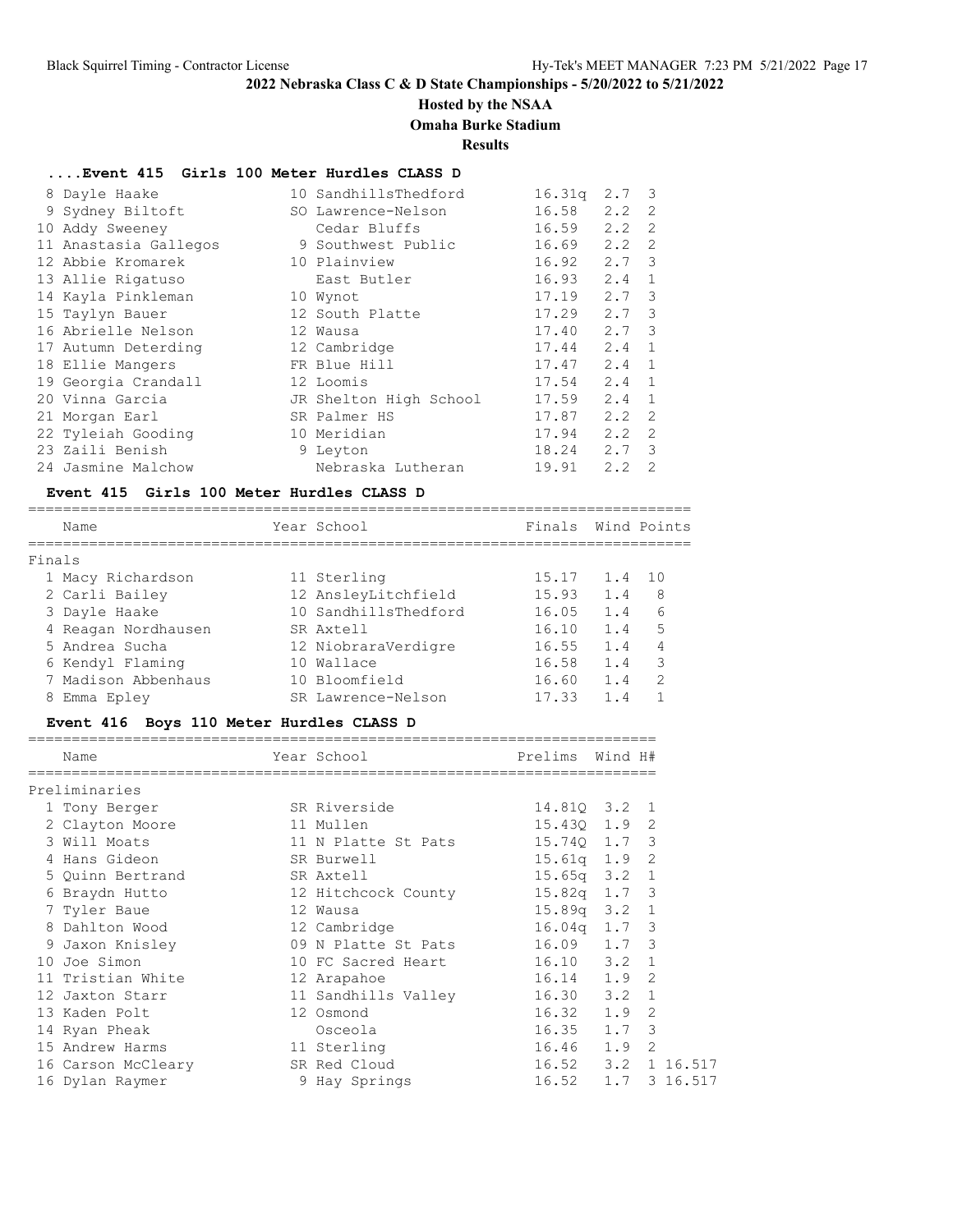# **Hosted by the NSAA**

**Omaha Burke Stadium**

**Results**

# **....Event 416 Boys 110 Meter Hurdles CLASS D**

| 18 Ouintin Shaner  | 12 Cambridge   | 16.59 | $3.2 \quad 1$ |  |
|--------------------|----------------|-------|---------------|--|
| 19 Brady Cook      | Fullerton      | 16.67 | $1.9 \quad 2$ |  |
| 20 Gunnar Hadley   | 11 Loomis      | 16.88 | $1.9 \quad 2$ |  |
| 21 Kyler Adams     | 12 Creighton   | 17.02 | 1.7 3         |  |
| 22 Jacob Halvorsen | FR Axtell      | 17.12 | $1.7 \quad 3$ |  |
| 23 Will Gunning    | 12 Plainview   | 18.28 | $1.9 \quad 2$ |  |
| 24 Gage Mintken    | 10 Hay Springs | 18.73 | $3.2 \quad 1$ |  |

## **Event 416 Boys 110 Meter Hurdles CLASS D**

|        | Name             | Year School         | Finals |                | Wind Points   |
|--------|------------------|---------------------|--------|----------------|---------------|
| Finals |                  |                     |        |                |               |
|        | 1 Tony Berger    | SR Riverside        | 14.63  | $0.4 \quad 10$ |               |
|        | 2 Clayton Moore  | 11 Mullen           | 15.21  | 0.4            | 8             |
|        | 3 Will Moats     | 11 N Platte St Pats | 15.56  | 0.4            | 6             |
|        | 4 Braydn Hutto   | 12 Hitchcock County | 15.67  | 0.4            | 5             |
|        | 5 Hans Gideon    | SR Burwell          | 15.79  | 0.4            | 4             |
|        | 6 Dahlton Wood   | 12 Cambridge        | 15.96  | 0.4            | 3             |
|        | 7 Tyler Baue     | 12 Wausa            | 16.05  | 0.4            | $\mathcal{L}$ |
|        | 8 Ouinn Bertrand | SR Axtell           | 16.28  | 0.4            |               |
|        |                  |                     |        |                |               |

### **Event 417 Girls 100 Meter Dash CLASS D**

| Name                   | -------------------------------<br>Year School | Prelims            | Wind H#       |                |
|------------------------|------------------------------------------------|--------------------|---------------|----------------|
| Preliminaries          |                                                |                    |               |                |
| 1 Hayley Miles         | 12 N Platte St Pats                            | 12.600 4.1         |               | -3             |
| 2 Alexandra Eisenhauer | 12 Bloomfield                                  | 12.730             | 2.4           | 2              |
| 3 Camryn Kocian        | East Butler                                    | 12.750             | 2.3           | 1              |
| 4 Dakotah Ludemann     | 12 Sterling                                    | 12.83a             | 4.1           | $\mathbf{3}$   |
| 5 NeLeigh Poss         | SR Central Valley                              | 12.86q             | 4.1           | $\mathbf{3}$   |
| 6 Kiley Hejtmanek      | 11 Maywood-Haye                                | 12.87a             | 4.1           | $\mathbf{3}$   |
| 7 Maya Dolliver        | 9 Pender                                       | 12.88a             | 4.1           | $\mathcal{S}$  |
| 8 Autumn Holt          | 9 Loomis                                       | 12.94 <sub>q</sub> | 2.3           | $\mathbf{1}$   |
| 9 Rori Wieseman        | Osceola                                        | 12.97              | 2.4           | 2              |
| 10 Bailey Beal         | 11 Randolph Public                             | 12.99              | 4.1           | $\mathbf{3}$   |
| 11 Adysen McCarter     | 10 Overton                                     | 13.03              | 2.3           | $\mathbf{1}$   |
| 12 Dalli Anders        | 12 Crawford                                    | 13.09              | 2.3           | 1              |
| 13 Blair Brennan       | 10 Overton                                     | 13.20              | 2.4           | 2              |
| 14 Jaedin Johns        | 10 Arthur County                               | 13.32              | 2.4           | $\overline{2}$ |
| 15 Elsie Ottun         | 11 Twin Loup                                   | 13.36              | 2.3           | 1              |
| 16 Paige Sickels       | 12 Cambridge                                   | 13.37              | $2.3 \quad 1$ |                |
| 17 Anna Clark          | 09 SandhillsThedford                           | 13.39              | 2.4           | $\overline{2}$ |
| 18 Kaylee Pribyl       | 11 Meridian                                    | 13.40              | 2.4           | 2              |
| 19 Annabelle Barlow    | 09 St. Marys                                   | 13.54              | 4.1           | $\mathcal{S}$  |
| 20 Kiki Nyanok         | JR Heartland Lutheran                          | 13.55              | 2.3           | $\mathbf{1}$   |
| 21 Ashlynne Charf      | 10 ElginPopeJohn                               | 13.58              | 2.4           | 2              |
| 22 Barbie Korth        | 10 Humphrey-Lin                                | 13.67              | 2.4           | 2              |
| -- BraeLynn Renz       | <b>Bds</b>                                     | FS                 | 2.3           | $\mathbf{1}$   |
| -- Emma Callan         | SO Axtell                                      | DNF                | 4.1           | 3              |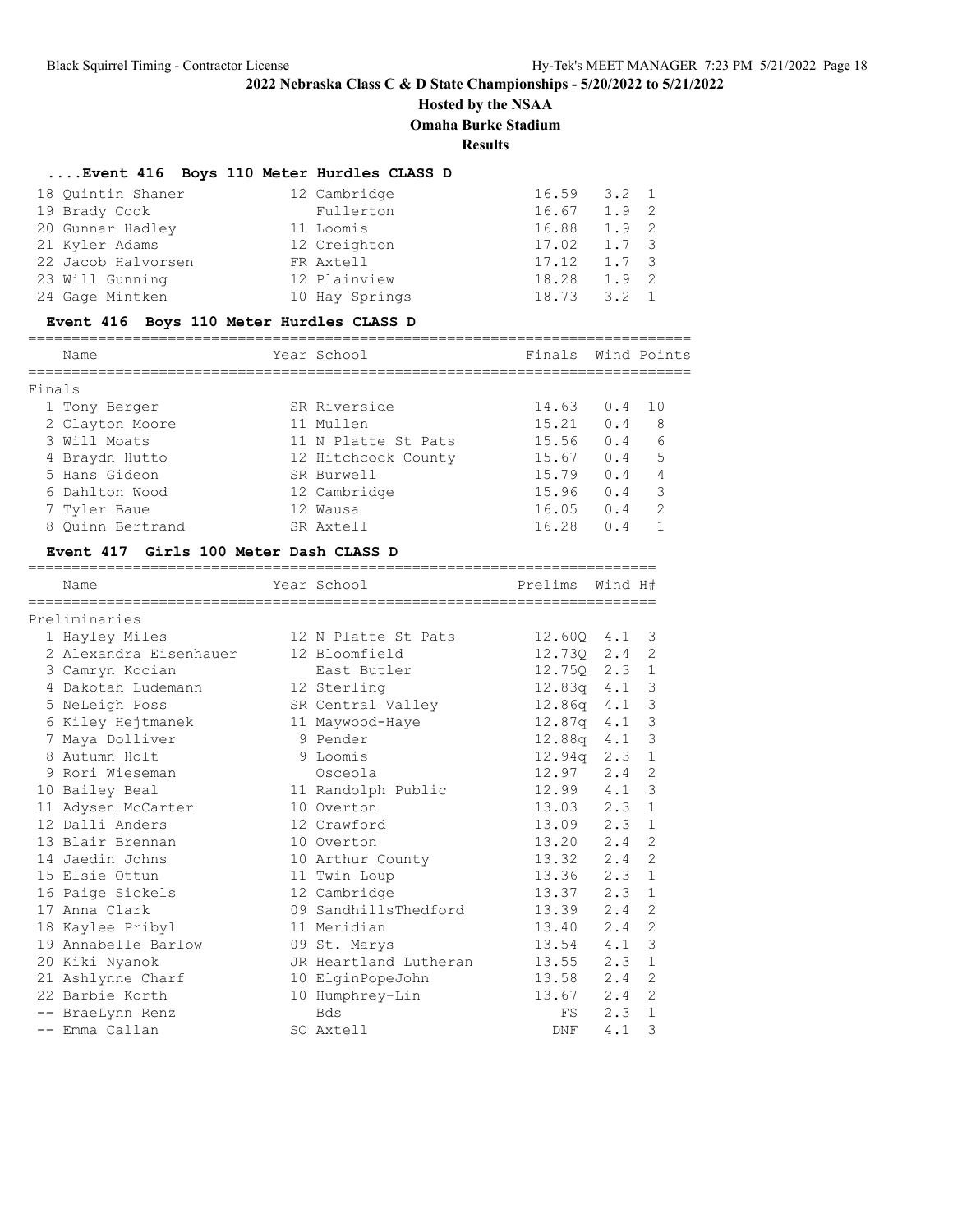# **Hosted by the NSAA**

**Omaha Burke Stadium**

**Results**

## **Event 417 Girls 100 Meter Dash CLASS D**

|        | Name                                  | Year School          | .===============================<br>Finals | Wind Points |                |          |
|--------|---------------------------------------|----------------------|--------------------------------------------|-------------|----------------|----------|
| Finals |                                       |                      |                                            |             |                |          |
|        | 1 Alexandra Eisenhauer                | 12 Bloomfield        | 12.55                                      | 2.3         | 10             |          |
|        | 2 Camryn Kocian                       | East Butler          | 12.66                                      | 2.3         | 8              |          |
|        | 3 Hayley Miles                        | 12 N Platte St Pats  | $12.69$ $2.3$                              |             | 6              |          |
|        | 4 Dakotah Ludemann                    | 12 Sterling          | 12.72                                      | 2.3         | 5              |          |
|        | 5 NeLeigh Poss                        | SR Central Valley    | $12.79$ 2.3                                |             | 4              |          |
|        | 6 Kiley Hejtmanek                     | 11 Maywood-Haye      | 12.82                                      | 2.3         | 3              |          |
|        | 7 Autumn Holt                         | 9 Loomis             | 12.94 2.3                                  |             | 2              |          |
|        | 8 Maya Dolliver                       | 9 Pender             | 13.06                                      | 2.3         | $\mathbf{1}$   |          |
|        | Event 418 Boys 100 Meter Dash CLASS D |                      |                                            |             |                |          |
|        | Name                                  | Year School          | Prelims                                    | Wind H#     |                |          |
|        | Preliminaries                         |                      |                                            |             |                |          |
|        | 1 Isaiah Zelasney                     | Osceola              | 10.940 3.1                                 |             | 2              |          |
|        | 2 Will Kulhanek                       | 10 Overton           | 11.010 2.8                                 |             | 3              |          |
|        | 3 Brody Krusemark                     | 10 Pender            | $11.08Q$ $1.0$                             |             | $\mathbf 1$    |          |
|        | 4 Dillon Miller                       | 11 Brady             | 11.10q 1.0                                 |             | $\mathbf 1$    |          |
|        | 5 Carson Bloom                        | JR Riverside         | $11.14q$ $3.1$                             |             | $\overline{2}$ |          |
|        | 6 Trey Kennedy                        | SR Kenesaw           | 11.21q 2.8                                 |             | 3              |          |
|        | 7 Jackson Kerchal                     | 10 Dundy County      | $11.22q$ 2.8                               |             | 3              |          |
|        | 8 Xavier Blackburn                    | Osceola              | 11.31q                                     | 2.8         | 3              |          |
|        | 9 Cash Gurney                         | SR Burwell           | 11.32                                      | 2.8         | 3              |          |
|        | 10 JJ McQueen                         | 10 HTRS              | 11.38                                      | 3.1         | $\overline{2}$ |          |
|        | 11 Tyler Pickworth                    | Mead                 | 11.39                                      | 3.1         |                | 2 11.382 |
|        | 11 Trevor Hueske                      | Nebraska Lutheran    | 11.39                                      | 2.8         |                | 3 11.382 |
|        | 13 Jackson Roberts                    | 10 N Platte St Pats  | 11.40                                      | 1.0         |                | 1 11.393 |
|        | 14 Trae Hickman                       | 12 SandhillsThedford | 11.40                                      | 1.0         |                | 1 11.397 |
|        | 15 Dakota Storer                      | 11 Arthur County     | 11.41                                      | 2.8         | 3              |          |
|        | 16 Xavier Marburger                   | FR Harvard           | 11.42                                      | 3.1         | 2              |          |
|        | 17 Grant Walker                       | 12 Wauneta-Palisade  | 11.43                                      | 3.1         | $\overline{2}$ |          |
|        | 18 Blake Lusk                         | 11 Brady             | 11.54                                      | 1.0         |                | 1 11.535 |
|        | 19 Cole Duba                          | 12 Cwc               | 11.54                                      | 3.1         |                | 2 11.537 |
|        | 20 Jackson Waldo                      | 12 Cwc               | 11.64                                      | 1.0         | $\mathbf 1$    |          |
|        | 21 Luke Kasten                        | 11 Potter-Dix Public | 11.67                                      | 1.0         | 1              |          |
|        | 22 Ashton Sims                        | 12 Humphrey-Lin      | 11.70                                      | 2.8         | 3              |          |
|        | 23 Bobby Schneider                    | 12 Dundy County      | 11.71                                      | 3.1         | $\overline{2}$ |          |
|        | 24 Wyatt Rathe                        | 10 Sterling          | 11.78                                      | 1.0         | $\mathbf{1}$   |          |

# **Event 418 Boys 100 Meter Dash CLASS D**

|        | Name               | Year School  | Finals |     | Wind Points |
|--------|--------------------|--------------|--------|-----|-------------|
| Finals |                    |              |        |     |             |
|        | 1 Isaiah Zelasney  | Osceola      | 11.06  | 0.9 | 1 O         |
|        | 2 Brody Krusemark  | 10 Pender    | 11.14  | O.9 | 8           |
|        | 3 Dillon Miller    | 11 Brady     | 11.20  | O.9 | 6           |
|        | 4 Will Kulhanek    | 10 Overton   | 11.37  | 0.9 | 5           |
|        | 5 Trey Kennedy     | SR Kenesaw   | 11.40  | O.9 | 4           |
|        | 6 Carson Bloom     | JR Riverside | 11.49  | O.9 | 3           |
|        | 7 Xavier Blackburn | Osceola      | 11.51  | n 9 |             |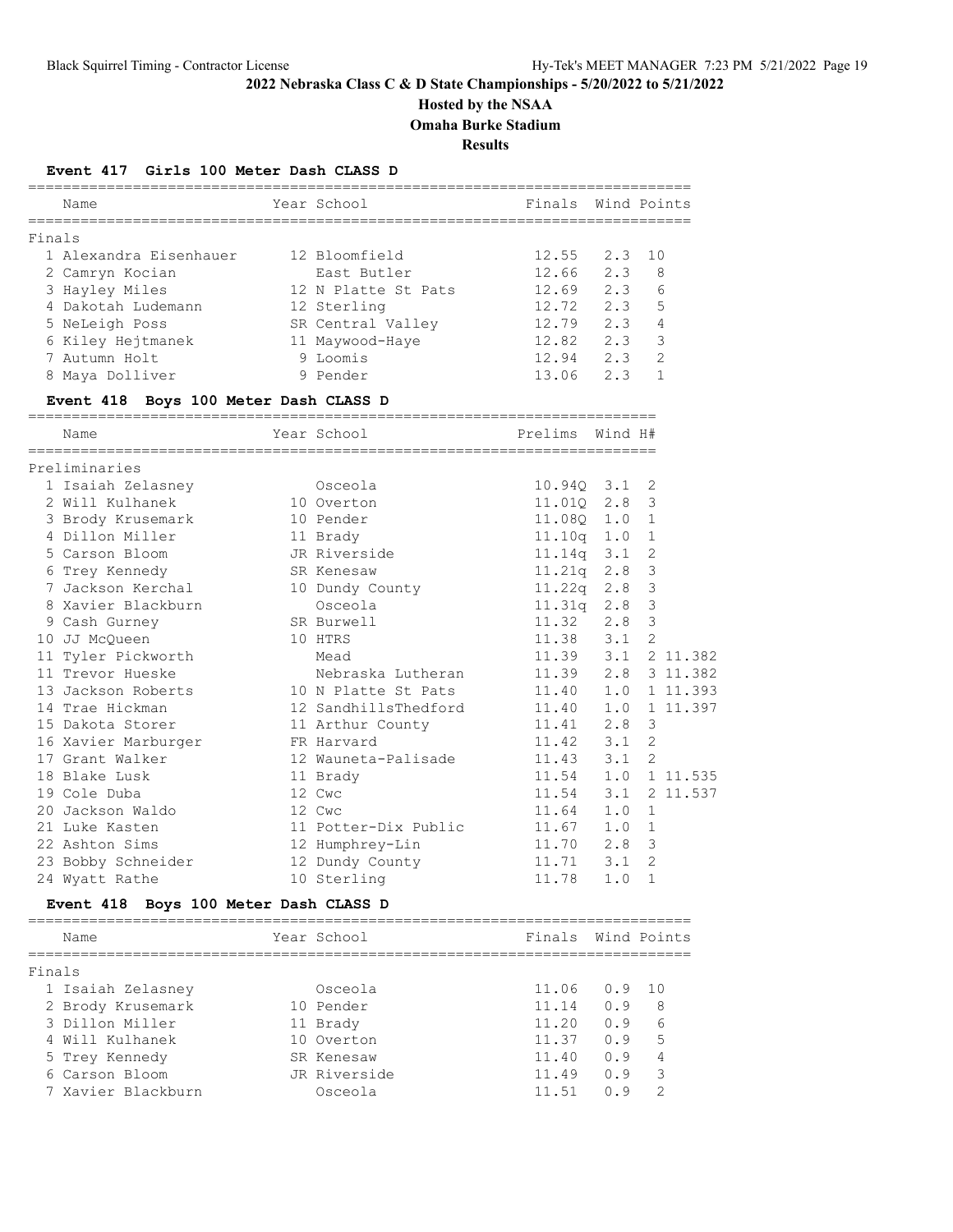## **Hosted by the NSAA**

**Omaha Burke Stadium**

**Results**

| Event 418 Boys 100 Meter Dash CLASS D |  |  |  |  |  |
|---------------------------------------|--|--|--|--|--|
|---------------------------------------|--|--|--|--|--|

| 8. | Jackson Kerchal                        | 10 Dundy County      | 11.76    | 0.9<br>$\mathbf{1}$ |
|----|----------------------------------------|----------------------|----------|---------------------|
|    | Event 419 Girls 400 Meter Dash CLASS D |                      |          |                     |
|    | Name                                   | Year School          | Prelims  | H#                  |
|    | Preliminaries                          |                      |          |                     |
|    | 1 Carli Bailey                         | 12 AnsleyLitchfield  | 1:00.380 | 1                   |
|    | 2 Kiley Hejtmanek                      | 11 Maywood-Haye      | 1:00.840 | 2                   |
|    | 3 Fayth Winkelman                      | Osceola              | 1:01.85Q | 3                   |
|    | 4 Maeli Meier                          | 12 Overton           | 1:02.01q | 2                   |
|    | 5 Skylar Edmund                        | 12 Sioux County      | 1:02.02q | $\mathbf{2}$        |
|    | 6 Shawnee Gamble                       | 9 Leyton             | 1:02.30q | $\mathbf{3}$        |
|    | 7 Maya Dolliver                        | 9 Pender             | 1:02.47q | $\mathbf{1}$        |
|    | 8 Alexis Johnson                       | SO Central Valley    | 1:02.96q | $\mathcal{S}$       |
|    | 9 Abrielle Nelson                      | 12 Wausa             | 1:03.03  | $\overline{2}$      |
|    | 10 Ashley Bauer                        | FR Elm Creek         | 1:03.39  | $\mathbf{1}$        |
|    | 11 Brea Branic                         | 12 SandhillsThedford | 1:03.41  | $\mathbf{1}$        |
|    | 12 Jalen Kent                          | 10 Cambridge         | 1:03.59  | $\mathbf{1}$        |
|    | 13 Violet Nelms                        | 11 Overton           | 1:03.75  | $\mathbf{2}$        |
|    | 14 Jacilyne Peterson                   | FR Deshler           | 1:03.96  | 3                   |
|    | 15 Sierra Carr                         | 11 Brady             | 1:04.01  | $\mathbf{1}$        |
|    | 16 Alexandra Eisenhauer 12 Bloomfield  |                      | 1:04.24  | 3                   |
|    | 17 Kaylin Gaughenbaugh                 | 10 St. Marys         | 1:04.44  | 3                   |
|    | 18 Koral Schmidt                       | 10 Anselmo-Merna     | 1:04.52  | $\mathbf{1}$        |
|    | 19 Emily Lytle                         | 11 Pawnee City       | 1:04.66  | $\mathbf{2}$        |
|    | 20 Ellie Broz                          | 10 Maywood-Haye      | 1:05.18  | 3                   |
|    | 21 Madelynn Dougherty                  | 10 Plainview         | 1:05.87  | $\overline{c}$      |
|    | 22 McKenzie Hofstetter                 | 9 Meridian           | 1:06.00  | $\mathbf{2}$        |
|    | 23 Lauren Wehrbein                     | Weeping Water        | 1:06.13  | 3                   |
|    | 24 Kara Menke                          | FR Lawrence-Nelson   | 1:06.70  | $\mathbf{1}$        |

### **Event 419 Girls 400 Meter Dash CLASS D**

|        | Name                                                                                                                                                         | Year School         | Finals  | Points        |
|--------|--------------------------------------------------------------------------------------------------------------------------------------------------------------|---------------------|---------|---------------|
| Finals |                                                                                                                                                              |                     |         |               |
|        | 1 Carli Bailey                                                                                                                                               | 12 AnsleyLitchfield | 59.22   | 10            |
|        | 2 Kiley Hejtmanek                                                                                                                                            | 11 Maywood-Haye     | 1:00.83 | 8             |
|        | 3 Fayth Winkelman                                                                                                                                            | Osceola             | 1:01.49 | 6             |
|        | 4 Maeli Meier                                                                                                                                                | 12 Overton          | 1:01.90 | 5             |
|        | 5 Shawnee Gamble                                                                                                                                             | 9 Leyton            | 1:02.19 | 4             |
|        | 6 Maya Dolliver                                                                                                                                              | 9 Pender            | 1:02.25 | 3             |
|        | 7 Alexis Johnson                                                                                                                                             | SO Central Valley   | 1:03.41 | $\mathcal{L}$ |
|        | 8 Skylar Edmund                                                                                                                                              | 12 Sioux County     | 1:04.13 |               |
|        | $E_{\text{total}}$ $\neq$ $A \cap \bigcirc$ $B_{\text{total}}$ $A \cap \bigcirc$ $B_{\text{total}}$ $B_{\text{total}}$ $B_{\text{total}}$ $B_{\text{total}}$ |                     |         |               |

#### **Event 420 Boys 400 Meter Dash CLASS D** ===================================================================

| Name                | Year School     | Prelims H# |  |
|---------------------|-----------------|------------|--|
|                     |                 |            |  |
| Preliminaries       |                 |            |  |
| 1 Isaiah Zelasney   | Osceola         | 50.970 2   |  |
| 2 Randal Gronenthal | 11 Humphrey-Lin | 51.250 1   |  |
| 3 Gabe Escalante    | 12 Winside      | 52.440 3   |  |
|                     |                 |            |  |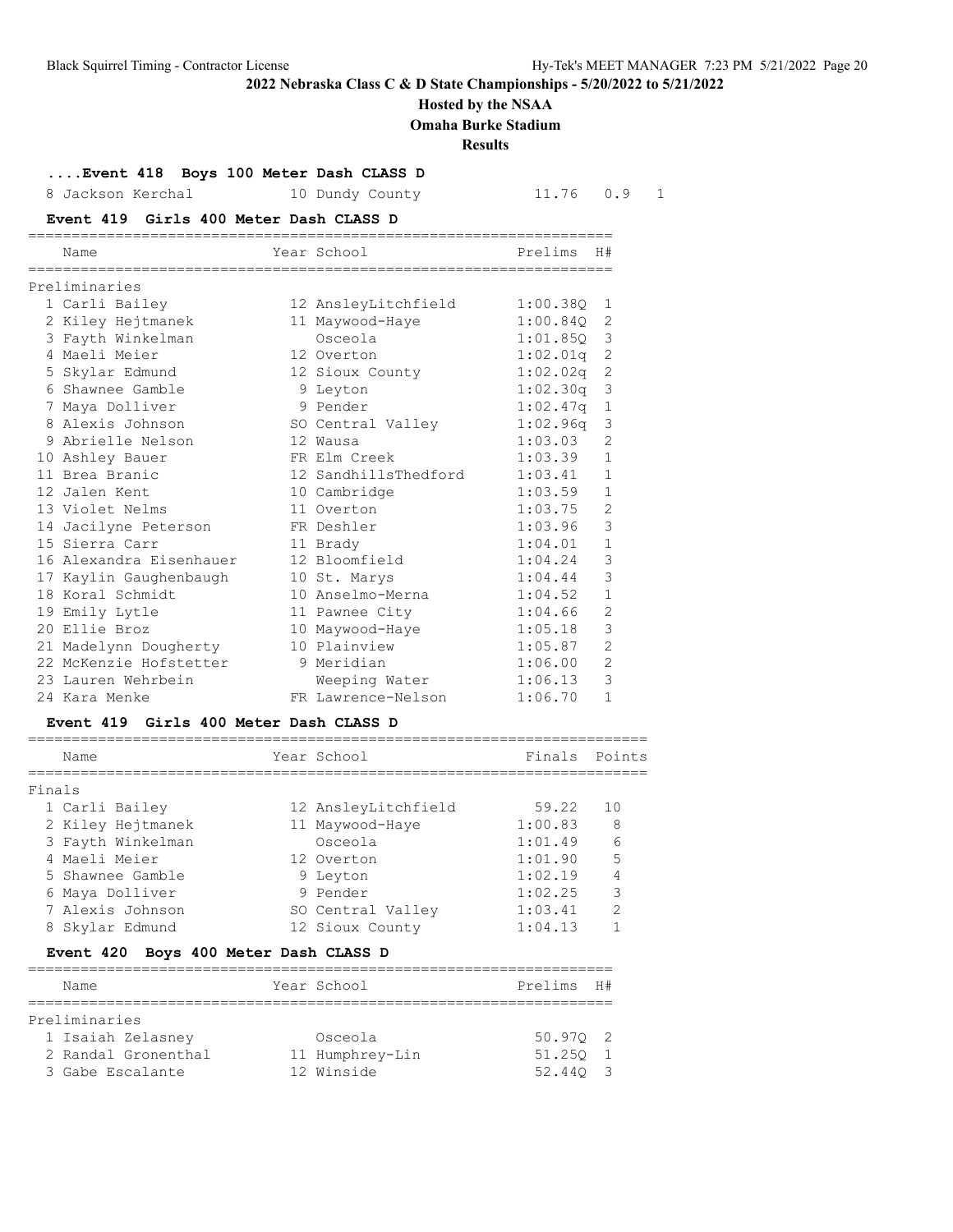# **Hosted by the NSAA**

**Omaha Burke Stadium**

## **Results**

=======================================================================

### **....Event 420 Boys 400 Meter Dash CLASS D**

| 4 Alexx Winkelman              | Osceola                    | $52.13q$ 1     |               |          |
|--------------------------------|----------------------------|----------------|---------------|----------|
| 5 Tanner Pfeifer               | 12 St Francis              | $52.80q$ 3     |               |          |
| 6 Colton Carlson               | 12 Arapahoe                | $53.12q$ 2     |               |          |
| 7 Calvin Finley                | 12 AnsleyLitchfield        | $53.14q$ 1     |               |          |
| 8 Lance Vasa                   | 11 Arthur County           | 53.17q 3       |               |          |
| 9 Aiden Norman                 | Fullerton                  | 53.18          | 2             |          |
| 10 Cody Bruegman               | 12 Bloomfield              | 53.25          | 2             |          |
| 11 Andy Maloley 11 Pawnee City |                            | 53.39          | $\mathbf{1}$  |          |
| 12 Jackson Waldo               | 12 Cwc                     | 53.53          | $\mathcal{E}$ |          |
| 13 Bodie True                  | 12 Osmond                  | 53.54          | 3             |          |
| 14 Dillon Haines               | 10 AnsleyLitchfield        | 53.82          | 2             |          |
| 15 Thomas Muldoon              | 12 Potter-Dix Public 53.95 |                | $\mathbf{1}$  |          |
| 16 Brody Eggers                | 12 Creighton               | 54.07          | 3             |          |
| 17 Triston Moses SR Burwell    |                            | 54.13          | $\mathbf{1}$  |          |
| 18 Charlie Schroeder           | 12 Wynot                   | 54.15          | 2             |          |
| 19 MJ Coffey                   | SR Blue Hill               | 54.57 3 54.564 |               |          |
| 20 Zeke Jones                  | 12 Diller-Odell            | 54.57          |               | 3 54.568 |
| 21 Layne Warrior               | 10 Bloomfield              | 54.90          | 2             |          |
| 22 Beau Knapp                  | JR Elm Creek               | 55.79          | 2             |          |
| 23 Jose Lund                   | 12 Bertrand                | 56.04          | $\mathbf{1}$  |          |
| -- Cooper Miller               | JR Axtell                  | DNF            | $\mathbf{1}$  |          |

### **Event 420 Boys 400 Meter Dash CLASS D**

| Name                | Year School         | Finals Points |    |        |
|---------------------|---------------------|---------------|----|--------|
|                     |                     |               |    |        |
| Finals              |                     |               |    |        |
| 1 Isaiah Zelasney   | Osceola             | 51.65         | 10 |        |
| 2 Randal Gronenthal | 11 Humphrey-Lin     | 53.12         | 8  |        |
| 3 Tanner Pfeifer    | 12 St Francis       | 53.20         | 6  | 53.196 |
| 4 Gabe Escalante    | 12 Winside          | 53.20         | 5  | 53.198 |
| 5 Colton Carlson    | 12 Arapahoe         | 53.49         | 4  |        |
| 6 Lance Vasa        | 11 Arthur County    | 53.59         | 3  |        |
| 7 Alexx Winkelman   | Osceola             | 53.84         | 2  |        |
| 8 Calvin Finley     | 12 AnsleyLitchfield | 55.14         |    |        |

=======================================================================

#### **Event 421 Girls 3200 Meter Run CLASS D**

 ALLEY 1 Bottom Lanes 1-8, Seeds 9-24 ALLEY 2 Top Lanes 5-8, Seeds 1-8

| ALLET Z TOP Lanes J-0, Seeus I-0 |                 |                                                                                                 |  |
|----------------------------------|-----------------|-------------------------------------------------------------------------------------------------|--|
| Name                             | Year School     | Finals Points                                                                                   |  |
| 1 Darla Nelson                   | 12 Wausa        | 12:01.47 10                                                                                     |  |
|                                  |                 | $1:17.972$ $(1:17.972)$ $2:48.109$ $(1:30.137)$ $4:21.676$ $(1:33.568)$ $5:56.172$ $(1:34.496)$ |  |
| 7:31.470(1:35.298)               |                 | $9:06.796$ $(1:35.327)$ $10:42.632$ $(1:35.836)$ $12:01.464$ $(1:18.832)$                       |  |
| 2 Peyton Paxton                  | 09 Mullen       | 12:02.46<br>- 8                                                                                 |  |
| $1:17.109$ $(1:17.109)$          |                 | $2:47.653$ $(1:30.545)$ $4:21.273$ $(1:33.620)$ $5:55.882$ $(1:34.610)$                         |  |
| $7:31.146$ $(1:35.265)$          |                 | $9:06.476$ $(1:35.330)$ $10:42.542$ $(1:36.067)$ $12:02.456$ $(1:19.915)$                       |  |
| 3 Braelyn Gifford                |                 | 09 N Platte St Pats 12:20.54<br>6                                                               |  |
| 1:21.111(1:21.111)               |                 | $2:53.021$ $(1:31.910)$ $4:27.210$ $(1:34.189)$ $6:03.963$ $(1:36.754)$                         |  |
| $7:39.904$ $(1:35.941)$          |                 | $9:19.410$ $(1:39.506)$ $10:56.332$ $(1:36.923)$ $12:20.538$ $(1:24.206)$                       |  |
| 4 Payton Gerken                  | McCool Junction | 12:23.69 5                                                                                      |  |
| $1:25.191$ $(1:25.191)$          |                 | $2:57.752$ $(1:32.562)$ $4:30.776$ $(1:33.025)$ $6:03.642$ $(1:32.866)$                         |  |
| $7:38.939$ $(1:35.297)$          |                 | $9:16.939$ $(1:38.000)$ $10:54.407$ $(1:37.469)$ $12:23.685$ $(1:29.278)$                       |  |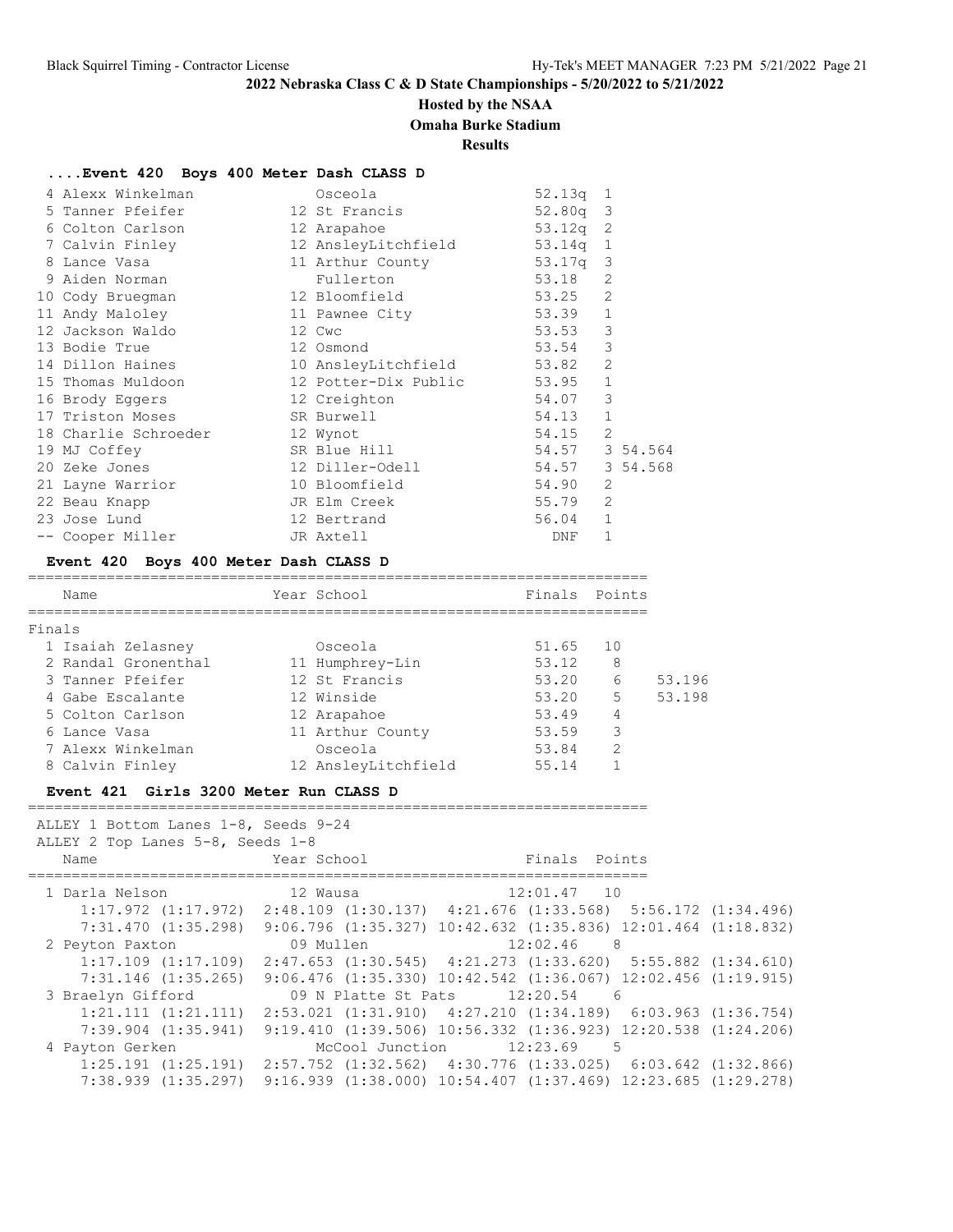## **Hosted by the NSAA**

**Omaha Burke Stadium**

**Results**

# **....Event 421 Girls 3200 Meter Run CLASS D**

| 5 Kate Stienike         |                              | 12 N Platte St Pats 12:39.30<br>$\overline{4}$                                                  |  |
|-------------------------|------------------------------|-------------------------------------------------------------------------------------------------|--|
| $1:18.450$ $(1:18.450)$ |                              | 2:48.546 (1:30.096) 4:22.927 (1:34.382) 5:59.146 (1:36.220)                                     |  |
| $7:38.997$ $(1:39.851)$ |                              | 9:19.237 (1:40.240) 11:00.749 (1:41.512) 12:39.295 (1:38.546)                                   |  |
| 6 Axi Benish            | 11 Leyton                    | $12:42.71$ 3                                                                                    |  |
| $1:19.102$ $(1:19.102)$ |                              | 2:52.636 (1:33.535) 4:27.490 (1:34.854) 6:04.174 (1:36.685)                                     |  |
| $7:42.481$ $(1:38.307)$ |                              | 9:26.286 (1:43.806) 11:11.998 (1:45.712) 12:42.710 (1:30.712)                                   |  |
| 7 Mariah Gardner        | 12 Wallace                   | 12:47.60 2                                                                                      |  |
| $1:18.886$ $(1:18.886)$ |                              | 2:53.100 (1:34.214) 4:31.612 (1:38.513) 6:10.577 (1:38.965)                                     |  |
| $7:51.843$ $(1:41.266)$ |                              | 9:34.837 (1:42.995) 11:17.541 (1:42.705) 12:47.591 (1:30.050)                                   |  |
| 8 Paityn Homan          | 12 Crawford                  | 12:49.91 1                                                                                      |  |
| $1:21.763$ $(1:21.763)$ |                              | 2:55.358 (1:33.595) 4:33.783 (1:38.425) 6:13.482 (1:39.700)                                     |  |
| $7:53.943$ $(1:40.461)$ |                              | 9:34.505 (1:40.562) 11:17.254 (1:42.750) 12:49.904 (1:32.650)                                   |  |
| 9 Callie Coble          | 12 Mullen                    | 13:03.95                                                                                        |  |
| $1:20.563$ $(1:20.563)$ |                              | 2:52.700 (1:32.137) 4:31.106 (1:38.406) 6:10.221 (1:39.116)                                     |  |
| $7:52.599$ $(1:42.378)$ |                              | 9:38.133 (1:45.535) 11:24.481 (1:46.349) 13:03.950 (1:39.469)                                   |  |
| 10 Ella Simon           |                              | 12 FC Sacred Heart 13:08.93                                                                     |  |
| $1:20.023$ $(1:20.023)$ |                              | $2:55.194$ (1:35.171) $4:34.124$ (1:38.930) 6:15.349 (1:41.225)                                 |  |
| $7:57.744$ $(1:42.395)$ |                              | 9:45.711 (1:47.967) 11:32.378 (1:46.668) 13:08.924 (1:36.546)                                   |  |
| 11 Anna Stricklin       | 9 St Francis                 | 13:19.92                                                                                        |  |
| $1:27.077$ $(1:27.077)$ |                              | $3:06.290$ $(1:39.213)$ $4:49.120$ $(1:42.830)$ $6:34.501$ $(1:45.381)$                         |  |
|                         |                              | 8:21.646 (1:47.146) 10:09.956 (1:48.310) 11:55.507 (1:45.552) 13:19.920 (1:24.413)              |  |
| 12 Jocelyn Franzen      | 09 Brady                     | 13:22.81                                                                                        |  |
|                         |                              | $1:25.379$ $(1:25.379)$ $3:00.207$ $(1:34.829)$ $4:40.848$ $(1:40.641)$ $6:24.357$ $(1:43.510)$ |  |
|                         |                              | 8:10.541 (1:46.184) 9:59.156 (1:48.616) 11:50.646 (1:51.490) 13:22.805 (1:32.159)               |  |
| 13 Mayte Meza           |                              | JR Shelton High School 13:24.47                                                                 |  |
|                         |                              | 1:27.476 (1:27.476) 3:05.242 (1:37.767) 4:48.175 (1:42.933) 6:33.688 (1:45.514)                 |  |
|                         |                              | 8:20.638 (1:46.950) 10:09.312 (1:48.675) 11:54.978 (1:45.666) 13:24.466 (1:29.488)              |  |
| 14 Rebecca Reece        |                              | 10 Sioux County 13:28.79                                                                        |  |
| $1:28.791$ $(1:28.791)$ |                              | 3:05.334 (1:36.544) 4:47.132 (1:41.799) 6:31.516 (1:44.384)                                     |  |
|                         |                              | 8:18.575 (1:47.060) 10:08.444 (1:49.870) 11:52.791 (1:44.347) 13:28.781 (1:35.990)              |  |
| 15 Haley Wells          | 11 Anselmo-Merna             | 13:29.66                                                                                        |  |
| $1:22.117$ $(1:22.117)$ |                              | 2:54.910 (1:32.793) 4:33.416 (1:38.506) 6:14.994 (1:41.579)                                     |  |
| $8:04.380$ $(1:49.386)$ |                              | 9:53.576 (1:49.197) 11:44.636 (1:51.060) 13:29.653 (1:45.017)                                   |  |
| 16 Ashley Robertson     | 9 Wallace                    | 13:30.61                                                                                        |  |
| $1:23.515$ $(1:23.515)$ |                              | $3:00.350$ $(1:36.835)$ $4:45.410$ $(1:45.060)$ $6:30.951$ $(1:45.541)$                         |  |
|                         |                              | 8:18.894 (1:47.944) 10:08.408 (1:49.515) 11:53.282 (1:44.875) 13:30.606 (1:37.324)              |  |
| 17 Natasha Zeisler      | 11 Boyd County               | 13:31.89                                                                                        |  |
|                         |                              | $1:24.699$ $(1:24.699)$ $3:03.009$ $(1:38.310)$ $4:46.818$ $(1:43.810)$ $6:33.057$ $(1:46.240)$ |  |
|                         |                              | 8:21.345 (1:48.288) 10:08.870 (1:47.525) 11:54.239 (1:45.370) 13:31.890 (1:37.651)              |  |
| 18 Michaela Ravenkamp   | 12 NiobraraVerdigre 13:35.23 |                                                                                                 |  |
| $1:22.729$ $(1:22.729)$ |                              | $3:01.505$ (1:38.776) $4:47.656$ (1:46.152) 6:32.171 (1:44.515)                                 |  |
|                         |                              | 8:21.083 (1:48.912) 10:08.192 (1:47.110) 11:54.787 (1:46.595) 13:35.226 (1:40.439)              |  |
| 19 Reese Kozisek        | East Butler                  | 13:35.92                                                                                        |  |
|                         |                              | $1:25.661$ $(1:25.661)$ $3:04.826$ $(1:39.165)$ $4:47.669$ $(1:42.844)$ $6:31.023$ $(1:43.355)$ |  |
|                         |                              | 8:19.688 (1:48.665) 10:09.488 (1:49.800) 11:57.764 (1:48.276) 13:35.911 (1:38.148)              |  |
| 20 Natalie Poss         | SO Central Valley            | 13:40.52                                                                                        |  |
|                         |                              | $1:25.881$ $(1:25.881)$ $3:03.935$ $(1:38.055)$ $4:48.164$ $(1:44.230)$ $6:34.410$ $(1:46.246)$ |  |
|                         |                              | 8:22.599 (1:48.190) 10:11.713 (1:49.115) 12:02.106 (1:50.393) 13:40.520 (1:38.415)              |  |
| 21 Morgan Dinkler       | SO Silver Lake               | 13:52.72                                                                                        |  |
|                         |                              | 1:26.421 (1:26.421) 3:05.620 (1:39.200) 4:48.632 (1:43.013) 6:35.194 (1:46.562)                 |  |
|                         |                              | 8:25.194 (1:50.000) 10:15.880 (1:50.686) 12:08.504 (1:52.625) 13:52.716 (1:44.212)              |  |
| 22 Nayla Alos           | 11 Lewiston                  | 14:15.63                                                                                        |  |
|                         |                              | 1:27.898 (1:27.898) 3:07.146 (1:39.249) 4:52.395 (1:45.249) 6:41.343 (1:48.949)                 |  |
|                         |                              | 8:36.647 (1:55.305) 10:31.589 (1:54.942) 12:26.795 (1:55.206) 14:15.626 (1:48.831)              |  |
|                         |                              |                                                                                                 |  |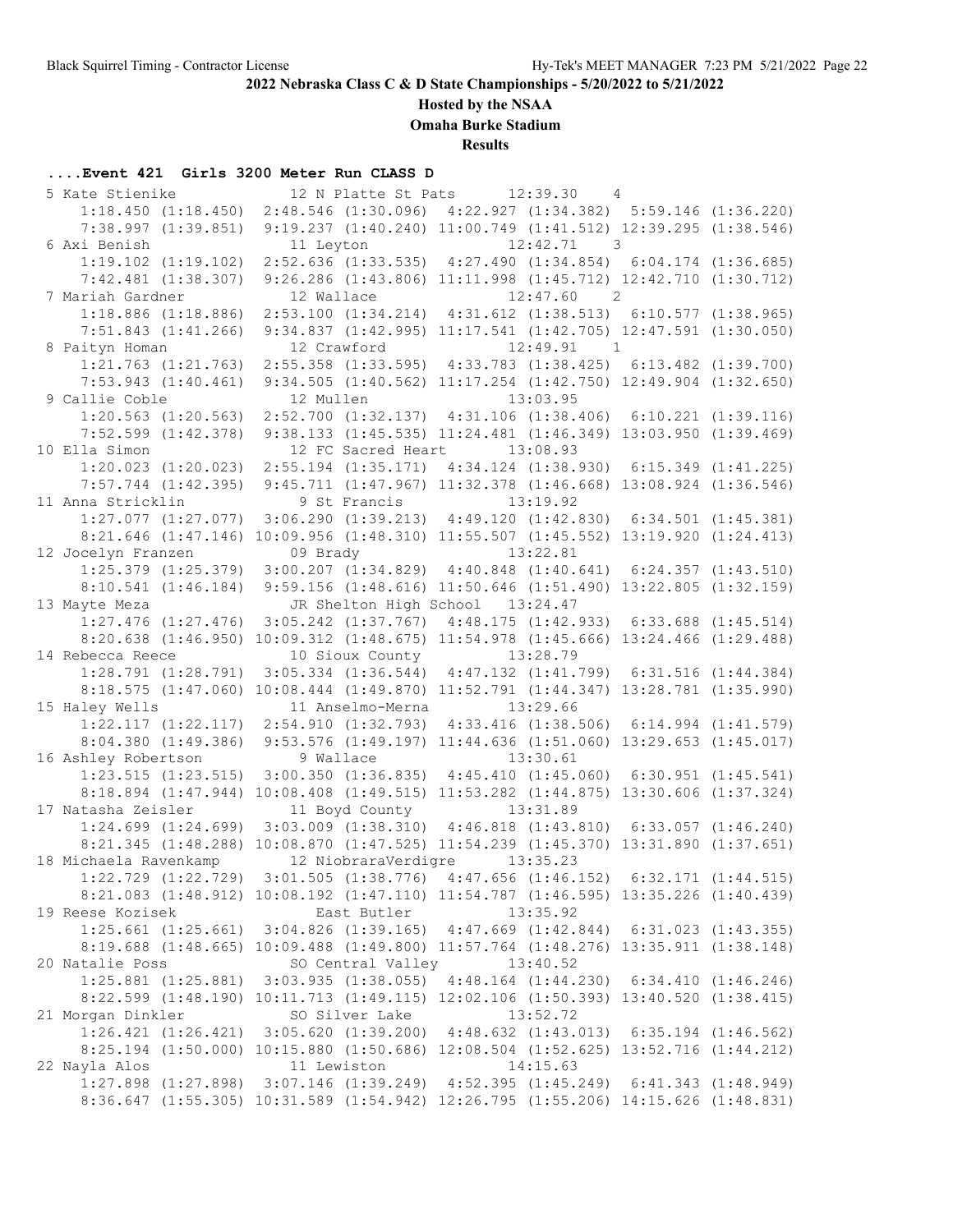**Hosted by the NSAA**

**Omaha Burke Stadium**

**Results**

### **....Event 421 Girls 3200 Meter Run CLASS D**

23 Hailey Eastman SO Giltner 14:31.39 1:25.511 (1:25.511) 3:04.885 (1:39.374) 4:52.225 (1:47.340) 6:47.412 (1:55.188) 8:47.992 (2:00.580) 10:45.237 (1:57.245) 12:48.044 (2:02.807) 14:31.389 (1:43.345) -- Trinity Houchin GR Axtell DNF 1:23.962 (1:23.962) 3:03.429 (1:39.467) 4:47.461 (1:44.032) 6:34.762 (1:47.302) 8:30.242 (1:55.480)

### **Event 422 Boys 3200 Meter Run CLASS D**

| ALLEY 1 Bottom Lanes 1-8, Seeds 9-24<br>ALLEY 2 Top Lanes 5-8, Seeds 1-8 |                                           |                                                                                                                     |  |
|--------------------------------------------------------------------------|-------------------------------------------|---------------------------------------------------------------------------------------------------------------------|--|
| Name                                                                     | Year School                               | Finals Points                                                                                                       |  |
| 1 Trevor Kuncl                                                           | 12 Mullen                                 | $10:06.87$ 10                                                                                                       |  |
|                                                                          |                                           | evor Kuncl 12 Mullen 10:06.87 10<br>1:09.439 (1:09.439) 2:25.267 (1:15.828) 3:43.610 (1:18.344) 5:02.149 (1:18.540) |  |
|                                                                          |                                           | $6:21.308$ $(1:19.160)$ $7:40.558$ $(1:19.250)$ $8:56.625$ $(1:16.067)$ $10:06.867$ $(1:10.242)$                    |  |
| 2 Damin Luedke                                                           | 12 Paxton                                 | $10:13.54$ 8                                                                                                        |  |
|                                                                          |                                           | $1:07.574$ $(1:07.574)$ $2:24.302$ $(1:16.728)$ $3:42.709$ $(1:18.408)$ $5:01.721$ $(1:19.012)$                     |  |
| $6:19.918$ $(1:18.198)$                                                  | 7:37.839 (1:17.921)                       | 8:56.971 (1:19.132) 10:13.538 (1:16.568)                                                                            |  |
| 3 Jarrett Miles                                                          | 10 N Platte St Pats                       | $10:14.37$ 6                                                                                                        |  |
| $1:09.964$ $(1:09.964)$                                                  |                                           | 2:26.038 (1:16.074) 3:44.319 (1:18.282) 5:03.002 (1:18.683)                                                         |  |
| $6:20.738$ $(1:17.737)$                                                  |                                           | 7:38.229 (1:17.491) 8:58.537 (1:20.308) 10:14.366 (1:15.830)                                                        |  |
| 4 Addison Smith                                                          | 11 Wausa                                  | $10:14.45$ 5                                                                                                        |  |
| $1:09.702$ $(1:09.702)$                                                  | $2:25.402$ $(1:15.700)$                   | $3:43.818$ $(1:18.416)$ $5:02.618$ $(1:18.801)$                                                                     |  |
| $6:21.524$ $(1:18.906)$                                                  |                                           | 7:41.220 (1:19.696) 9:01.976 (1:20.756) 10:14.448 (1:12.473)                                                        |  |
| 5 Jake Brugger                                                           | McCool Junction                           | $10:33.99$ 4                                                                                                        |  |
| $1:15.075$ $(1:15.075)$                                                  |                                           | 2:32.955 (1:17.880) 3:51.167 (1:18.212) 5:11.256 (1:20.090)                                                         |  |
| $6:33.965$ $(1:22.710)$                                                  | $7:57.491$ $(1:23.526)$                   | 9:20.102 (1:22.611) 10:33.987 (1:13.885)                                                                            |  |
| 6 Carson Trompke                                                         | 10 Cambridge                              | $10:41.51$ 3                                                                                                        |  |
| $1:07.881$ $(1:07.881)$                                                  | $2:24.773$ $(1:16.892)$                   | $3:43.120$ $(1:18.348)$ $5:02.429$ $(1:19.310)$                                                                     |  |
| $6:26.288$ $(1:23.859)$                                                  | 7:55.873(1:29.586)                        | $9:20.097$ $(1:24.224)$ $10:41.501$ $(1:21.405)$                                                                    |  |
| 7 Boston Wood<br>$1:11.503$ $(1:11.503)$                                 | FR Central Valley                         | $10:53.76$ 2                                                                                                        |  |
| $6:45.007$ $(1:28.357)$                                                  |                                           | 2:28.578 (1:17.075) 3:52.128 (1:23.550) 5:16.650 (1:24.523)<br>$9:41.833$ $(1:28.953)$ $10:53.757$ $(1:11.925)$     |  |
| 8 Porter Connick                                                         | 8:12.880(1:27.874)<br>09 N Platte St Pats | 10:58.56<br>$\overline{1}$                                                                                          |  |
| $1:13.282$ $(1:13.282)$                                                  |                                           | 2:34.297 (1:21.015) 3:57.953 (1:23.656) 5:23.039 (1:25.087)                                                         |  |
| $6:50.419$ $(1:27.380)$                                                  |                                           | 8:16.473 (1:26.055) 9:45.563 (1:29.090) 10:58.560 (1:12.997)                                                        |  |
| 9 Gabriel Tretter                                                        | 11 Leyton                                 | 11:01.22                                                                                                            |  |
| $1:10.067$ $(1:10.067)$                                                  |                                           | 2:29.732 (1:19.665) 3:51.123 (1:21.391) 5:13.812 (1:22.690)                                                         |  |
| 6:41.430(1:27.619)                                                       |                                           | 8:13.966 (1:32.536) 9:43.344 (1:29.379) 11:01.216 (1:17.872)                                                        |  |
| 10 Luke Brugger                                                          |                                           | McCool Junction 11:02.63                                                                                            |  |
| $1:20.254$ $(1:20.254)$                                                  | 2:43.583(1:23.329)                        | $4:06.367$ $(1:22.785)$ $5:31.756$ $(1:25.390)$                                                                     |  |
| $6:57.919$ $(1:26.164)$                                                  | 8:25.031(1:27.112)                        | $9:52.667$ $(1:27.636)$ $11:02.623$ $(1:09.956)$                                                                    |  |
| 11 Colin Rooney                                                          | 10 Sandhills Valley 11:03.23              |                                                                                                                     |  |
| $1:11.364$ $(1:11.364)$                                                  |                                           | 2:31.595 (1:20.231) 3:54.555 (1:22.960) 5:17.673 (1:23.118)                                                         |  |
| $6:46.098$ $(1:28.426)$                                                  | 8:13.338 (1:27.240)                       | $9:41.603$ $(1:28.265)$ $11:03.223$ $(1:21.620)$                                                                    |  |
| 12 Marcus Hernandez                                                      | 9 Bertrand                                | 11:05.01                                                                                                            |  |
| $1:10.992$ $(1:10.992)$                                                  |                                           | $2:31.141$ (1:20.150) 3:55.413 (1:24.273) 5:21.568 (1:26.155)                                                       |  |
| $6:49.758$ $(1:28.190)$                                                  |                                           | 8:17.140 (1:27.383) 9:46.832 (1:29.692) 11:05.001 (1:18.170)                                                        |  |
| 13 Steven Snyder                                                         | SR Shelton High School 11:05.77           |                                                                                                                     |  |
|                                                                          |                                           | 1:13.532 (1:13.532) 2:33.423 (1:19.892) 3:56.883 (1:23.460) 5:23.405 (1:26.523)                                     |  |
| $6:50.198$ $(1:26.793)$                                                  |                                           | 8:18.528 (1:28.330) 9:47.258 (1:28.731) 11:05.761 (1:18.503)                                                        |  |
|                                                                          |                                           |                                                                                                                     |  |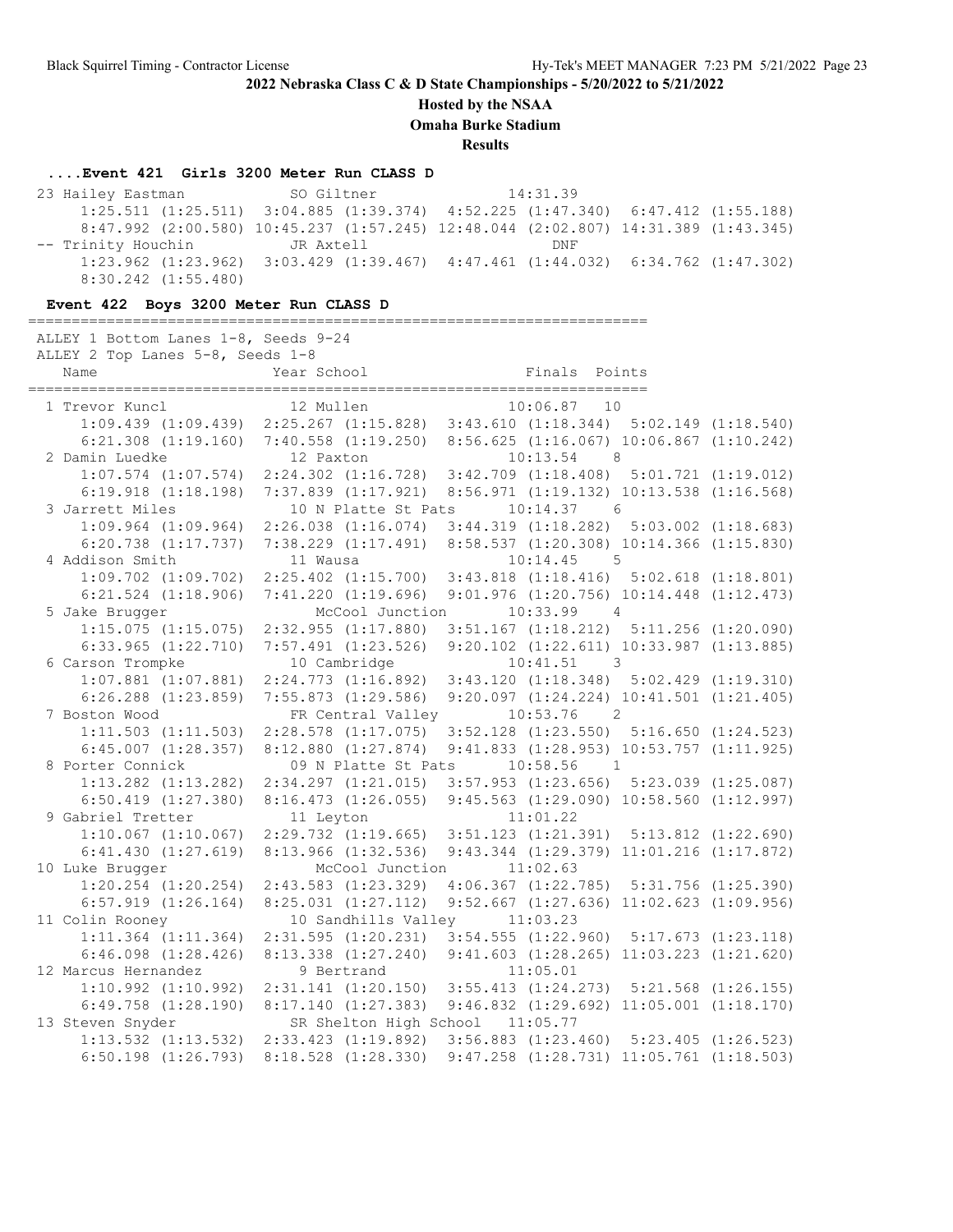## **Hosted by the NSAA**

**Omaha Burke Stadium**

**Results**

# **....Event 422 Boys 3200 Meter Run CLASS D**

| 14 Jordan Mosel 10 Plainview 11:07.58                                                           |                                                                           |                                 |                                                  |                          |
|-------------------------------------------------------------------------------------------------|---------------------------------------------------------------------------|---------------------------------|--------------------------------------------------|--------------------------|
| 1:12.716 (1:12.716) 2:36.461 (1:23.745) 3:58.103 (1:21.642) 5:29.250 (1:31.148)                 |                                                                           |                                 |                                                  |                          |
| $6:54.692$ $(1:25.442)$ $8:25.848$ $(1:31.156)$                                                 |                                                                           |                                 | $9:51.083$ $(1:25.235)$ $11:07.575$ $(1:16.493)$ |                          |
| 15 Zeke Christiansen 10 Garden County 11:09.14                                                  |                                                                           |                                 |                                                  |                          |
| 1:14.235 (1:14.235) 2:34.500 (1:20.265) 3:57.772 (1:23.272) 5:21.220 (1:23.449)                 |                                                                           |                                 |                                                  |                          |
| $6:49.079$ $(1:27.860)$                                                                         | 8:16.508(1:27.430)                                                        |                                 | 9:46.925(1:30.417)                               | 11:09.136(1:22.211)      |
| 16 Gannon Walsh                                                                                 | 10 Pender                                                                 | 11:11.13                        |                                                  |                          |
| $1:11.322$ $(1:11.322)$                                                                         | 2:31.304 (1:19.983) 3:53.757 (1:22.453) 5:19.723 (1:25.966)               |                                 |                                                  |                          |
| $6:48.694$ $(1:28.972)$                                                                         | 8:19.588 (1:30.894) 9:50.378 (1:30.790) 11:11.130 (1:20.753)              |                                 |                                                  |                          |
| 17 Tyler Hanson                                                                                 | SO Axtell                                                                 |                                 | 11:14.58                                         |                          |
| $1:13.634$ $(1:13.634)$ $2:31.604$ $(1:17.970)$ $3:54.075$ $(1:22.471)$ $5:18.881$ $(1:24.806)$ |                                                                           |                                 |                                                  |                          |
| $6:48.874$ (1:29.994) 8:18.362 (1:29.488) 9:49.598 (1:31.236) 11:14.578 (1:24.981)              |                                                                           |                                 |                                                  |                          |
| 18 Dustin Brien                                                                                 |                                                                           | 10 Hay Springs 11:25.58         |                                                  |                          |
| $1:13.643$ $(1:13.643)$                                                                         | 2:36.037 (1:22.395) 4:01.547 (1:25.510) 5:30.933 (1:29.387)               |                                 |                                                  |                          |
| $6:59.618$ $(1:28.685)$                                                                         | 8:31.533 (1:31.915) 10:01.985 (1:30.453) 11:25.578 (1:23.593)             |                                 |                                                  |                          |
| 19 Sebastian Sauceda                                                                            |                                                                           | SO Shelton High School 11:31.49 |                                                  |                          |
| $1:09.398$ (1:09.398) $2:29.531$ (1:20.134) $3:53.808$ (1:24.278) $5:21.348$ (1:27.540)         |                                                                           |                                 |                                                  |                          |
| 6:55.818 (1:34.471) 8:30.801 (1:34.983) 10:02.297 (1:31.496) 11:31.487 (1:29.190)               |                                                                           |                                 |                                                  |                          |
| 20 Trace Bislow                                                                                 | FR Franklin 11:37.72                                                      |                                 |                                                  |                          |
| 1:15.502 (1:15.502) 2:38.132 (1:22.630) 4:05.658 (1:27.527) 5:35.301 (1:29.643)                 |                                                                           |                                 |                                                  |                          |
| $7:07.570$ $(1:32.270)$                                                                         | 8:40.824 (1:33.255) 10:13.518 (1:32.695)                                  |                                 |                                                  | $11:37.720$ $(1:24.202)$ |
| 21 Gavin McHenry                                                                                | 11 Pawnee City 11:39.44                                                   |                                 |                                                  |                          |
| 1:13.463 (1:13.463) 2:36.892 (1:23.429) 4:01.178 (1:24.287) 5:28.512 (1:27.334)                 |                                                                           |                                 |                                                  |                          |
| $7:00.067$ $(1:31.555)$                                                                         | 8:35.234 (1:35.168) 10:12.073 (1:36.840) 11:39.439 (1:27.366)             |                                 |                                                  |                          |
| 22 Brett Norris                                                                                 |                                                                           | 10 Plainview 11:39.95           |                                                  |                          |
| 1:14.666 (1:14.666) 2:33.609 (1:18.944) 3:55.998 (1:22.389) 5:23.545 (1:27.548)                 |                                                                           |                                 |                                                  |                          |
| $6:56.129$ $(1:32.585)$                                                                         | 8:31.126 (1:34.997) 10:06.412 (1:35.286)                                  |                                 |                                                  | $11:39.950$ $(1:33.539)$ |
| 23 Billy Tolstedt                                                                               | 10 N Platte St Pats                                                       | 11:41.88                        |                                                  |                          |
| $1:19.123$ $(1:19.123)$                                                                         | $2:43.695$ $(1:24.572)$ $4:10.004$ $(1:26.310)$ $5:39.056$ $(1:29.052)$   |                                 |                                                  |                          |
| 7:10.818 (1:31.763) 8:43.868 (1:33.050) 10:16.493 (1:32.625) 11:41.879 (1:25.387)               |                                                                           |                                 |                                                  |                          |
| 24 Tristen Ray                                                                                  |                                                                           | 10 Lewiston 12:10.75            |                                                  |                          |
| $1:21.501$ $(1:21.501)$ $2:51.048$ $(1:29.547)$ $4:21.288$ $(1:30.241)$ $5:55.139$ $(1:33.851)$ |                                                                           |                                 |                                                  |                          |
| $7:30.372$ $(1:35.233)$                                                                         | $9:06.924$ $(1:36.553)$ $10:43.096$ $(1:36.172)$ $12:10.746$ $(1:27.650)$ |                                 |                                                  |                          |

### **Event 423 Girls 200 Meter Dash CLASS D**

|    | Name                   | Year School       | Prelims             | Wind H#       |                |  |
|----|------------------------|-------------------|---------------------|---------------|----------------|--|
|    | Preliminaries          |                   |                     |               |                |  |
|    | 1 Alexandra Eisenhauer | 12 Bloomfield     | 26.140 3.9 3        |               |                |  |
|    | 2 Kiley Hejtmanek      | 11 Maywood-Haye   | $26.550$ $3.4$ 2    |               |                |  |
|    | 3 Fayth Winkelman      | Osceola           | 26.560 2.2          |               | $\overline{1}$ |  |
|    | 4 NeLeigh Poss         | SR Central Valley | $26.52q$ $3.9$      |               | 3              |  |
|    | 5 Dakotah Ludemann     | 12 Sterling       | $26.58q$ $3.9$      |               | 3              |  |
|    | 6 Adysen McCarter      | 10 Overton        | $26.74q$ 3.4        |               | 2              |  |
|    | 7 Autumn Holt          | 9 Loomis          | $26.75q$ $2.2$      |               | 1 26.741       |  |
|    | 8 Rori Wieseman        | Osceola           | 26.75q 3.9 3 26.749 |               |                |  |
| 9. | Jesse Bertrand         | SR Axtell         | $27.06$ $2.2$       |               | $\overline{1}$ |  |
|    | 10 Dalli Anders        | 12 Crawford       | $27.14$ 3.4         |               | 2              |  |
|    | 11 Elsie Ottun         | 11 Twin Loup      | 27.35 3.4 2 27.343  |               |                |  |
|    | 12 Camryn Kocian       | East Butler       | 27.35 2.2 1 27.350  |               |                |  |
|    | 13 Maya Dolliver       | 9 Pender          | 27.46 3.4           |               | 2              |  |
|    | 14 Shawnee Gamble      | 9 Leyton          | 27.51               | $3.9 \quad 3$ |                |  |
|    | 15 Ashlynne Charf      | 10 ElginPopeJohn  | 27.54               | 3.4           | $\overline{2}$ |  |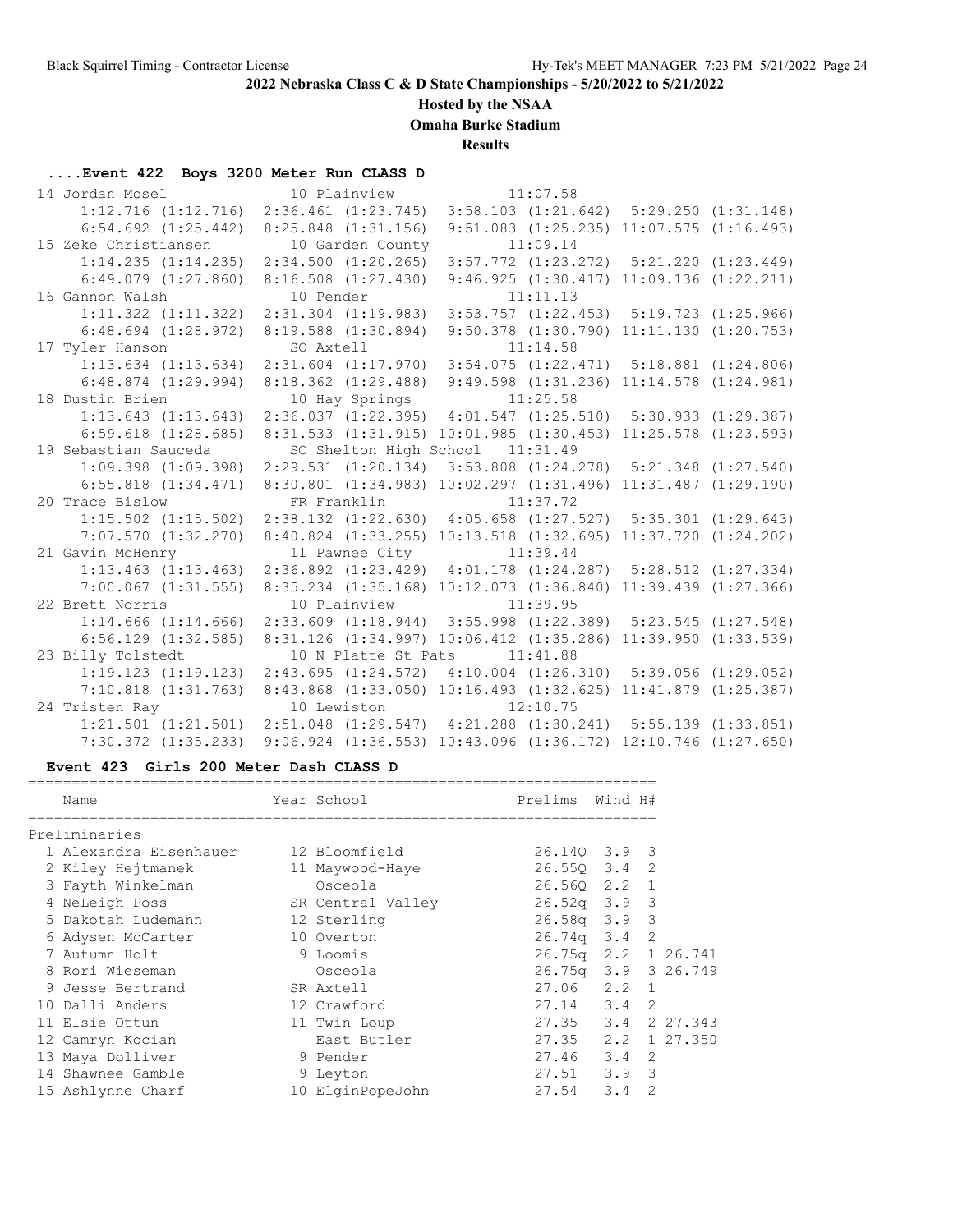### **Hosted by the NSAA**

**Omaha Burke Stadium**

**Results**

#### **....Event 423 Girls 200 Meter Dash CLASS D**

| 16 Ashley Bauer      | FR Elm Creek      | 27.74 | $3.4 \quad 2$ |  |
|----------------------|-------------------|-------|---------------|--|
| 17 Alexis Johnson    | SO Central Valley | 27.78 | $3.9 \quad 3$ |  |
| 18 Krystal Sudbeck   | 12 Wynot          | 27.84 | $2.2 \quad 1$ |  |
| 19 Blair Brennan     | 10 Overton        | 27.89 | $2.2 \quad 1$ |  |
| 20 Barbie Korth      | 10 Humphrey-Lin   | 28.24 | $3.4 \quad 2$ |  |
| 21 Lacey Paxton      | 10 Stuart         | 28.29 | $3.9 \quad 3$ |  |
| 22 Cassidy Gallagher | SR Kenesaw        | 28.30 | $2.2 \quad 1$ |  |
| 23 Avery Fangmeyer   | SO Red Cloud      | 28.46 | $3.9 \quad 3$ |  |
| 24 Mallory Denner    | 12 Diller-Odell   | 28.67 | 2.2           |  |

#### **Event 423 Girls 200 Meter Dash CLASS D**

============================================================================ Name Year School Finals Wind Points ============================================================================ Finals 1 Alexandra Eisenhauer 12 Bloomfield 26.18 3.5 10 2 Fayth Winkelman Osceola 26.28 3.5 8 3 NeLeigh Poss SR Central Valley 26.63 3.5 6 4 Adysen McCarter 10 Overton 26.78 3.5 5 26.771 5 Kiley Hejtmanek 11 Maywood-Haye 26.78 3.5 4 26.772 6 Rori Wieseman Osceola 27.08 3.5 3 7 Autumn Holt 9 Loomis 27.23 3.5 2 27.221

8 Dakotah Ludemann 12 Sterling 27.23 3.5 1 27.222

### **Event 424 Boys 200 Meter Dash CLASS D**

| Name                 | Year School School             | Prelims Wind H#    |     |                |  |
|----------------------|--------------------------------|--------------------|-----|----------------|--|
| Preliminaries        |                                |                    |     |                |  |
| 1 Isaiah Zelasney    | Osceola                        | 22.250 4.1 2       |     |                |  |
| 2 Dillon Miller      | 11 Brady                       | 22.65Q 3.3 1       |     |                |  |
| 3 Jack Molt          | FR Riverside                   | 23.18Q 2.7 3       |     |                |  |
| 4 Will Kulhanek      | 10 Overton                     | 22.97q 4.1 2       |     |                |  |
| 5 Cash Gurney        | SR Burwell                     | 23.08q 3.3 1       |     |                |  |
| 6 Carson Bloom       | JR Riverside                   | 23.15q 4.1 2       |     |                |  |
| 7 Blake Lusk         | 11 Brady                       | 23.20q 3.3 1       |     |                |  |
| 8 Jackson Roberts    | 10 N Platte St Pats            | 23.22q 2.7 3       |     |                |  |
| 9 Randal Gronenthal  | 23.28 2.7 3<br>11 Humphrey-Lin |                    |     |                |  |
| 10 JJ McQueen        | 10 HTRS                        | 23.35 2.7 3 23.348 |     |                |  |
| 11 Xavier Marburger  | FR Harvard                     | 23.35 2.7 3 23.349 |     |                |  |
| 12 Andy Maloley      | 11 Pawnee City                 | 23.51 3.3 1        |     |                |  |
| 13 Brody Krusemark   | 10 Pender                      | 23.55 4.1 2        |     |                |  |
| 14 Bryce Schmidt     | 12 Anselmo-Merna 23.66 3.3 1   |                    |     |                |  |
| 15 Cooper Miller     | JR Axtell                      | 23.70 4.1          |     | 2              |  |
| 16 Trevor Hueske     | Nebraska Lutheran 23.71 2.7    |                    |     | 3              |  |
| 17 Luke Kasten       | 11 Potter-Dix Public 23.75 4.1 |                    |     | 2              |  |
| 18 Cole Duba         | 12 Cwc                         | 23.77 2.7          |     | 3              |  |
| 19 Shay Swanson      | 12 Loomis                      | 23.78 4.1          |     | $\overline{2}$ |  |
| 20 Fletcher Dubas    | Fullerton                      | 23.97 3.3 1        |     |                |  |
| 21 Cade Hammer       | 12 Creighton                   | 24.01 2.7          |     | 3              |  |
| 22 Dakota Storer     | 11 Arthur County 24.04 3.3 1   |                    |     |                |  |
| 23 Grant Walker      | 12 Wauneta-Palisade 24.09 4.1  |                    |     | 2              |  |
| 24 Charlie Schroeder | 12 Wynot                       | 24.23              | 3.3 | $\mathbf{1}$   |  |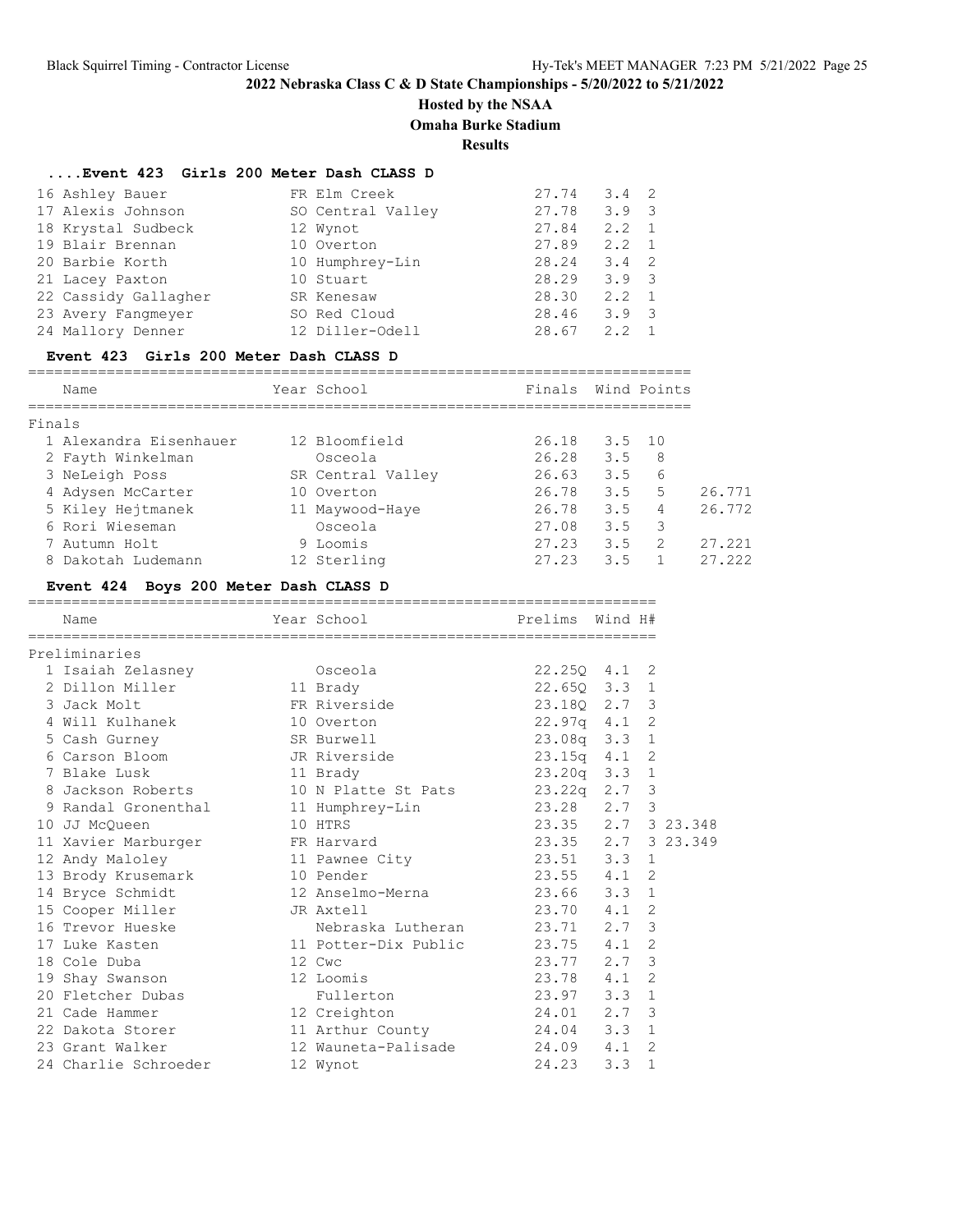**Hosted by the NSAA**

**Omaha Burke Stadium**

**Results**

## **Event 424 Boys 200 Meter Dash CLASS D**

|        |                                                                          | ==================================== |                  |              |                    |
|--------|--------------------------------------------------------------------------|--------------------------------------|------------------|--------------|--------------------|
|        | Name                                                                     | Year School                          |                  |              | Finals Wind Points |
|        |                                                                          |                                      |                  |              |                    |
| Finals |                                                                          |                                      |                  |              |                    |
|        | 1 Isaiah Zelasney                                                        | Osceola                              | 22.42            | 1.7          | 10                 |
|        | 2 Dillon Miller                                                          | 11 Brady                             | 22.69            | 1.7          | 8                  |
|        | 3 Cash Gurney                                                            | SR Burwell                           | 23.00            | 1.7          | 6                  |
|        | 4 Jackson Roberts                                                        | 10 N Platte St Pats                  | 23.15            | 1.7          | 5                  |
|        | 5 Will Kulhanek                                                          | 10 Overton                           | 23.27            | 1.7          | 4                  |
|        | 6 Jack Molt                                                              | FR Riverside                         | 23.51            |              | 3<br>1.7           |
|        | 7 Blake Lusk                                                             | 11 Brady                             | 23.68 1.7        |              | 2                  |
|        | 8 Carson Bloom                                                           | JR Riverside                         | 23.95 1.7        |              | 1                  |
|        | Event 425 Girls 800 Meter Run CLASS D                                    |                                      |                  |              |                    |
|        |                                                                          |                                      |                  |              |                    |
|        | ALLEY 1 Bottom Lanes 1-8, Seeds 5-12<br>ALLEY 2 Top Lanes 5-8, Seeds 1-4 |                                      |                  |              |                    |
|        | Name                                                                     | Year School                          | Finals H# Points |              |                    |
|        |                                                                          |                                      |                  |              |                    |
|        | 1 Maeli Meier                                                            | 12 Overton                           | 2:24.63          | 2            | 10                 |
|        | $1:10.500$ $(1:10.500)$ $2:24.624$ $(1:14.124)$                          |                                      |                  |              |                    |
|        | 2 Jesse Bertrand                                                         | SR Axtell                            | 2:25.08          | 2            | 8                  |
|        | $1:11.271$ $(1:11.271)$ $2:25.072$ $(1:13.801)$                          |                                      |                  |              |                    |
|        | 3 Cali Gutz                                                              | 11 Osmond                            | 2:27.59          | 2            | 6                  |
|        | $1:11.918$ $(1:11.918)$ $2:27.590$ $(1:15.672)$                          |                                      |                  |              |                    |
|        |                                                                          |                                      |                  |              |                    |
|        | 4 Jayna Guggenmos                                                        | 09 Cwc                               | 2:27.92          | 2            | 5                  |
|        | 1:11.057(1:11.057)                                                       | $2:27.914$ $(1:16.857)$              |                  |              |                    |
|        | 5 Kiera Brennan                                                          | 10 Crawford                          | 2:28.29          | $\mathbf{1}$ | 4                  |
|        | $1:10.269$ $(1:10.269)$                                                  | $2:28.286$ $(1:18.017)$              |                  |              |                    |
|        | 6 Rachel Harris                                                          | 9 Cambridge                          | 2:28.41          | 2            | 3                  |
|        | $1:12.085$ $(1:12.085)$                                                  | 2:28.410(1:16.325)                   |                  |              |                    |
|        | 7 Julianna Maxfield                                                      | Fullerton                            | 2:28.42          | 2            | 2                  |
|        | $1:12.306$ $(1:12.306)$                                                  | $2:28.419$ $(1:16.113)$              |                  |              |                    |
|        | 8 Paige Drueke                                                           | 10 Boyd County                       | 2:28.80          | 2            | $\mathbf{1}$       |
|        | 1:11.147(1:11.147)                                                       | 2:28.797(1:17.650)                   |                  |              |                    |
|        | 9 Hannah Baumgart                                                        | 11 St Francis                        | 2:29.42          | 2            |                    |
|        | $1:12.864$ $(1:12.864)$                                                  | $2:29.416$ $(1:16.552)$              |                  |              |                    |
|        | 10 Reagan Stengel                                                        | 9 Maywood-Haye                       | 2:30.08          | $\mathbf{1}$ |                    |
|        | $1:10.011$ $(1:10.011)$ $2:30.072$ $(1:20.061)$                          |                                      |                  |              |                    |
|        | 11 Lacey Schmidt                                                         | SR Deshler                           | 2:30.25          | 2            |                    |
|        | $1:10.867$ $(1:10.867)$ $2:30.247$ $(1:19.380)$                          |                                      |                  |              |                    |
|        | 12 Jadon Hess                                                            | McCool Junction                      | 2:31.06          | $\mathbf{1}$ |                    |
|        | 1:12.280 (1:12.280)                                                      | $2:31.052$ $(1:18.772)$              |                  |              |                    |
|        | 13 Karley Heimes                                                         | 12 Wynot                             | 2:31.42          | 2            |                    |
|        | $1:13.245$ $(1:13.245)$                                                  | $2:31.419$ $(1:18.174)$              |                  |              |                    |
|        | 14 Mya Hedstrom                                                          | 10 St. Marys                         | 2:31.73          | $\mathbf{2}$ |                    |
|        | $1:12.781$ $(1:12.781)$                                                  | $2:31.722$ $(1:18.941)$              |                  |              |                    |
|        | 15 Rose Brazel                                                           | 10 Scribner-Snyder                   | 2:32.89          | $\mathbf{1}$ |                    |
|        | 1:11.693(1:11.693)                                                       | $2:32.881$ $(1:21.188)$              |                  |              |                    |
|        |                                                                          |                                      |                  |              |                    |
|        | 16 Alli Loughran                                                         | 12 Mullen                            | 2:33.10          | $\mathbf{1}$ |                    |
|        | $1:10.655$ $(1:10.655)$                                                  | 2:33.097 (1:22.442)                  |                  |              |                    |
|        | 17 Christina Martinson                                                   | 11 Bloomfield                        | 2:34.16          | $\mathbf{1}$ |                    |
|        | $1:11.144$ $(1:11.144)$                                                  | $2:34.154$ $(1:23.010)$              |                  |              |                    |
|        | 18 Aimee Merrill                                                         | 12 Hitchcock County                  | 2:34.58          | $\mathbf{1}$ |                    |
|        | $1:09.422$ $(1:09.422)$                                                  | $2:34.574$ $(1:25.152)$              |                  |              |                    |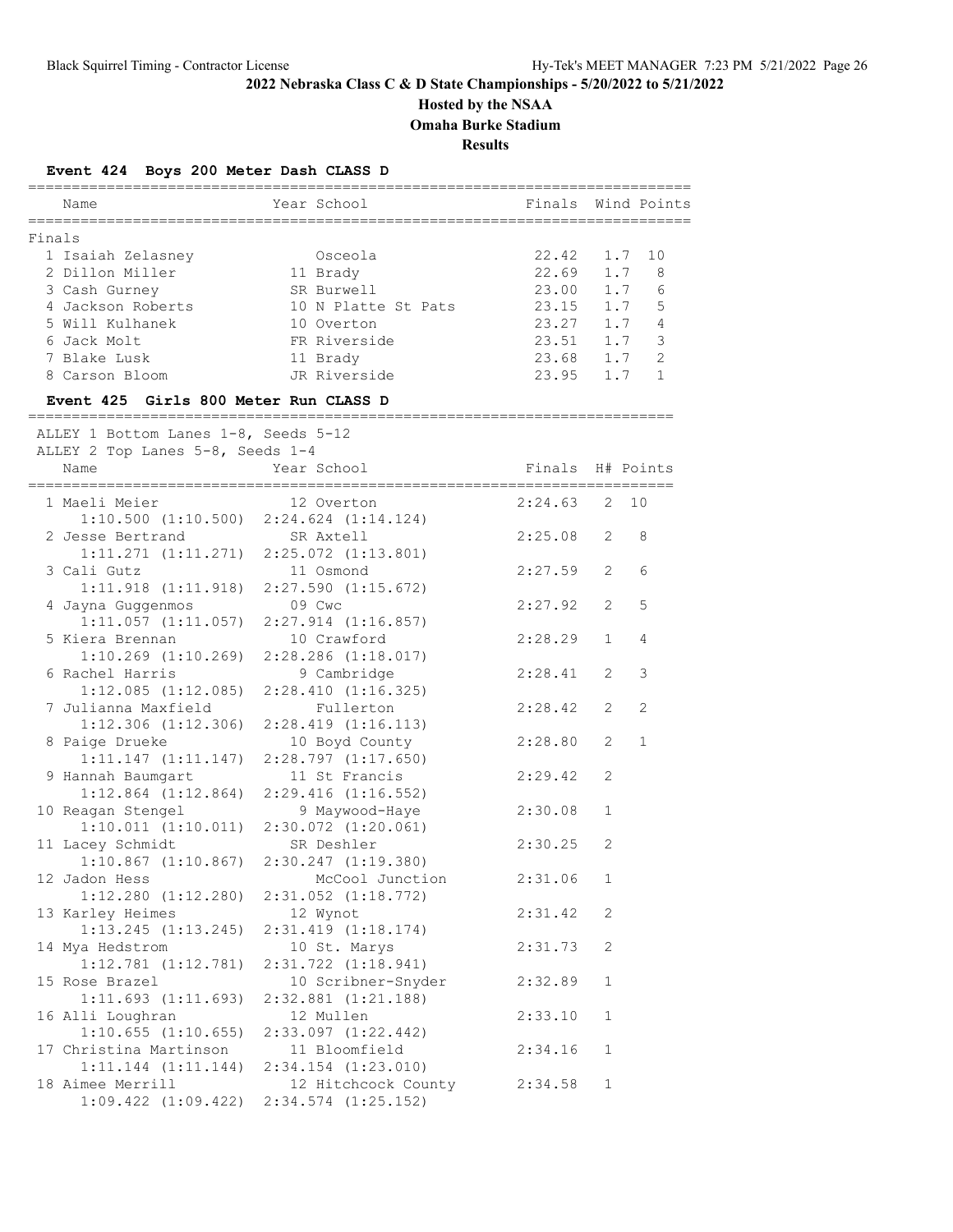## **Hosted by the NSAA**

**Omaha Burke Stadium**

**Results**

### **....Event 425 Girls 800 Meter Run CLASS D**

| 19 Madison Lytle                                | 11 Pawnee City          | 2:35.28     |                |          |
|-------------------------------------------------|-------------------------|-------------|----------------|----------|
| $1:12.697$ $(1:12.697)$ $2:35.279$ $(1:22.582)$ |                         |             |                |          |
| 20 Natalie Poss                                 | SO Central Valley       | 2:36.92 1   |                |          |
| $1:12.053$ $(1:12.053)$ $2:36.920$ $(1:24.867)$ |                         |             |                |          |
| 21 Taylor Svoboda                               | 12 Mullen               | 2:38.26     | $\overline{2}$ | 2:38.255 |
| $1:13.189$ $(1:13.189)$ $2:38.255$ $(1:25.066)$ |                         |             |                |          |
| 22 Jymmie Jensen                                | SR Burwell              | $2:38.26$ 1 |                | 2:38.257 |
| 1:11.629(1:11.629)                              | 2:38.257 (1:26.628)     |             |                |          |
| 23 Britney Klein                                | 10 Sioux County         | 2:40.18     |                |          |
| 1:09.695(1:09.695)                              | $2:40.178$ $(1:30.483)$ |             |                |          |
| 24 Cameran Jansky                               | 12 Exeter-Milligan      | 2:43.44     |                |          |
| $1:12.722$ $(1:12.722)$ $2:43.433$ $(1:30.711)$ |                         |             |                |          |

### **Event 426 Boys 800 Meter Run CLASS D**

| ALLEY 1 Bottom Lanes 1-8, Seeds 5-12<br>ALLEY 2 Top Lanes 5-8, Seeds 1-4 |                                     |                  |                |                |
|--------------------------------------------------------------------------|-------------------------------------|------------------|----------------|----------------|
| Name                                                                     | Year School                         | Finals H# Points |                |                |
| 1 Cole Mowrey                                                            | Saint Edward                        | $2:03.67$ 2 10   |                |                |
| $1:00.054$ $(1:00.054)$ $2:03.661$ $(1:03.607)$                          |                                     |                  |                |                |
| 2 Tanner Pfeifer                                                         | 12 St Francis                       | 2:04.59          | $\mathbf{1}$   | 8              |
| $1:01.908$ $(1:01.908)$ $2:04.590$ $(1:02.682)$                          |                                     |                  |                |                |
| 3 Calvin Johnson                                                         | SR Axtell                           | 2:04.60          | $\overline{2}$ | 6              |
| 58.381 (58.381)                                                          | $2:04.591$ $(1:06.210)$             |                  |                |                |
| 4 Calvin Finley                                                          | 12 AnsleyLitchfield                 | 2:05.03          | $\overline{2}$ | 5              |
| 58.627 (58.627)                                                          | $2:05.027$ $(1:06.400)$             |                  |                |                |
| 5 Chase Schroeder                                                        | 10 Wynot                            | 2:05.40          | $\mathbf{1}$   | 4              |
| $1:00.334$ $(1:00.334)$ $2:05.400$ $(1:05.066)$                          |                                     |                  |                |                |
| 6 Trent Neville                                                          | McCool Junction                     | 2:05.77          | 2              | 3              |
| $1:01.147$ $(1:01.147)$ $2:05.768$ $(1:04.621)$                          |                                     |                  |                |                |
| 7 Thomas Muldoon                                                         | 12 Potter-Dix Public                | 2:05.93          | 2              | $\overline{2}$ |
|                                                                          | 58.750 (58.750) 2:05.923 (1:07.173) |                  |                |                |
| 8 Alexx Winkelman                                                        | Osceola                             | 2:06.07          | $\overline{2}$ | $\mathbf{1}$   |
|                                                                          | 59.006 (59.006) 2:06.061 (1:07.055) |                  |                |                |
| 9 Derek Trompke                                                          | 12 Cambridge                        | 2:06.10          | $\mathbf{1}$   |                |
| $1:01.414$ $(1:01.414)$ $2:06.100$ $(1:04.686)$                          |                                     |                  |                |                |
| 10 Ethan Moses                                                           | 12 Cwc                              | 2:06.83          | $\overline{2}$ |                |
| $1:00.587$ $(1:00.587)$                                                  | $2:06.829$ $(1:06.242)$             |                  |                |                |
| 11 Luc Lopez                                                             | FR Axtell                           | 2:07.43          | 1              |                |
| $1:02.249$ $(1:02.249)$                                                  | $2:07.422$ $(1:05.173)$             |                  |                |                |
| 12 Jett Farwell                                                          | 9 Pawnee City                       | 2:07.44          | $\overline{2}$ |                |
| $1:00.383$ $(1:00.383)$                                                  | $2:07.437$ $(1:07.054)$             |                  |                |                |
| 13 Justin Ernest                                                         | 11 Leyton                           | 2:07.47          | $\mathfrak{D}$ |                |
| $1:01.138$ $(1:01.138)$                                                  | $2:07.469$ $(1:06.331)$             |                  |                |                |
| 14 Lucas Trujillo                                                        | 12 Creek Valley                     | 2:07.48          | $\overline{2}$ |                |
| $1:00.346$ $(1:00.346)$                                                  | $2:07.477$ $(1:07.131)$             |                  |                |                |
| 15 Jesus Gonzalez-Castillo                                               | 10 Sterling                         | 2:07.85          | $\overline{2}$ |                |
| $1:00.884$ $(1:00.884)$                                                  | $2:07.845$ $(1:06.961)$             |                  |                |                |
| 16 Alexander Caraveo                                                     | 12 Creek Valley                     | 2:08.67          | $\mathbf{1}$   |                |
| $1:02.606$ $(1:02.606)$ $2:08.663$ $(1:06.057)$                          |                                     |                  |                |                |
| 17 Isaac Goosey                                                          | 09 Sandhills Valley                 | 2:08.83          | $\mathbf{1}$   |                |
| $1:02.446$ $(1:02.446)$ $2:08.824$ $(1:06.378)$                          |                                     |                  |                |                |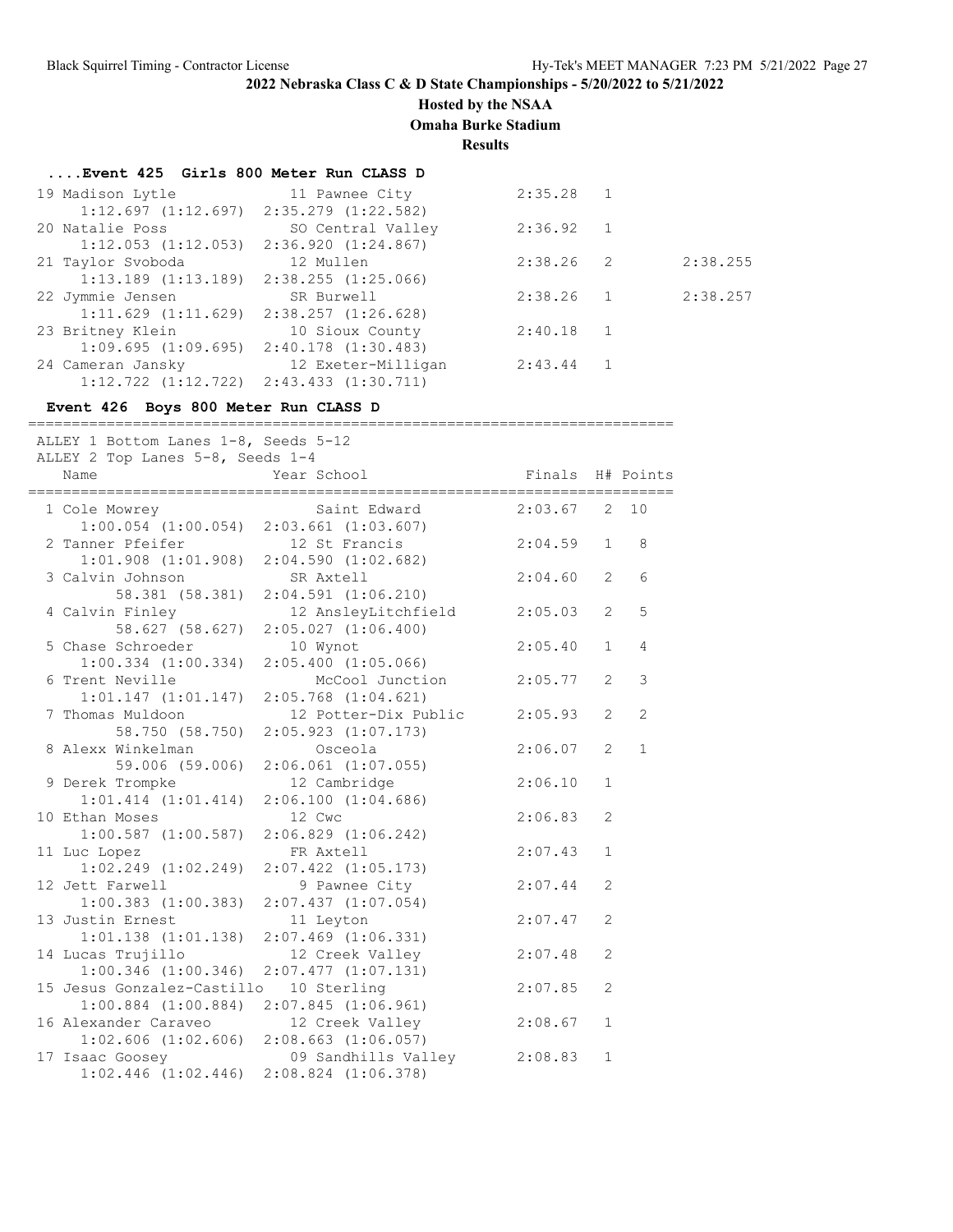# **Hosted by the NSAA**

**Omaha Burke Stadium**

**Results**

# **....Event 426 Boys 800 Meter Run CLASS D**

| 18 Will Schmitz                                 | 12 St. Marys            | 2:09.31 | $\mathcal{L}$ |
|-------------------------------------------------|-------------------------|---------|---------------|
| $1:00.863$ $(1:00.863)$                         | $2:09.304$ $(1:08.441)$ |         |               |
| 19 Phillip Kreutz                               | SO Giltner              | 2:10.22 |               |
| $1:02.412$ $(1:02.412)$                         | 2:10.217(1:07.805)      |         |               |
| 20 Christian Bly                                | SR Shelton High School  | 2:11.48 |               |
| $1:03.076$ $(1:03.076)$                         | $2:11.480$ $(1:08.404)$ |         |               |
| 21 Cavin Lanman                                 | 10 South Platte         | 2:12.18 | 1             |
| $1:02.644$ $(1:02.644)$                         | $2:12.177$ $(1:09.533)$ |         |               |
| 22 Cooper Franzen                               | 12 Brady                | 2:12.99 |               |
| $1:02.984$ $(1:02.984)$                         | 2:12.990(1:10.006)      |         |               |
| 23 Dorian Ficke                                 | 11 Diller-Odell         | 2:14.08 | 1             |
| $1:03.465$ $(1:03.465)$ $2:14.072$ $(1:10.607)$ |                         |         |               |
| 24 Travis Neben                                 | 12 Hitchcock County     | 2:15.12 |               |
| $1:01.591$ $(1:01.591)$ $2:15.118$ $(1:13.527)$ |                         |         |               |

### **Event 427 Girls 300 Meter Hurdles CLASS D**

| Name                              | Year School                   | Prelims H#     |                |  |
|-----------------------------------|-------------------------------|----------------|----------------|--|
| Preliminaries                     |                               |                |                |  |
| 1 Macy Richardson                 | 11 Sterling                   | 46.640 1       |                |  |
| 2 Carli Bailey                    | 12 AnsleyLitchfield           | 46.690 3       |                |  |
| 3 Georgi tenBensel JR Silver Lake |                               | 48.100 2       |                |  |
| 4 Addy Sweeney                    | Cedar Bluffs                  | 48.08a 1       |                |  |
| 5 Teagan Gonsior                  | Fullerton                     | 48.46q 2       |                |  |
| 6 Dayle Haake                     | 10 SandhillsThedford 48.63q 2 |                |                |  |
| 7 Abbie Kromarek                  | 10 Plainview                  | 48.78q 1       |                |  |
| 8 Abrielle Nelson                 | 12 Wausa                      | 49.08q 1       |                |  |
| 9 Tenley Rasmussen                | 11 SandhillsThedford 49.16 3  |                |                |  |
| 10 Rylee Legg                     | SR Kenesaw                    | 49.29          | 2              |  |
| 11 Kylah Voqel                    | 11 Crawford                   | 49.31 2        |                |  |
| 12 Madison Abbenhaus              | 10 Bloomfield                 | 49.34 3        |                |  |
| 13 Kendyl Flaming                 | 10 Wallace                    | 49.79          | 3              |  |
| 14 Teya Boyer                     | 10 Plainview                  | 49.81          | 3              |  |
| 15 Sydney Biltoft                 | SO Lawrence-Nelson 50.59      |                | 3              |  |
| 16 Jalen Kent                     | 10 Cambridge                  | 50.81          | $\overline{2}$ |  |
| 17 Zaili Benish                   | 9 Leyton                      | 50.93          | $\mathbf{1}$   |  |
| 18 Stella Heapy                   | 10 Medicine Valley 51.27      |                | $\mathcal{E}$  |  |
| 19 Karley Haake                   | 09 SandhillsThedford 51.56    |                | $\mathbf{1}$   |  |
| 20 Kailey Klein                   | 12 Sioux County               | 51.85 2 51.841 |                |  |
| 21 Haley Klement                  | East Butler                   | 51.85 1 51.845 |                |  |
| 22 Halle Knapp                    | FR Elm Creek                  | 53.25          | 2              |  |
| 23 Emma Eilers                    | SR Palmer HS                  | 55.06          | $\mathbf{1}$   |  |
| 24 Baylor Behrens                 | 9 Dorchester                  | 58.42          | 3              |  |

### **Event 427 Girls 300 Meter Hurdles CLASS D**

|        | Name               | Year School         | Finals Points |     |
|--------|--------------------|---------------------|---------------|-----|
|        |                    |                     |               |     |
| Finals |                    |                     |               |     |
|        | 1 Carli Bailey     | 12 AnsleyLitchfield | 47.20         | 1 O |
|        | 2 Macy Richardson  | 11 Sterling         | 47.89         | 8   |
|        | 3 Georgi tenBensel | JR Silver Lake      | 49.66         | 6   |
|        | 4 Abrielle Nelson  | 12 Wausa            | 49 94         | ς   |
|        |                    |                     |               |     |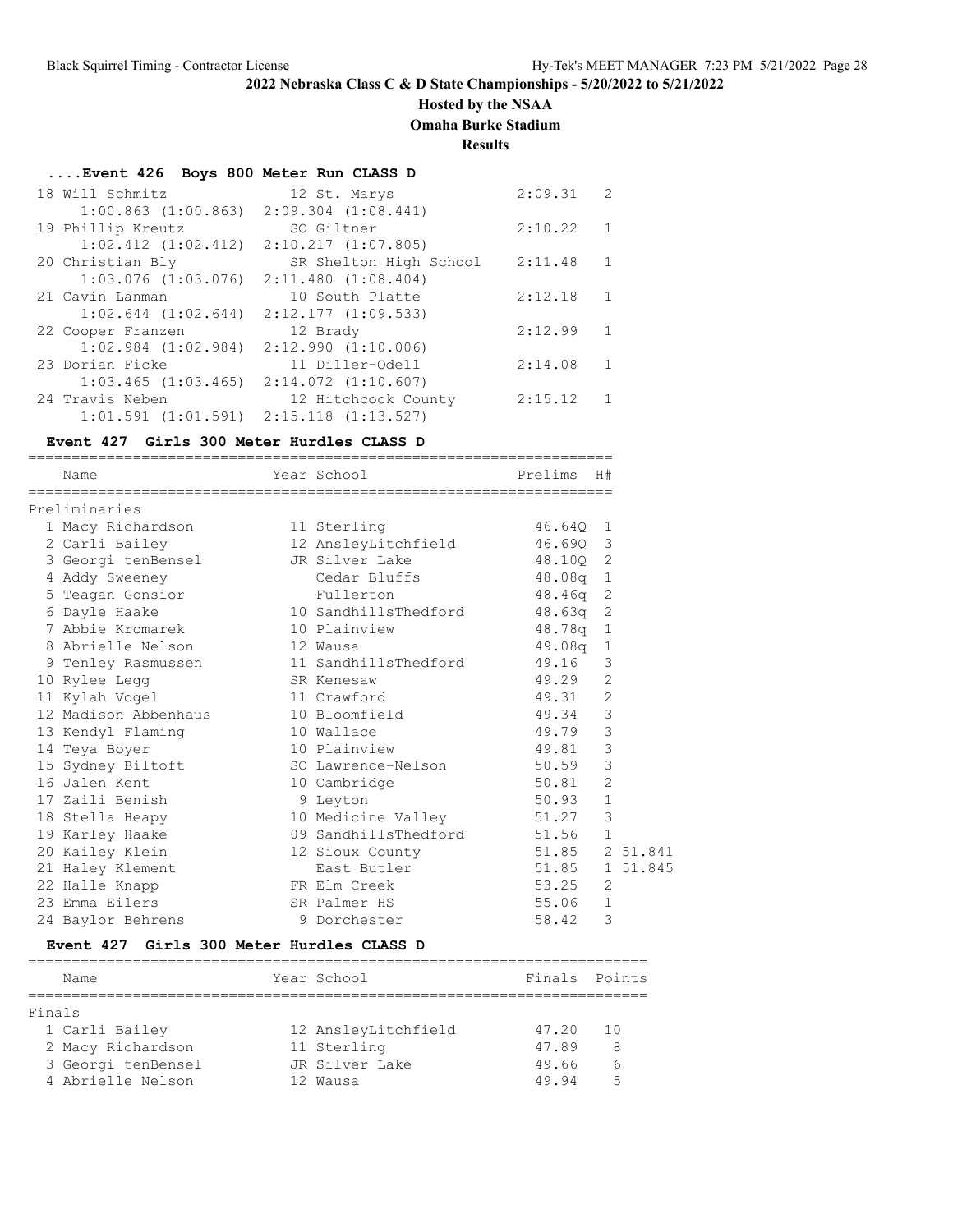# **Hosted by the NSAA Omaha Burke Stadium**

# **Results**

## **....Event 427 Girls 300 Meter Hurdles CLASS D**

| 5 Teagan Gonsior | Fullerton            | 50.48 | 4   |
|------------------|----------------------|-------|-----|
| 6 Dayle Haake    | 10 SandhillsThedford | 50.73 | - 3 |
| 7 Abbie Kromarek | 10 Plainview         | 51.25 | - 2 |
| 8 Addy Sweeney   | Cedar Bluffs         | 53.16 | 1   |

## **Event 428 Boys 300 Meter Hurdles CLASS D**

|   | Name                  | Year School         | Prelims            | H#             |
|---|-----------------------|---------------------|--------------------|----------------|
|   |                       |                     |                    |                |
|   | Preliminaries         |                     |                    |                |
|   | 1 Clayton Moore       | 11 Mullen           | 40.870             | 3              |
|   | 2 Hans Gideon         | SR Burwell          | 41.430             | 1              |
|   | 3 Tyson Denkert       | SR Kenesaw          | 41.650             | 2              |
|   | 4 Will Moats          | 11 N Platte St Pats | 41.63a             | 3              |
|   | 5 Ouinn Bertrand      | SR Axtell           | 41.69q             | 3              |
|   | 6 Xavier Blackburn    | Osceola             | 41.82q             | 2              |
|   | 7 Dillon Christiansen | 12 Garden County    | 42.00 <sub>q</sub> | 1              |
|   | 8 Tristian White      | 12 Arapahoe         | 42.15q             | $\mathbf 1$    |
| 9 | Johnny Vargas         | 11 Garden County    | 42.42              | $\mathbf{1}$   |
|   | 10 Spencer Hille      | 10 Plainview        | 42.45              | $\mathbf{1}$   |
|   | 11 Dahlton Wood       | 12 Cambridge        | 42.68              | $\overline{2}$ |
|   | 12 Wyat Lambertson    | 12 Anselmo-Merna    | 43.01              | $\overline{2}$ |
|   | 13 Tyler Baue         | 12 Wausa            | 43.40              | $\mathbf{1}$   |
|   | 14 Brayden Rut        | 12 Meridian         | 43.47              | $\overline{2}$ |
|   | 15 Andrew Harms       | 11 Sterling         | 43.56              | 3              |
|   | 16 Owen Oglesby       | <b>Bds</b>          | 43.71              | $\mathfrak{D}$ |
|   | 17 Ryan Bailey        | 10 AnsleyLitchfield | 43.85              | $\mathbf{1}$   |
|   | 18 Ryan Pheak         | Osceola             | 43.86              | 3              |
|   | 19 Chase Gracey       | 10 Mullen           | 44.01              | 2              |
|   | 20 Caleb Fossenbarger | 12 Johnson-Brock    | 44.11              | 3              |
|   | 21 Jacob Halvorsen    | FR Axtell           | 44.37              | $\mathbf{1}$   |
|   | 22 Kaden Polt         | 12 Osmond           | 44.92              | 3              |
|   | 23 Andrew Krick       | JR Riverside        | 46.18              | $\overline{2}$ |
|   | 24 Will Gunning       | 12 Plainview        | 47.49              | 3              |

# **Event 428 Boys 300 Meter Hurdles CLASS D**

|        | Name                  | Year School         | Finals Points |                 |
|--------|-----------------------|---------------------|---------------|-----------------|
| Finals |                       |                     |               |                 |
|        | 1 Clayton Moore       | 11 Mullen           | 40.56         | 1 O             |
|        | 2 Hans Gideon         | SR Burwell          | 40.95         | -8              |
|        | 3 Tyson Denkert       | SR Kenesaw          | 41.33         | $6\overline{6}$ |
|        | 4 Will Moats          | 11 N Platte St Pats | 41.34         | 5               |
|        | 5 Xavier Blackburn    | Osceola             | 41.40         |                 |
|        | 6 Ouinn Bertrand      | SR Axtell           | 41.93         | 3               |
|        | 7 Tristian White      | 12 Arapahoe         | 42.35         | $\mathcal{P}$   |
|        | 8 Dillon Christiansen | 12 Garden County    | 42.46         |                 |
|        |                       |                     |               |                 |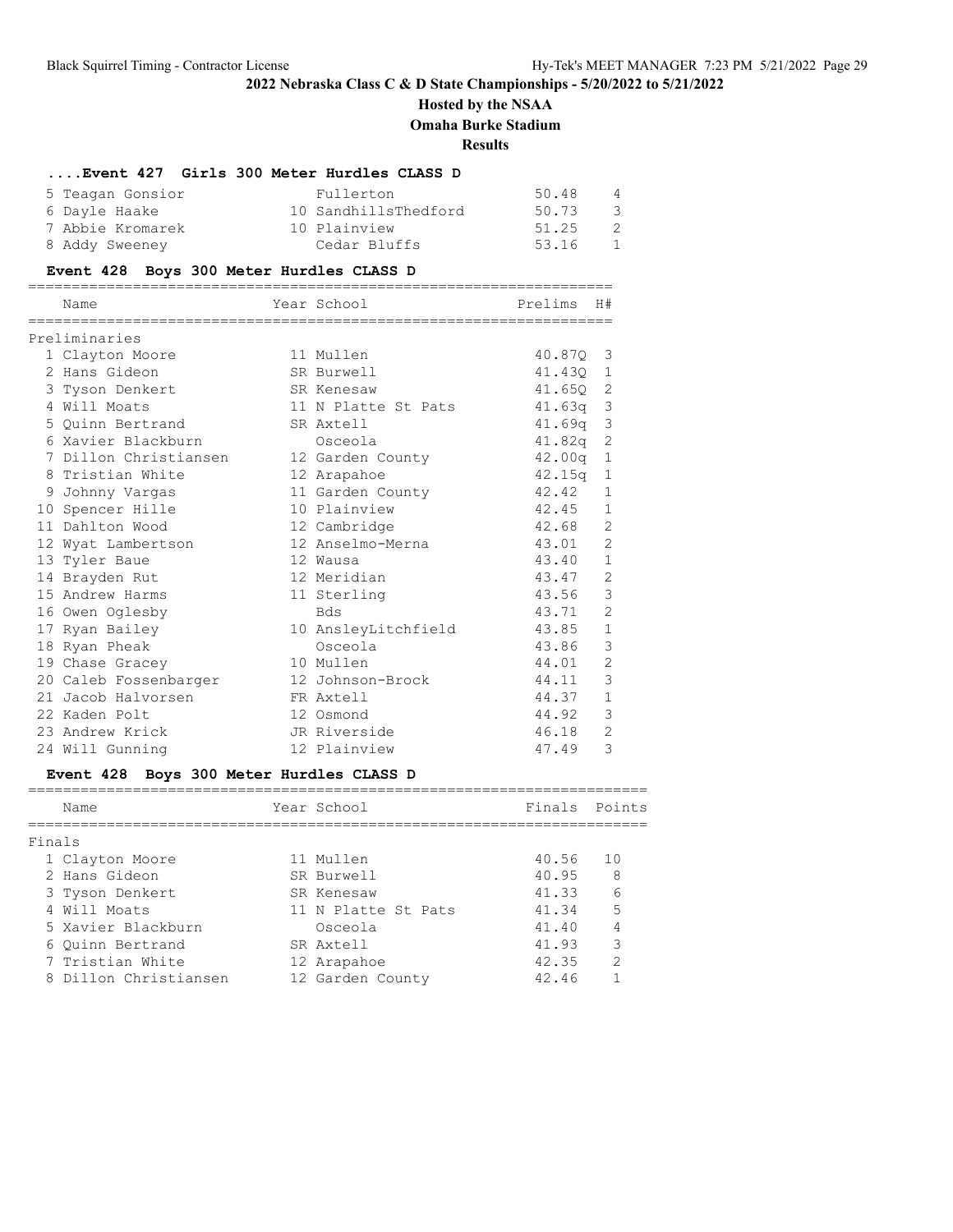## **Hosted by the NSAA**

**Omaha Burke Stadium**

**Results**

### **Event 429 Girls 1600 Meter Run CLASS D**

| ALLEY 1 Bottom Lanes 1-8, Seeds 9-24<br>ALLEY 2 Top Lanes 5-8, Seeds 1-8 |                                                 |                                                 |                         |
|--------------------------------------------------------------------------|-------------------------------------------------|-------------------------------------------------|-------------------------|
| Name                                                                     | Year School                                     | Finals Points                                   |                         |
| 1 Kate Stienike                                                          | 12 N Platte St Pats                             | 5:38.74<br>10                                   |                         |
| 1:20.240(1:20.240)                                                       |                                                 | $2:50.490$ $(1:30.250)$ $4:19.633$ $(1:29.144)$ | $5:38.736$ $(1:19.103)$ |
| 2 Peyton Paxton                                                          | 09 Mullen                                       | 5:39.38<br>- 8                                  |                         |
| $1:18.934$ $(1:18.934)$                                                  |                                                 | $2:49.232$ $(1:30.298)$ $4:18.845$ $(1:29.614)$ | $5:39.380$ $(1:20.535)$ |
| 3 Mariah Gardner                                                         | 12 Wallace                                      | 5:39.40<br>6                                    |                         |
| $1:20.804$ $(1:20.804)$                                                  | 2:51.082 (1:30.278)                             | 4:20.095(1:29.014)                              | $5:39.397$ $(1:19.302)$ |
| 4 Payton Gerken                                                          | McCool Junction                                 | 5:39.45<br>$5^{\circ}$                          |                         |
| $1:20.988$ $(1:20.988)$                                                  | $2:49.474$ $(1:28.486)$                         | 4:18.587(1:29.113)                              | $5:39.443$ $(1:20.856)$ |
| 5 Julianna Maxfield                                                      | Fullerton                                       | 5:39.98<br>$\overline{4}$                       |                         |
| $1:20.583$ $(1:20.583)$                                                  | $2:50.339$ $(1:29.756)$                         | 4:19.239(1:28.900)                              | $5:39.973$ $(1:20.735)$ |
| 6 Ashlin Broz                                                            | 11 Maywood-Haye                                 | 5:41.09<br>$\overline{\phantom{a}}$             |                         |
| 1:21.039 (1:21.039)                                                      | 2:51.217(1:30.178)                              | 4:19.516(1:28.300)                              | $5:41.088$ $(1:21.573)$ |
| 7 Axi Benish                                                             | 11 Leyton                                       | 5:41.66<br>$\overline{\phantom{0}}^2$           |                         |
| 1:21.798 (1:21.798)                                                      | $2:52.416$ $(1:30.618)$                         | 4:24.813(1:32.397)                              | $5:41.654$ $(1:16.842)$ |
| 8 Hannah Baumgart                                                        | 11 St Francis                                   | 5:42.13<br>$\sim$ 1                             |                         |
| $1:21.928$ $(1:21.928)$                                                  | $2:52.186$ $(1:30.258)$                         | $4:23.581$ $(1:31.395)$                         | $5:42.126$ $(1:18.545)$ |
| 9 Braelyn Gifford                                                        | 09 N Platte St Pats                             | 5:42.64                                         |                         |
| $1:21.553$ $(1:21.553)$                                                  | $2:52.253$ $(1:30.700)$                         | $4:22.185$ $(1:29.933)$                         | $5:42.631$ $(1:20.446)$ |
| 10 Emily Lytle<br>$1:19.233$ $(1:19.233)$                                | 11 Pawnee City<br>2:50.725(1:31.492)            | 5:43.09<br>$4:20.873$ $(1:30.148)$              | $5:43.083$ $(1:22.210)$ |
| 11 Darla Nelson                                                          | 12 Wausa                                        | 5:50.53                                         |                         |
| 1:18.631(1:18.631)                                                       | $2:50.784$ $(1:32.154)$                         | $4:22.825$ $(1:32.041)$                         | $5:50.522$ $(1:27.697)$ |
| 12 Jalyssa Hastreiter                                                    | 12 St Francis                                   | 5:55.42                                         |                         |
| $1:22.188$ $(1:22.188)$                                                  | $2:52.723$ $(1:30.535)$                         | $4:25.940$ $(1:33.217)$                         | $5:55.416$ $(1:29.476)$ |
| 13 Christina Martinson                                                   | 11 Bloomfield                                   | 5:56.97                                         |                         |
| $1:21.723$ $(1:21.723)$                                                  | $2:51.705$ $(1:29.982)$                         | $4:25.118$ $(1:33.413)$                         | $5:56.966$ $(1:31.849)$ |
| 14 Callie Coble                                                          | 12 Mullen                                       | 5:57.12                                         |                         |
| $1:21.016$ $(1:21.016)$                                                  | $2:50.097$ $(1:29.081)$                         | $4:22.811$ $(1:32.715)$                         | $5:57.116$ $(1:34.305)$ |
| 15 Rilyn Schledewitz                                                     | 09 Sumner-Eddy-Mill                             | 6:04.70                                         |                         |
| $1:22.240$ $(1:22.240)$                                                  | 2:56.439(1:34.200)                              | 4:36.237 (1:39.798)                             | $6:04.696$ $(1:28.460)$ |
| 16 Paige Drueke                                                          | 10 Boyd County                                  | 6:05.03                                         |                         |
| $1:21.928$ $(1:21.928)$                                                  |                                                 | 2:55.696 (1:33.768) 4:35.413 (1:39.718)         | $6:05.022$ $(1:29.609)$ |
| 17 Hailey Genereux                                                       | 12 Cwc                                          | 6:06.00                                         |                         |
| $1:21.207$ $(1:21.207)$                                                  | $2:54.163$ $(1:32.956)$ $4:33.443$ $(1:39.281)$ |                                                 | $6:05.996$ $(1:32.553)$ |
| 18 Trinity Houchin                                                       | JR Axtell                                       | 6:06.18                                         |                         |
| 1:19.940(1:19.940)                                                       | $2:53.461$ $(1:33.521)$                         | 4:33.147(1:39.686)                              | $6:06.178$ $(1:33.032)$ |
| 19 Karly Kessler                                                         | 10 St Francis                                   | 6:14.11                                         |                         |
| $1:22.578$ $(1:22.578)$                                                  | $2:57.062$ $(1:34.485)$                         | $4:39.523$ $(1:42.462)$                         | $6:14.107$ $(1:34.584)$ |
| 20 Mayte Meza                                                            | JR Shelton High School                          | 6:17.87                                         |                         |
| $1:22.990$ $(1:22.990)$                                                  | $2:57.800$ $(1:34.810)$                         | $4:40.623$ $(1:42.824)$                         | $6:17.865$ $(1:37.242)$ |
| 21 Hailey Eastman                                                        | SO Giltner                                      | 6:21.21                                         |                         |
| 1:23.576 (1:23.576)                                                      | $3:05.468$ $(1:41.893)$<br>12 Crawford          | $4:49.762$ $(1:44.294)$                         | $6:21.210$ $(1:31.449)$ |
| 22 Madison Swanson                                                       |                                                 | 6:21.71                                         | $6:21.706$ $(1:36.410)$ |
| $1:23.086$ $(1:23.086)$<br>23 Ellie Johnson                              | $3:01.198$ $(1:38.113)$<br>SO Axtell            | $4:45.297$ $(1:44.099)$<br>6:24.39              |                         |
| $1:22.626$ $(1:22.626)$                                                  | $3:02.813$ $(1:40.188)$                         | 4:49.411(1:46.598)                              | $6:24.388$ $(1:34.977)$ |
| 24 Jasmine Turrubiates                                                   | 11 Exeter-Milligan                              | 6:36.92                                         |                         |
| $1:23.613$ $(1:23.613)$                                                  | $3:05.786$ $(1:42.173)$                         | $4:51.460$ $(1:45.675)$                         | $6:36.912$ $(1:45.452)$ |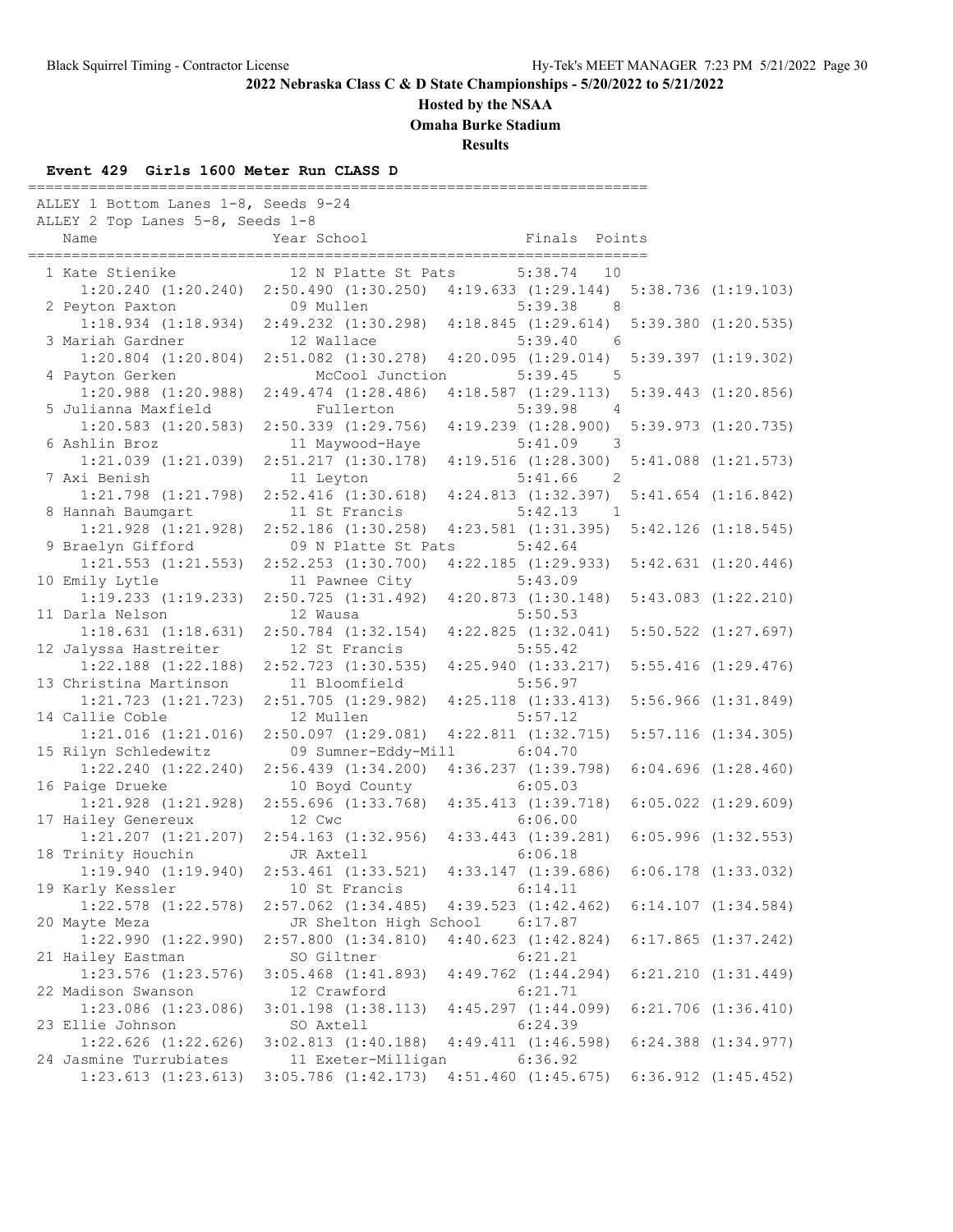## **Hosted by the NSAA**

**Omaha Burke Stadium**

**Results**

## **Event 430 Boys 1600 Meter Run CLASS D**

| ALLEY 1 Bottom Lanes 1-8, Seeds 9-24<br>ALLEY 2 Top Lanes 5-8, Seeds 1-8 |                                                                         |                                                                                 |                         |
|--------------------------------------------------------------------------|-------------------------------------------------------------------------|---------------------------------------------------------------------------------|-------------------------|
| Name                                                                     | Year School                                                             | Finals Points                                                                   |                         |
| 1 Jarrett Miles                                                          | 10 N Platte St Pats                                                     | 4:40.66<br>10                                                                   |                         |
|                                                                          |                                                                         | 1:06.055 (1:06.055) 2:20.714 (1:14.660) 3:32.884 (1:12.170) 4:40.656 (1:07.772) |                         |
| 2 Trevor Kuncl                                                           | 12 Mullen                                                               | 4:41.50<br>- 8                                                                  |                         |
|                                                                          | $1:05.822$ $(1:05.822)$ $2:21.382$ $(1:15.560)$                         | $3:32.242$ $(1:10.860)$ $4:41.500$ $(1:09.259)$                                 |                         |
| 3 Damin Luedke                                                           | 12 Paxton                                                               | 4:47.77<br>6                                                                    |                         |
| $1:05.257$ $(1:05.257)$                                                  | 2:20.976(1:15.720)                                                      | $3:33.826$ $(1:12.850)$ $4:47.767$ $(1:13.941)$                                 |                         |
| 4 Wes Jacobs                                                             | 11 Hay Springs                                                          | $4:48.73$ 5                                                                     |                         |
| $1:05.772$ $(1:05.772)$                                                  | $2:21.181$ $(1:15.410)$                                                 | $3:37.792$ $(1:16.611)$                                                         | $4:48.729$ $(1:10.938)$ |
| 5 Tyler Nicke                                                            | 12 Wynot                                                                | 4:49.25<br>$\overline{4}$                                                       |                         |
| 1:04.013(1:04.013)                                                       | $2:20.788$ $(1:16.775)$                                                 | $3:35.758$ $(1:14.970)$                                                         | $4:49.243$ $(1:13.485)$ |
| 6 Jake Brugger                                                           | McCool Junction                                                         | 4:49.62<br>$\overline{\phantom{a}}$                                             |                         |
| $1:07.284$ $(1:07.284)$                                                  | $2:21.807$ $(1:14.524)$                                                 | $3:37.516$ $(1:15.709)$ $4:49.617$ $(1:12.102)$                                 |                         |
| 7 Addison Smith                                                          | 11 Wausa                                                                | $4:50.37$ 2                                                                     |                         |
| $1:05.937$ $(1:05.937)$                                                  | $2:21.592$ $(1:15.656)$                                                 | $3:37.019$ $(1:15.427)$                                                         | $4:50.367$ $(1:13.348)$ |
| 8 Ty Brady                                                               | 11 Crawford                                                             | 4:51.29<br>$\overline{1}$                                                       |                         |
| $1:06.011$ $(1:06.011)$                                                  | 2:21.550(1:15.540)                                                      | $3:38.225$ $(1:16.675)$                                                         | $4:51.288$ $(1:13.064)$ |
| 9 Gabriel Tretter                                                        | 11 Leyton                                                               | 4:53.79                                                                         |                         |
| $1:06.581$ $(1:06.581)$                                                  | $2:22.408$ $(1:15.828)$                                                 | $3:39.575$ $(1:17.167)$                                                         | $4:53.790$ $(1:14.215)$ |
| 10 Trent Neville                                                         | McCool Junction                                                         | 4:54.17                                                                         |                         |
| $1:07.909$ $(1:07.909)$                                                  | $2:23.236$ $(1:15.327)$                                                 | $3:41.108$ $(1:17.873)$                                                         | $4:54.166$ $(1:13.058)$ |
| 11 Logan Menke<br>$1:06.774$ $(1:06.774)$                                | FR Lawrence-Nelson<br>$2:22.548$ $(1:15.775)$                           | 4:54.56                                                                         |                         |
| 12 Bryce Gyhra                                                           | 12 Pawnee City                                                          | $3:40.612$ $(1:18.065)$<br>4:55.91                                              | $4:54.552$ $(1:13.940)$ |
| $1:06.864$ $(1:06.864)$                                                  | $2:22.002$ $(1:15.138)$                                                 | $3:39.259$ $(1:17.258)$                                                         | $4:55.909$ $(1:16.650)$ |
| 13 Derek Trompke                                                         | 12 Cambridge                                                            | 4:56.25                                                                         |                         |
| $1:07.352$ $(1:07.352)$                                                  | 2:24.555(1:17.203)                                                      | $3:44.287$ $(1:19.732)$                                                         | $4:56.246$ $(1:11.960)$ |
| 14 Cooper Reeson                                                         | SO Giltner                                                              | 4:57.79                                                                         |                         |
| $1:06.991$ $(1:06.991)$                                                  | $2:22.369$ $(1:15.379)$                                                 | $3:39.925$ $(1:17.556)$                                                         | $4:57.789$ $(1:17.865)$ |
| 15 Carson Trompke                                                        | 10 Cambridge                                                            | 4:58.19                                                                         |                         |
| $1:06.681$ $(1:06.681)$                                                  | 2:23.647(1:16.966)                                                      | $3:42.237$ $(1:18.591)$                                                         | $4:58.185$ $(1:15.948)$ |
| 16 James Froeschl                                                        | 10 FC Sacred Heart                                                      | 4:58.35                                                                         |                         |
| 1:08.441(1:08.441)                                                       | 2:26.000(1:17.560)                                                      | $3:45.771$ $(1:19.771)$                                                         | $4:58.344$ $(1:12.574)$ |
| 17 Will Schmitz                                                          | 12 St. Marys                                                            | 4:59.18                                                                         |                         |
|                                                                          | $1:06.172$ $(1:06.172)$ $2:21.488$ $(1:15.316)$ $3:39.884$ $(1:18.396)$ |                                                                                 | $4:59.173$ $(1:19.290)$ |
| 18 Calvin Johnson                                                        | SR Axtell                                                               | 4:59.51                                                                         |                         |
| $1:05.467$ $(1:05.467)$                                                  |                                                                         | 2:24.249 (1:18.782) 3:45.202 (1:20.953) 4:59.502 (1:14.301)                     |                         |
| 19 Dax Connick                                                           | 11 N Platte St Pats                                                     | 4:59.68                                                                         |                         |
| $1:06.438$ $(1:06.438)$                                                  | $2:22.123$ $(1:15.685)$                                                 | 3:40.537(1:18.414)                                                              | $4:59.677$ $(1:19.140)$ |
| 20 Gannon Walsh                                                          | 10 Pender                                                               | 5:01.12                                                                         |                         |
| $1:08.200$ $(1:08.200)$                                                  | $2:25.372$ $(1:17.172)$                                                 | $3:46.187$ $(1:20.816)$                                                         | $5:01.114$ $(1:14.927)$ |
| 21 Jacob Preister                                                        | 11 Humphrey-Lin                                                         | 5:02.80                                                                         |                         |
| $1:07.929$ $(1:07.929)$                                                  | $2:24.887$ $(1:16.958)$                                                 | $3:44.390$ $(1:19.504)$                                                         | $5:02.792$ $(1:18.403)$ |
| 22 Trent Watkins                                                         | JR Elm Creek                                                            | 5:07.31                                                                         |                         |
|                                                                          |                                                                         |                                                                                 |                         |
| $1:06.694$ $(1:06.694)$                                                  | $2:24.361$ $(1:17.667)$                                                 | $3:46.401$ $(1:22.040)$                                                         | $5:07.309$ $(1:20.909)$ |
| 23 Ethan Moses                                                           | 12 Cwc                                                                  | 5:13.22                                                                         |                         |
| $1:07.924$ $(1:07.924)$<br>24 Dylan Griggs                               | $2:25.685$ $(1:17.761)$<br>11 Meridian                                  | $3:47.199$ $(1:21.515)$<br>5:20.93                                              | $5:13.214$ $(1:26.015)$ |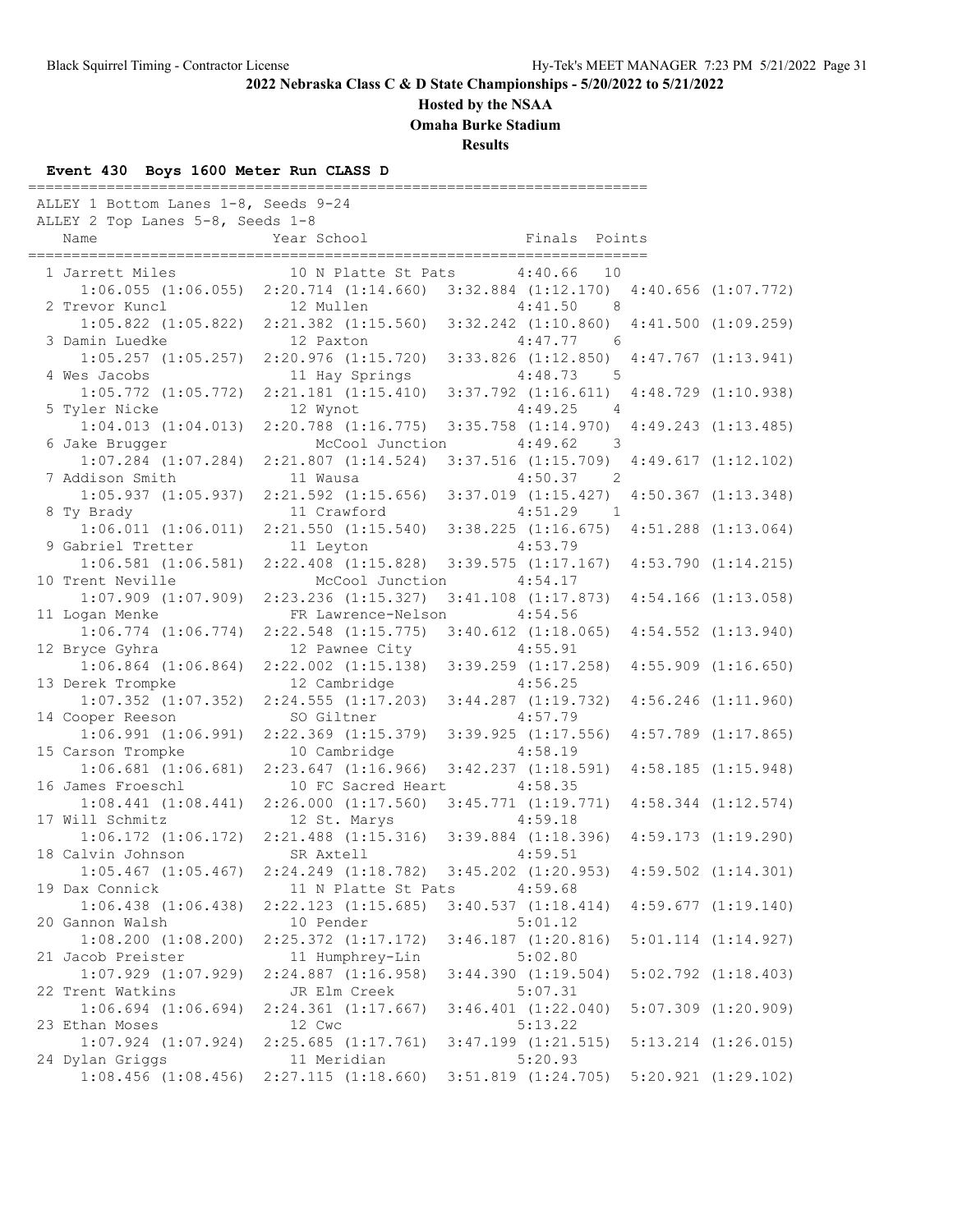# **Hosted by the NSAA**

**Omaha Burke Stadium**

### **Results**

## **Event 431 Girls 4x100 Meter Relay CLASS D**

| School                          | Finals                 |   | H# Points |
|---------------------------------|------------------------|---|-----------|
| 1 Osceola                       | 51.24                  | 2 | 10        |
| 1) Janna Roberts                | 2) Savanna Boden       |   |           |
| 3) Fayth Winkelman              | 4) Rori Wieseman       |   |           |
| 2 SandhillsThedford             | 51.86                  | 2 | 8         |
| 1) Karley Haake 09              | 2) Dayle Haake 10      |   |           |
| 3) Tenley Rasmussen 11          | 4) Anna Clark 09       |   |           |
| 3 N Platte St Pats              | 52.17                  | 2 | 6         |
| 1) Elise O'Neill 12             | 2) Gabby Swift 09      |   |           |
| 3) Mae Siegel 11                | 4) Hayley Miles 12     |   |           |
| 4 Wynot                         | 52.18                  | 2 | 5         |
| 1) Kinslee Heimes 10            | 2) Karley Heimes 12    |   |           |
| 3) Myrah Sudbeck 10             | 4) Krystal Sudbeck 12  |   |           |
| 5 Central Valley                | 52.48                  | 2 | 4         |
| 1) Kendra Cargill SO            | 2) Taya Engel JR       |   |           |
| 3) Alexis Johnson SO            | 4) NeLeigh Poss SR     |   |           |
| 6 Cambridge                     | 52.70                  | 1 | 3         |
| 1) JoLie Farr 9                 | 2) Jalen Kent 10       |   |           |
| 3) Breelle Miller 11            | 4) Paige Sickels 12    |   |           |
| 7 Pender                        | 52.79                  | 2 | 2         |
| 1) Kirsten Frey 11              | 2) Maya Dolliver 9     |   |           |
| 3) Olyvia Nelson 11             | 4) Avery Wegner 10     |   |           |
| 8 East Butler                   | 52.99                  | 1 | 1         |
| 1) Haley Klement                | 2) Allie Rigatuso      |   |           |
| 3) Meagan Janak                 | 4) Camryn Kocian       |   |           |
| 9 Burwell                       | 53.29                  | 1 |           |
| 1) Katie Hughes SO              | 2) Rylee Jarecke JR    |   |           |
| 3) Jymmie Jensen SR             | 4) Natalie Williams FR |   |           |
| 10 Humphrey-Lindsay Holy Family | 53.36                  | 1 |           |
| 1) Ali Brandl 10                | 2) Barbie Korth 10     |   |           |
| 3) Alexandria Renninger 9       | 4) Paige Beller 12     |   |           |
| 11 Arthur County                | 53.43                  | 1 |           |
| 1) Mary Worthing 11             | 2) Jacei Spangler 11   |   |           |
| 3) Audrey Wilson 10             | 4) Jaedin Johns 10     |   |           |
| 12 Leyton                       | 53.53                  | 1 |           |
| 1) Trinity Beutler 10           | 2) Shawnee Gamble 9    |   |           |
| 3) Zaili Benish 9               | 4) Claire Watchorn 10  |   |           |
| 13 Meridian                     | 53.65                  | 2 |           |
| 1) Tyleiah Gooding 10           | 2) Saege Barnell 9     |   |           |
| 3) Braxtyn Rut 9                | 4) Kaylee Pribyl 11    |   |           |
| 14 Axtell                       | 54.52                  | 2 |           |
| 1) Angie Snell JR               | 2) Kassidy Wehrer SO   |   |           |
| 3) Hannah Lienemann             | 4) Kassidy Halversen   |   |           |
| 15 Plainview                    | 54.62                  | 1 |           |
| 1) Marque Albin 10              | 2) Abbie Kromarek 10   |   |           |
| 3) Madelynn Dougherty 10        | 4) Teya Boyer 10       |   |           |
| -- NiobraraVerdigre             | DNF                    | 1 |           |
| 1) Bree Breithaupt 11           | 2) Billie Pritchett 10 |   |           |
| 3) Josilyn Miller 10            | 4) Summer Vesely 10    |   |           |
|                                 |                        |   |           |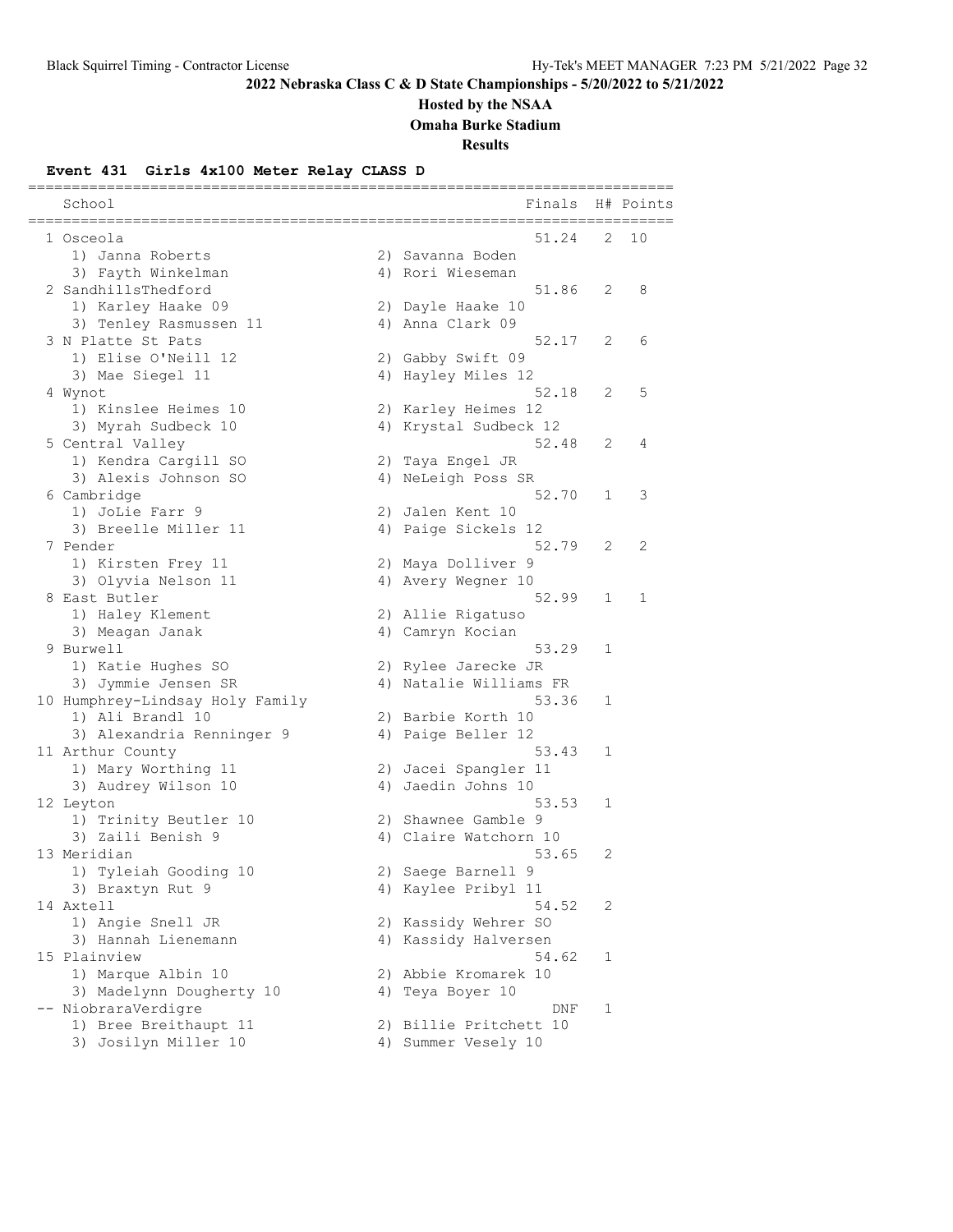# **Hosted by the NSAA**

**Omaha Burke Stadium**

**Results**

## **Event 432 Boys 4x100 Meter Relay CLASS D**

| School                         | Finals                  |   | H# Points |
|--------------------------------|-------------------------|---|-----------|
| 1 N Platte St Pats             | 44.37                   | 2 | 10        |
| 1) Jaxon Knisley 09            | 2) Josh Davies 11       |   |           |
| 3) Jackson Roberts 10          | 4) Will Moats 11        |   |           |
| 2 SandhillsThedford            | 44.63                   | 2 | 8         |
| 1) Kyle Cox 09                 | 2) Seth Scranton 12     |   |           |
| 3) Reece Zutavern 12           | 4) Trae Hickman 12      |   |           |
| 3 Burwell                      | 44.71                   | 2 | 6         |
| 1) Hans Gideon SR              | 2) Alex Gideon SR       |   |           |
| 3) Cash Gurney SR              | 4) Caleb Busch SR       |   |           |
| 4 Riverside                    | 45.12                   | 2 | 5         |
| 1) Tony Berger SR              | 2) Andrew Krick JR      |   |           |
| 3) Jack Molt FR                | 4) Carson Bloom JR      |   |           |
| 5 Brady                        | 45.13                   | 2 | 4         |
| 1) Rylie Shirk 10              | 2) Blake Lusk 11        |   |           |
| 3) Shane Most 12               | 4) Dillon Miller 11     |   |           |
| 6 Kenesaw                      | 45.90                   | 1 | 3         |
| 1) Sean Duffy SR               | 2) Trey Kennedy SR      |   |           |
| 3) Maddox Wagoner FR           | 4) Tyson Denkert SR     |   |           |
| 7 Mead                         | 45.95                   | 2 | 2         |
| 1) AJ Carritt                  | 2) Hayden Cunningham    |   |           |
| 3) Tyler Else                  | 4) Tyler Pickworth      |   |           |
| 8 Humphrey-Lindsay Holy Family | 46.00                   | 1 | 1         |
| 1) Ayden Veik 12               | 2) Randal Gronenthal 11 |   |           |
| 3) Seth Wiese 11               | 4) Ashton Sims 12       |   |           |
| 9 Arthur County                | 46.02                   | 1 |           |
| 1) Dakota Storer 11            | 2) Justin Wenzel 10     |   |           |
| 3) Bryce Hanna 12              | 4) Lance Vasa 11        |   |           |
| 10 Falls City Sacred Heart     | 46.06                   | 2 |           |
| 1) Jakob Jordan 12             | 2) Evan Keithley 11     |   |           |
| 3) Sam Dunn 11                 | 4) Brogan Nachtigal 12  |   |           |
| 11 Dundy County Stratton       | 46.15                   | 1 |           |
| 1) Alex Englot 11              | 2) Bobby Schneider 12   |   |           |
| 3) Corbin Horner 11            | 4) Jackson Kerchal 10   |   |           |
| 12 Leyton                      | 46.16                   | 2 |           |
| 1) Matthew Shepard 12          | 2) Kole Bush 12         |   |           |
| 3) Justin Ernest 11            | 4) Mason Reimers 12     |   |           |
| 13 Johnson-Brock               | 46.21                   | 1 |           |
| 1) Caleb Fossenbarger 12       | 2) Nic Parriott 11      |   |           |
| 3) Chase VanWinkle 10          | 4) Hunter Gravatt 12    |   |           |
| 14 High Plains                 | 46.65                   | 1 |           |
| 1) Javier Marino               | 2) Gavin Morris         |   |           |
| 3) Gage Friesen                | 4) Trevor Carlstrom     |   |           |
| 15 Nebraska Lutheran           | 46.77                   | 1 |           |
| 1) Lukas Worster               | 2) Nicholas Cross       |   |           |
| 3) Trey Richert                | 4) Trevor Hueske        |   |           |
| 16 ElginPopeJohn               | 47.28                   | 1 |           |
| 1) Colton Wright 12            | 2) Corbin Kinney 11     |   |           |
| 3) Jack Wemhoff 11             | 4) Camryn Pelster 11    |   |           |
|                                |                         |   |           |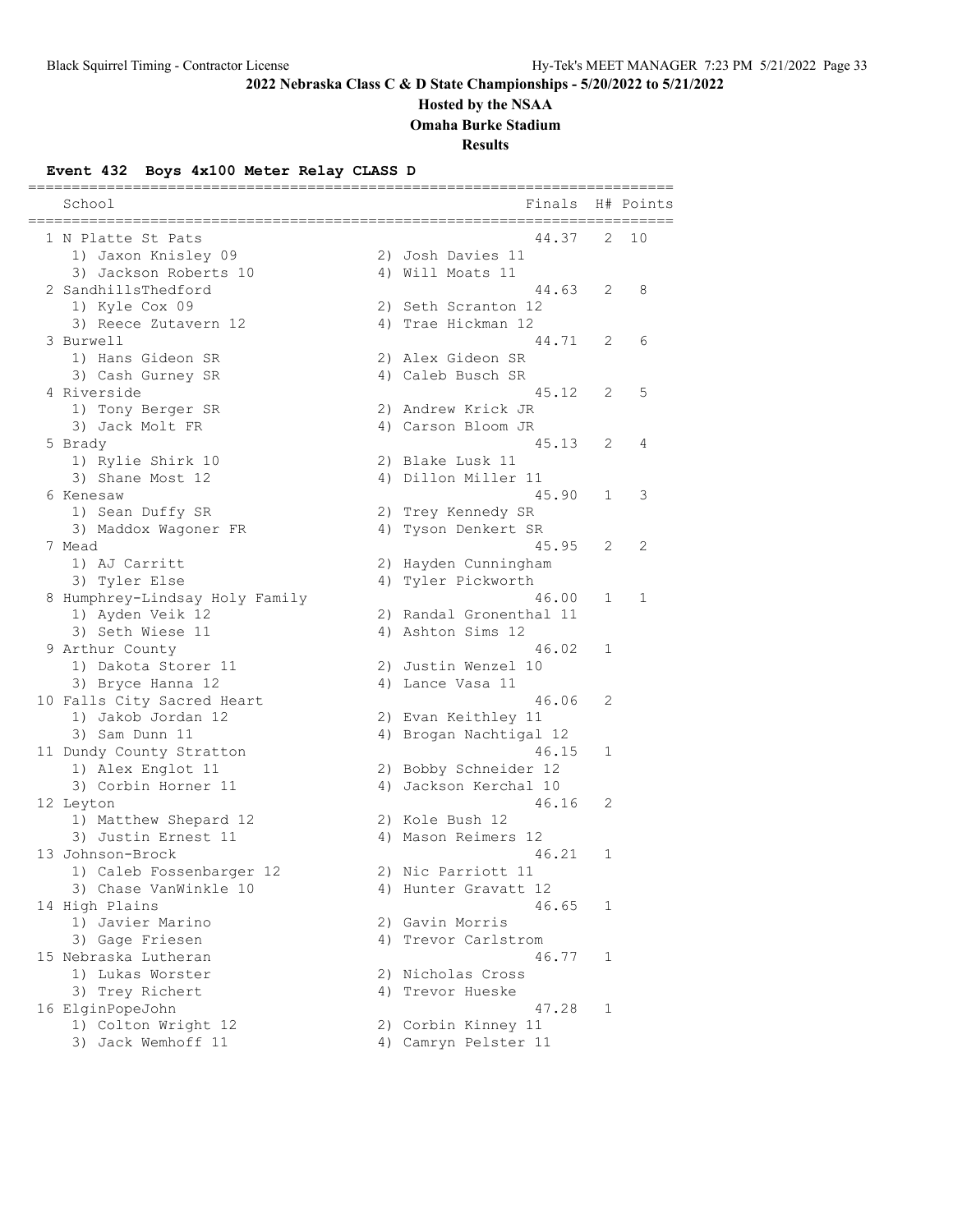### **Hosted by the NSAA**

**Omaha Burke Stadium**

**Results**

### **Event 433 Girls 4x400 Meter Relay CLASS D**

========================================================================== School Finals H# Points ========================================================================== 1 Overton 4:14.53 2 10 1) Violet Nelms 11 2) Adysen McCarter 10 3) Jolee Ryan 10 4) Maeli Meier 12 2:06.274 (2:06.274) 3:12.239 (1:05.965) 4:14.522 (1:02.284) 2 Wynot 4:15.30 2 8 1) Kinslee Heimes 10 2) Myrah Sudbeck 10 3) Krystal Sudbeck 12 1940 (4) Karley Heimes 12 2:08.885 (2:08.885) 3:12.300 (1:03.415) 4:15.296 (1:02.996) 3 Crawford 4:16.70 2 6 1) Dalli Anders 12 2) Kylah Vogel 11 3) Kyler Gortsema 10 4) Kiera Brennan 10 2:07.454 (2:07.454) 3:13.061 (1:05.608) 4:16.698 (1:03.637) 4 Maywood-Hayes Center 4:17.10 1 5 1) Ellie Broz 10 2) Ashlin Broz 11 3) Reagan Stengel 9 4) Kiley Hejtmanek 11 2:10.209 (2:10.209) 3:16.440 (1:06.231) 4:17.098 (1:00.658) 5 St. Marys 4:18.01 2 4 1) Kaylin Gaughenbaugh 10 2) Lorissa Reiman 10 3) Alissa Brabec 10 <a>
4) Mya Hedstrom 10 2:09.914 (2:09.914) 3:14.479 (1:04.565) 4:18.002 (1:03.524) 6 Central Valley 4:22.43 1 3 1) NeLeigh Poss SR 2) Natalie Poss SO 3) Taya Engel JR 4) Alexis Johnson SO 2:13.289 (2:13.289) 3:19.074 (1:05.786) 4:22.424 (1:03.350) 7 Fullerton 4:22.61 2 2 1) Teagan Gonsior 2) Kylee Dubas 3) Lainie Ziemba 4) Julianna Maxfield 2:11.375 (2:11.375) 3:17.491 (1:06.116) 4:22.606 (1:05.115) 8 SandhillsThedford 4:23.42 2 1 1) Brea Branic 12 2) Tenley Rasmussen 11 3) Charlsie Teahon 10  $\hskip1cm$  4) Dayle Haake 10 2:08.741 (2:08.741) 3:13.829 (1:05.088) 4:23.412 (1:09.584) 9 St Francis 4:25.15 1 1) Emma Baumgart 11 2) Jalyssa Hastreiter 12 3) Emma Classen 10 4) Hannah Baumgart 11 2:11.255 (2:11.255) 3:19.413 (1:08.158) 4:25.149 (1:05.737) 10 Leyton 4:25.89 2 1) Trinity Beutler 10 2) Zaili Benish 9 3) Axi Benish 11 (4) Shawnee Gamble 9 2:12.084 (2:12.084) 3:21.359 (1:09.275) 4:25.883 (1:04.525) 11 AnsleyLitchfield 4:26.90 2 1) Klarissa Dowdy 09 2) Peyton Henry 12 3) Kerri Ryan 09 4) Carli Bailey 12 2:15.944 (2:15.944) 3:26.557 (1:10.613) 4:26.900 (1:00.344)  $4:28.32$  1 1) Tierra Schardt SO 2) Allie Vieselmeyer SO 3) Jacilyne Peterson FR 4) Lacey Schmidt SR 2:19.494 (2:19.494) 3:22.841 (1:03.348) 4:28.313 (1:05.472) 13 McCool Junction 4:28.40 1 1) McKenna Yates 2) Payton Gerken 3) Brooke Schulz (4) Jadon Hess 2:15.032 (2:15.032) 3:23.743 (1:08.711) 4:28.399 (1:04.656)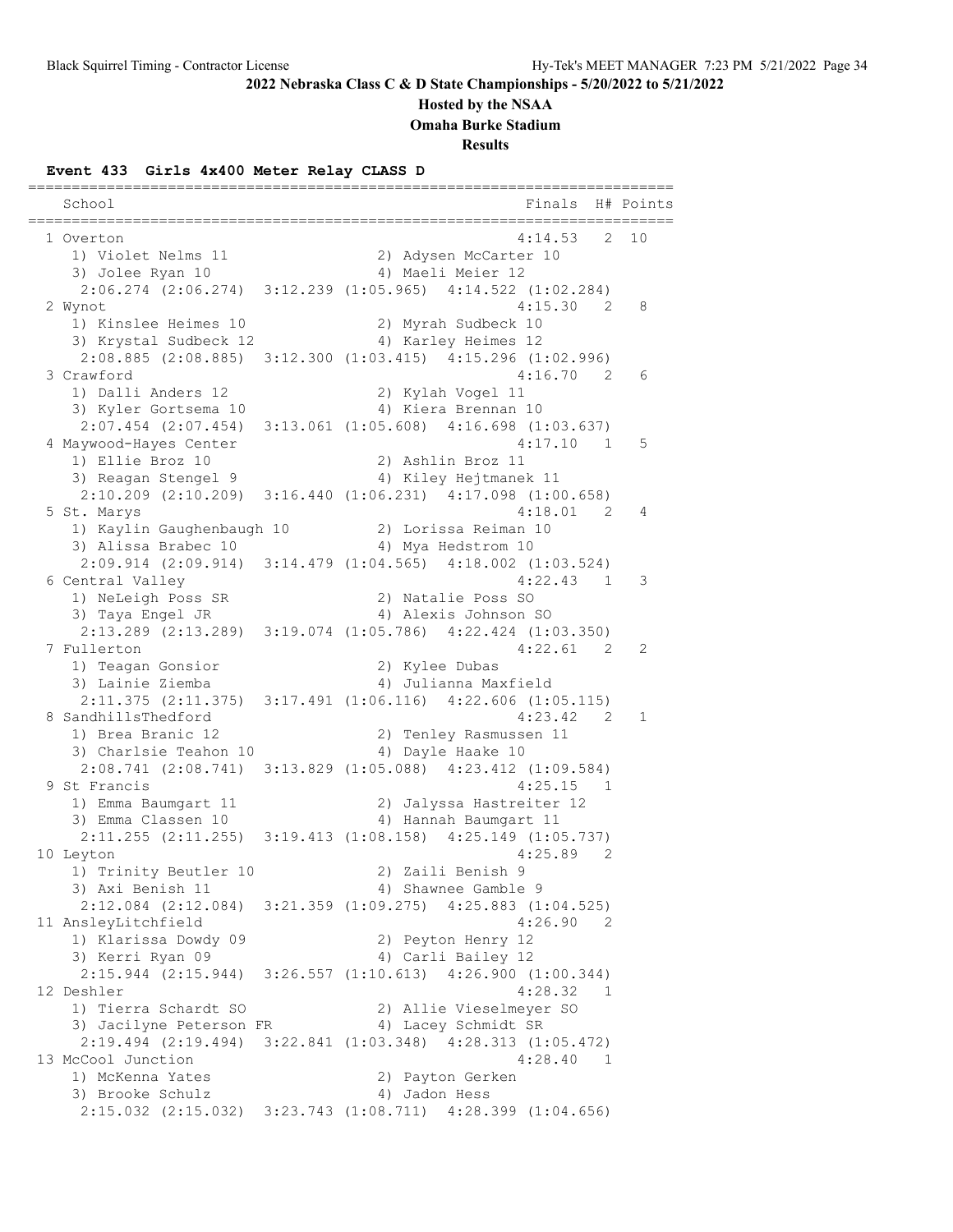### **Hosted by the NSAA**

**Omaha Burke Stadium**

**Results**

**....Event 433 Girls 4x400 Meter Relay CLASS D**

 14 Wausa 4:29.57 1 1) Abrielle Nelson 12 2) Darla Nelson 12 3) Alexa Cunningham 11 4) Leah Bloomquist 12 2:16.349 (2:16.349) 3:23.831 (1:07.482) 4:29.569 (1:05.739) 15 Meridian 4:32.36 1 1) Kimberly Schropfer 12 2) Kailyn Paul 11 3) Alice Giussani 12 4) McKenzie Hofstetter 9 2:18.237 (2:18.237) 3:27.101 (1:08.865) 4:32.353 (1:05.252) -- Sioux County DQ 1 Cut Before Break 1) Skylar Edmund 12 2) Britney Klein 10 3) Rebecca Reece 10 4) Kailey Klein 12 2:14.040 (2:14.040) 3:27.769 (1:13.729) 4:36.649 (1:08.881)

**Event 434 Boys 4x400 Meter Relay CLASS D**

========================================================================== School **Finals** H# Points ========================================================================== 1 Osceola 3:34.27 2 10 1) Alexx Winkelman 2) Xavier Blackburn 3) Ryan Pheak 4) Isaiah Zelasney 1:47.551 (1:47.551) 2:42.451 (54.900) 3:34.262 (51.812) 2 Axtell 3:34.98 2 8 1) Cooper Miller JR 2) Quinn Bertrand SR 3) Luc Lopez FR 4) Calvin Johnson SR 1:47.094 (1:47.094) 2:41.267 (54.174) 3:34.972 (53.705) 3 Falls City Sacred Heart 3:37.16 2 6 alis city cactor nears<br>1) Evan Keithley 11 2) Brogan Nachtigal 12 3) Jake Froeschl 12 (4) Jakob Jordan 12 1:49.056 (1:49.056) 2:43.533 (54.477) 3:37.160 (53.627) 4 Burwell 3:37.37 2 5 1) Caleb Busch SR 2) Alex Gideon SR<br>3) Hans Gideon SR 31 (2) Alex Gideon SR 3) Hans Gideon SR 4) Cash Gurney SR 1:49.085 (1:49.085) 2:44.916 (55.831) 3:37.366 (52.451) 5 Wynot 3:38.21 2 4 1) Jack Kuchta 12 2) Chase Schroeder 10 3) Joseph Sudbeck 10 4) Charlie Schroeder 12 1:48.470 (1:48.470) 2:44.854 (56.385) 3:38.208 (53.355) 6 Arthur County 3:38.40 1 3 1) Dakota Storer 11 2) Justin Wenzel 10 3) Lance Vasa 11 4) Bryce Hanna 12 1:50.427 (1:50.427) 2:45.433 (55.006) 3:38.392 (52.959) 7 Osmond 3:38.67 2 2 1) Bodie True 12 2) Ryan Schmit 12<br>3) Gavin Geneski 11 4) Alex Vinson 11 3) Gavin Geneski 11 <a>> 4) Alex Vinson 11 1:49.071 (1:49.071) 2:43.725 (54.655) 3:38.666 (54.942) 8 AnsleyLitchfield 3:39.92 1 1 1) Dillon Haines 10 2) Luke Bailey 09 3) Ryan Bailey 10 <a>4) Calvin Finley 12 1:52.350 (1:52.350) 2:46.549 (54.200) 3:39.912 (53.363) 9 Cambridge 3:40.61 1 1) Zach McArthur 12 2) Tayten Koeppen 9 3) Derek Trompke 12 (4) Dahlton Wood 12 1:52.356 (1:52.356) 2:47.915 (55.560) 3:40.602 (52.687)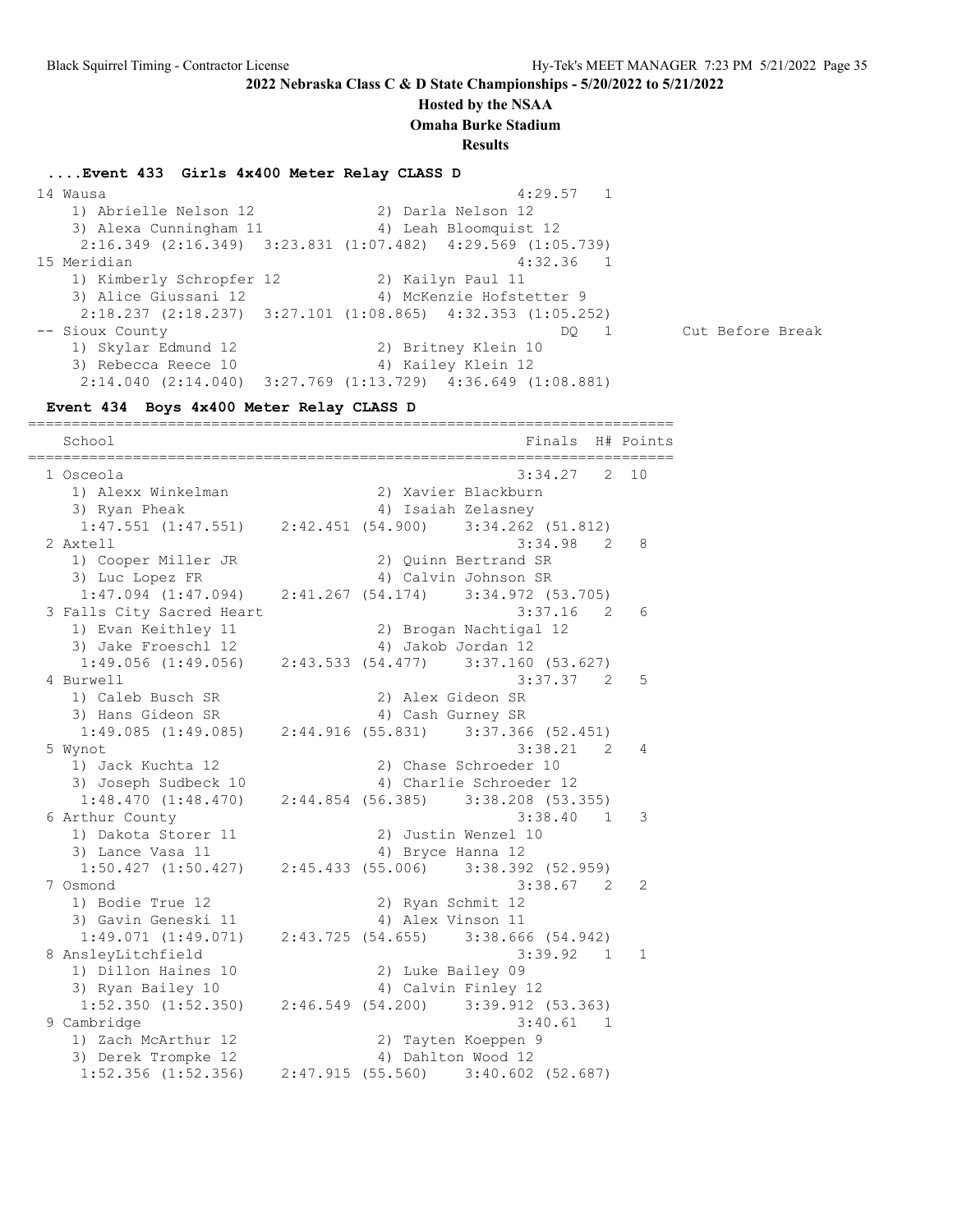## **Hosted by the NSAA**

**Omaha Burke Stadium**

**Results**

# **....Event 434 Boys 4x400 Meter Relay CLASS D**

| 10 Leyton                                        |        | 3:40.69<br>1                                                        |                     |
|--------------------------------------------------|--------|---------------------------------------------------------------------|---------------------|
| 1) Justin Ernest 11                              |        | 2) Kole Bush 12                                                     |                     |
| 3) Chance Carter 11                              |        | 4) Cort Rummel 11                                                   |                     |
|                                                  |        | $1:49.540$ (1:49.540) $2:45.986$ (56.446) $3:40.690$ (54.705)       |                     |
| 11 Blue Hill                                     |        | 3:41.11<br>$\overline{\phantom{0}}^2$                               |                     |
| 1) Tate Kosse FR                                 |        | 2) Aiden Piel SR                                                    |                     |
| 3) Isaac Piel SR                                 |        | 4) MJ Coffey SR                                                     |                     |
|                                                  |        | $1:53.281$ (1:53.281) $2:47.546$ (54.265) $3:41.109$ (53.564)       |                     |
| 12 Winside                                       |        | 3:43.03 1                                                           |                     |
| 1) Kaden Hunt 10                                 |        | 2) Gabe Escalante 12                                                |                     |
| 3) Art Escalante 12                              |        | 4) Dean Kruger 11                                                   |                     |
| $1:48.460$ $(1:48.460)$                          |        | 2:46.682 (58.223) 3:43.027 (56.345)                                 |                     |
| 13 Pawnee City                                   |        | 3:43.72 1                                                           |                     |
| 1) Andy Maloley 11                               |        | 2) Gavin Baker 10                                                   |                     |
| 3) Bryce Gyhra 12                                |        | 4) Jett Farwell 9                                                   |                     |
|                                                  |        | $1:51.570$ $(1:51.570)$ $2:49.521$ $(57.951)$ $3:43.717$ $(54.196)$ |                     |
| 14 Nebraska Lutheran                             |        | $3:45.28$ 1                                                         |                     |
| 1) Trey Richert                                  |        | 2) Nicholas Cross                                                   |                     |
| 3) Lucas Corwin                                  |        | 4) Trevor Hueske                                                    |                     |
|                                                  |        | $1:55.397$ $(1:55.397)$ $2:51.759$ $(56.363)$ $3:45.275$ $(53.516)$ |                     |
| 15 Plainview                                     |        | 3:48.63 1                                                           |                     |
| 1) Scout Ashburn 12                              |        | 2) Will Gunning 12                                                  |                     |
| 3) Tanner Frahm 11                               |        | 4) Spencer Hille 10                                                 |                     |
|                                                  |        | $1:57.087$ $(1:57.087)$ $2:55.005$ $(57.918)$ $3:48.625$ $(53.620)$ |                     |
| -- Bloomfield                                    |        | DQ.<br>$\overline{\phantom{0}}^2$                                   | Cut Before Break    |
| 1) Jacob Smith 9                                 |        | 2) Layne Warrior 10                                                 |                     |
| 3) Casey Jeannoutot 10 (4) Cody Bruegman 12      |        |                                                                     |                     |
|                                                  |        |                                                                     |                     |
| 1:50.648 (1:50.648)                              |        | 2:48.386 (57.738) 3:41.371 (52.986)                                 |                     |
|                                                  |        |                                                                     |                     |
|                                                  |        | Women - CLASS C - Team Rankings - 17 Events Scored                  |                     |
|                                                  |        |                                                                     |                     |
| 1) Chase County                                  | 70     | 2) Lincoln Lutheran                                                 | 53                  |
| 3) Superior                                      | 49     | 4) Bishop Neumann                                                   | 36                  |
| 5) Crofton                                       | 35     | 5) Hartington CC                                                    | 35                  |
| 7) Wisner-Pilger                                 | 27     | 8) Hastings St Cec                                                  | 21                  |
| 9) Arcadia-Loup Cty                              | 20     | 9) Sutherland                                                       | 20                  |
| 11) Summerland                                   | 17     | 12) Norfolk Catholic                                                | 16                  |
| 12) Ainsworth                                    | 16     | 14) Grand Island CC                                                 | 15                  |
| 15) David City                                   | 13     | 16) Centura                                                         | 12.50               |
| 17) Valentine                                    | 12     | 18) Battle Creek                                                    | 11                  |
| 18) Bridgeport                                   | 11     | 20) North Bend Cent                                                 | 9                   |
| 20) Gordon-Rushville                             | 9      | 22) Sandy Creek                                                     | 8                   |
| 22) Shelby-Rising City                           | 8      | 22) Centennial                                                      | 8                   |
| 22) ClarksonLeigh                                | 8      | 22) Elkhorn Valley                                                  | 8                   |
| 22) South Loup                                   | 8      | 22) Oakland-Craig                                                   | 8                   |
| 22) Logan View                                   | 8      | 30) Archbishop Berg                                                 | 7                   |
| 30) Ord                                          | 7      | 30) Aquinas Catholic                                                | 7                   |
| 33) Southern Valley (Oxford)                     |        | 6.50<br>34) Nebraska Christ                                         | 6                   |
| 34) Louisville                                   | 6      | 34) Stanton                                                         | 6                   |
| 37) Amherst                                      | 5      | 37) Palmyra                                                         | 5                   |
| 37) Guardian Ang CC                              | 5      | 37) TriCountyNortheast                                              | 5                   |
| 41) Cornerstone Chr                              | 4      | 41) Perkins County                                                  | 4                   |
| 41) Cross County<br>44) Laurel-Concord-Coleridge | 4<br>3 | 44) Sutton<br>46) Conestoga                                         | 3<br>$\overline{2}$ |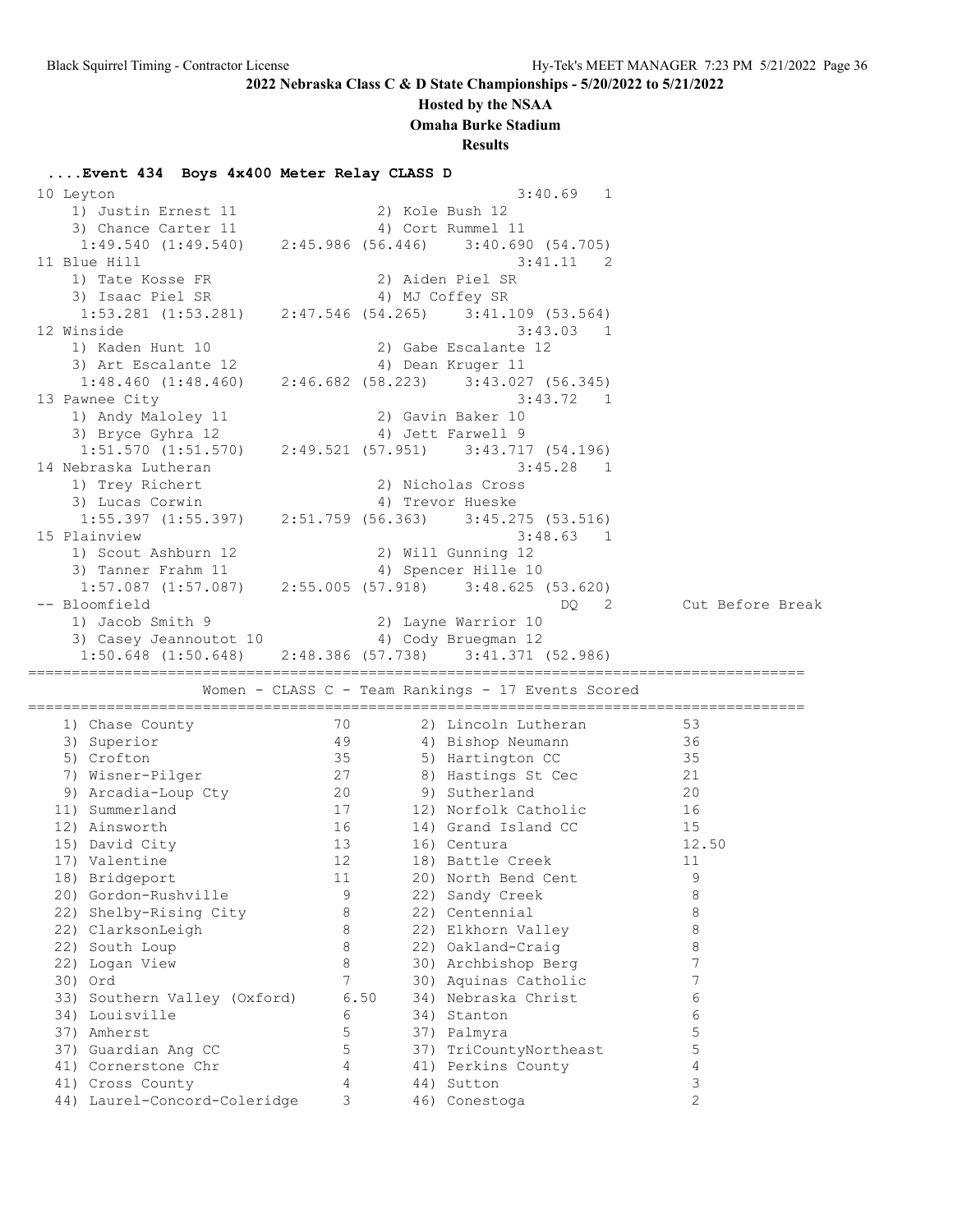# **Hosted by the NSAA**

**Omaha Burke Stadium**

**Results**

|                                                    | 46) Elmwood-Murdock<br>49) West Holt | $2^{\circ}$<br>$\mathbf{1}$ |  | 46) Fillmore Central<br>49) Hershey              | 2<br>$\mathbf{1}$ |  |  |  |  |  |
|----------------------------------------------------|--------------------------------------|-----------------------------|--|--------------------------------------------------|-------------------|--|--|--|--|--|
|                                                    |                                      |                             |  |                                                  |                   |  |  |  |  |  |
| Women - CLASS D - Team Rankings - 17 Events Scored |                                      |                             |  |                                                  |                   |  |  |  |  |  |
|                                                    | 1) N Platte St Pats                  | 46                          |  | 2) Sterling                                      | 40                |  |  |  |  |  |
|                                                    | 3) Overton                           | 38                          |  | 4) Osceola                                       | 32.50             |  |  |  |  |  |
|                                                    | 5) Fullerton                         | 30                          |  | 6) Maywood-Hayes Center                          | 29                |  |  |  |  |  |
|                                                    | 7) AnsleyLitchfield                  | 28                          |  | 8) Axtell                                        | 26                |  |  |  |  |  |
|                                                    | 9) Cambridge                         | 24                          |  | 10) Bloomfield                                   | 22                |  |  |  |  |  |
|                                                    | 11) SandhillsThedford                | 21                          |  | 12) Wausa                                        | 19                |  |  |  |  |  |
|                                                    | 12) Central Valley                   | 19                          |  | 14) McCool Junction                              | 18                |  |  |  |  |  |
|                                                    | 14) BDS                              | 18                          |  | 14) Mullen                                       | 18                |  |  |  |  |  |
|                                                    | 17) Shelton High School 15           |                             |  | 18) Loomis                                       | 14                |  |  |  |  |  |
|                                                    | 18) NiobraraVerdigre                 | 14                          |  | 18) Meridian                                     | 14                |  |  |  |  |  |
|                                                    | 18) St. Marys                        | 14                          |  | 18) Scribner-Snyder                              | 14                |  |  |  |  |  |
|                                                    | 23) Wynot                            | 13                          |  | 24) Kenesaw                                      | 12                |  |  |  |  |  |
|                                                    | 25) St Francis                       | 11                          |  | 25) Crawford                                     | 11                |  |  |  |  |  |
|                                                    | 25) Wallace                          | 11                          |  | 28) East Butler                                  | 9                 |  |  |  |  |  |
|                                                    | 28) Leyton                           | 9                           |  | 30) Humphrey-Lindsay Holy Fam                    | 6                 |  |  |  |  |  |
|                                                    | 30) Pender                           | 6                           |  | 30) Osmond                                       | 6                 |  |  |  |  |  |
|                                                    | 30) Silver Lake                      | 6                           |  | 34) Southwest Public                             | 5.50              |  |  |  |  |  |
|                                                    | 35) CWC                              | $5\phantom{.0}$             |  | 35) Franklin                                     | 5                 |  |  |  |  |  |
|                                                    | 35) Plainview                        | $5\phantom{.0}$             |  | 38) Exeter-Milligan                              | 4                 |  |  |  |  |  |
|                                                    | 39) Medicine Valley                  | $\mathcal{E}$               |  | 39) Pawnee City                                  | 3                 |  |  |  |  |  |
|                                                    | 39) Palmer HS                        | 3                           |  | 39) Stuart                                       | 3                 |  |  |  |  |  |
|                                                    | 39) Burwell                          | 3                           |  | 44) Wauneta-Palisade                             | $\overline{c}$    |  |  |  |  |  |
|                                                    | 44) Cedar Bluffs                     | $\mathbf{2}$                |  | 44) Boyd County                                  | $\mathbf{2}$      |  |  |  |  |  |
|                                                    | 44) Elm Creek                        | $\overline{2}$              |  | 48) Sioux County                                 | $\mathbf{1}$      |  |  |  |  |  |
|                                                    | 48) Lawrence-Nelson                  | $\mathbf{1}$                |  |                                                  |                   |  |  |  |  |  |
|                                                    |                                      |                             |  | Men - CLASS C - Team Rankings - 17 Events Scored |                   |  |  |  |  |  |
|                                                    | 1) Grand Island CC                   | 68                          |  | 2) Battle Creek                                  | 64                |  |  |  |  |  |
|                                                    | 3) Hartington CC                     | 44                          |  | 4) Bishop Neumann                                | 35.50             |  |  |  |  |  |
|                                                    | 5) Stanton                           | 34                          |  | 6) Ainsworth                                     | 30.50             |  |  |  |  |  |
|                                                    | 7) Norfolk Catholic                  | 27                          |  | 8) Superior                                      | 23                |  |  |  |  |  |
|                                                    | 9) Lincoln Lutheran                  | 21                          |  | 10) Archbishop Berg                              | 20                |  |  |  |  |  |
|                                                    | 10) Lourdes Cen Cath                 | 20                          |  | 12) Louisville                                   | 19                |  |  |  |  |  |
|                                                    | 13) Elmwood-Murdock                  | 18                          |  | 14) South Loup                                   | 17                |  |  |  |  |  |
|                                                    | 15) Sutton                           | 16                          |  | 15) Wisner-Pilger                                | 16                |  |  |  |  |  |
|                                                    | 17) Wilber-Clatonia                  | 13                          |  | 18) West Holt                                    | 12                |  |  |  |  |  |
|                                                    | 18) Perkins County                   | 12                          |  | 20) Laurel-Concord-Coleridge                     | 11                |  |  |  |  |  |
|                                                    | 20) Hastings St Cec                  | 11                          |  | 22) Doniphan-Trumbul                             | 10.50             |  |  |  |  |  |
|                                                    | 23) David City                       | 10                          |  | 23) Ord                                          | 10                |  |  |  |  |  |
|                                                    | 23) Sutherland                       | 10                          |  | 26) Centura                                      | 8                 |  |  |  |  |  |
|                                                    | 26) Summerland                       | 8                           |  | 28) Twin River                                   | 7                 |  |  |  |  |  |
|                                                    | 29) Freeman                          | 6.50                        |  | 30) Sandy Creek                                  | 6                 |  |  |  |  |  |
|                                                    | 30) Aquinas Catholic                 | 6                           |  | 30) Chase County                                 | 6                 |  |  |  |  |  |
|                                                    | 30) Homer                            | 6                           |  | 34) Howells-Dodge                                | 5.50              |  |  |  |  |  |
|                                                    | 35) Oakland-Craig                    | 5                           |  | 35) Mitchell                                     | 5                 |  |  |  |  |  |
|                                                    | 37) Centennial                       | 4                           |  | 37) Yutan                                        | 4                 |  |  |  |  |  |
|                                                    | 39) North Bend Cent                  | 3.50                        |  | 40) North Central                                | 3                 |  |  |  |  |  |
|                                                    | 41) Amherst                          | 2                           |  | 42) Wood River                                   | $\mathbf{1}$      |  |  |  |  |  |